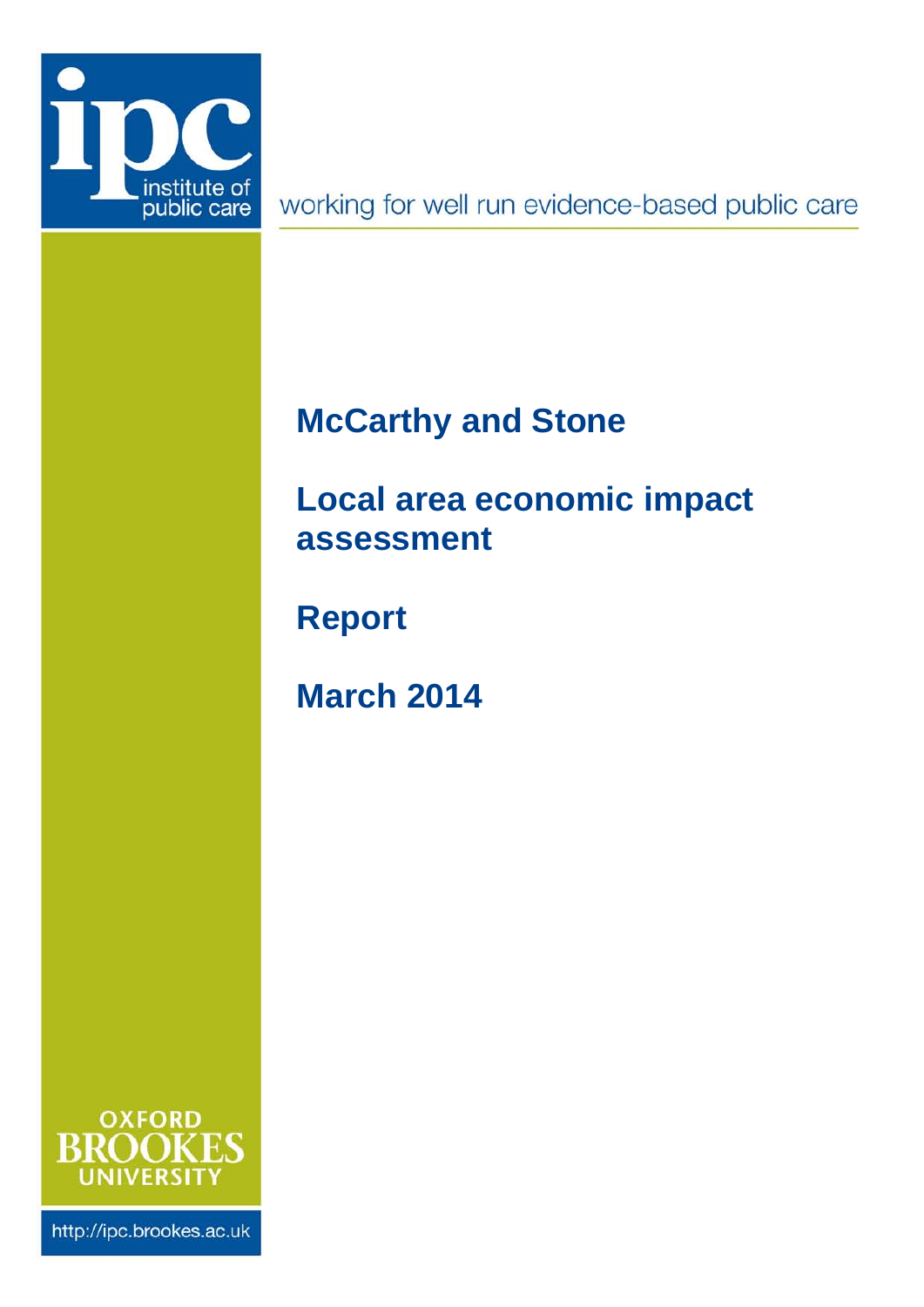# **Contents**

| 1 |       |                                                          |  |
|---|-------|----------------------------------------------------------|--|
|   | 1.1   |                                                          |  |
|   | 1.1.1 |                                                          |  |
|   |       | 1.1.2                                                    |  |
|   | 1.2   |                                                          |  |
|   | 1.3   |                                                          |  |
| 2 |       |                                                          |  |
|   | 2.1   |                                                          |  |
|   | 2.2   |                                                          |  |
|   | 2.3   | Assisted Living as an alternative to residential care 11 |  |
|   | 2.4   |                                                          |  |
| 3 |       |                                                          |  |
|   | 3.1   |                                                          |  |
|   | 3.2   |                                                          |  |
|   | 3.3   |                                                          |  |
|   | 3.4   |                                                          |  |
| 4 |       |                                                          |  |
|   | 4.1   |                                                          |  |
|   | 4.2   | Section 106 payments and New Homes Bonus  18             |  |
|   | 4.3   |                                                          |  |
|   | 4.4   |                                                          |  |
|   | 4.4.1 | Employment during development and construction  19       |  |
|   | 4.4.2 |                                                          |  |
|   | 4.5   |                                                          |  |
|   | 4.6   |                                                          |  |
|   | 4.7   |                                                          |  |
|   | 4.8   |                                                          |  |
|   | 4.9   |                                                          |  |
| 5 |       |                                                          |  |
|   | 5.1   |                                                          |  |
|   | 5.2   |                                                          |  |
|   | 5.3   |                                                          |  |
| 6 |       |                                                          |  |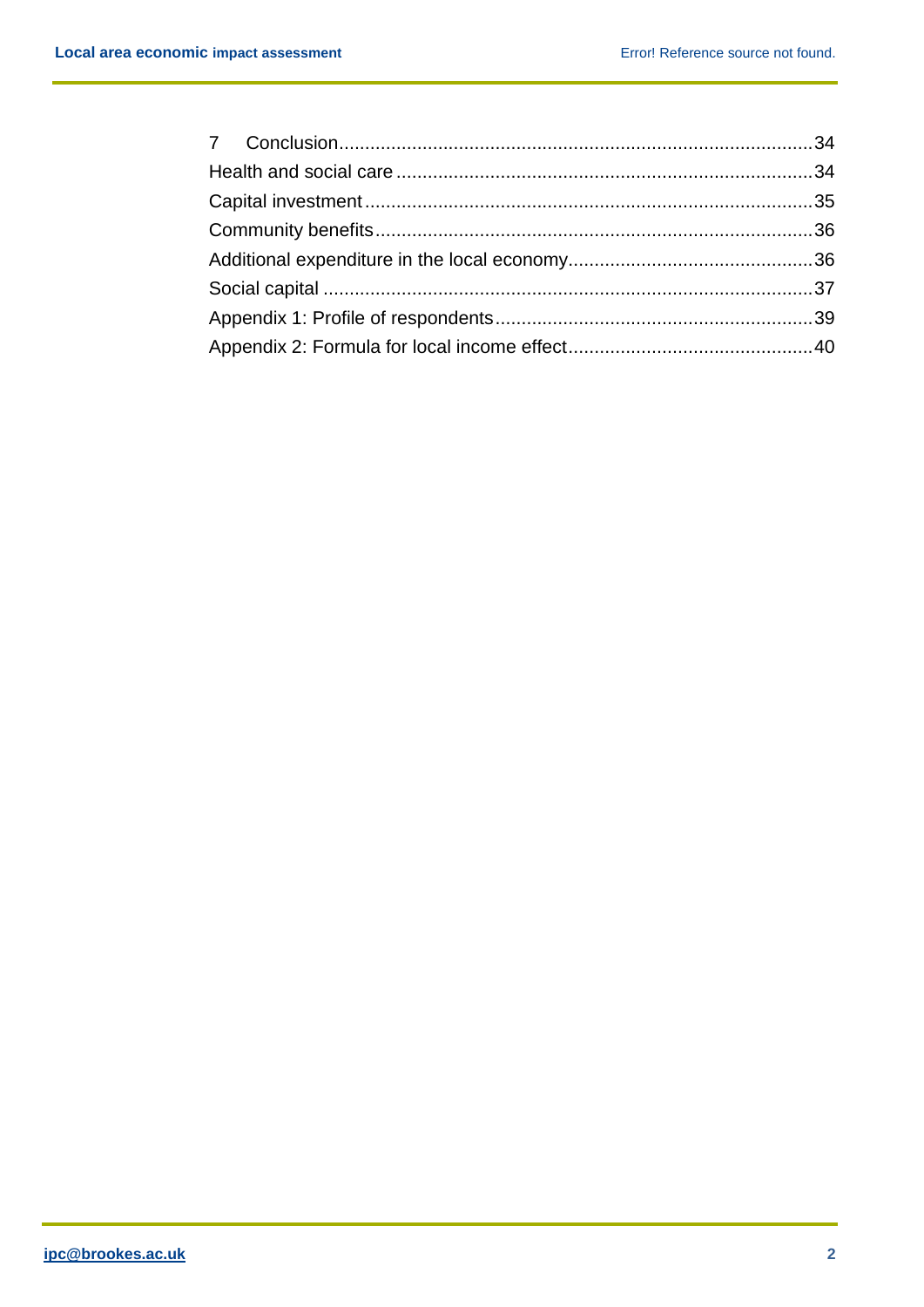# **[McCarthy and Stone](#page-0-1)**

# **[Local area economic impact](#page-0-0)  [assessment](#page-0-0)**

# **Report**

# <span id="page-3-0"></span>**1 Introduction**

McCarthy & Stone commissioned the Institute of Public Care at Oxford Brookes University to update and develop the work by Roger Tym and Partners' *A Better Life: Private Sheltered Housing and Independent Living for Older People* (2003) with a local area economic impact assessment of their Retirement Living and Assisted Living Extra Care developments across England, Wales and Scotland. This project aimed to provide independent, objective and robust evidence about the extent to which there is a strong case for Retirement Living and Assisted Living Extra Care schemes in terms of the local economic and wider social impact of these schemes*.* 

# <span id="page-3-1"></span>**1.1 Policy context**

## <span id="page-3-2"></span>1.1.1 Health and social care policy

Specialist housing for older people has a key role to play in an integrated health and social care system, where the system prioritises preventative care and speeds recovery to independence. The White Paper [Caring for](http://www.dh.gov.uk/health/2012/07/careandsupportwhitepaper/)  [our future: reforming care and support](http://www.dh.gov.uk/health/2012/07/careandsupportwhitepaper/) published in July 2012 argued that there is a particular need for housing for older people who are home owners; and the Care and Support Specialised Housing Fund aims to support and accelerate the development of the specialised housing market, particularly at a time when wider economic factors may place limitations on the growth of this market.

The government has stated that "*Housing plays a critical role in helping older people and disabled adults to live as independently as possible, and in helping carers and the wider health and social care system offer support more effectively. However, evidence suggests that there are currently not enough specialised housing options available for these groups, especially for those who wish to own their own home*" [1](#page-3-3) .

<span id="page-3-3"></span> <sup>1</sup> <http://www.homesandcommunities.co.uk/ourwork/care-support-specialised-housing-fund>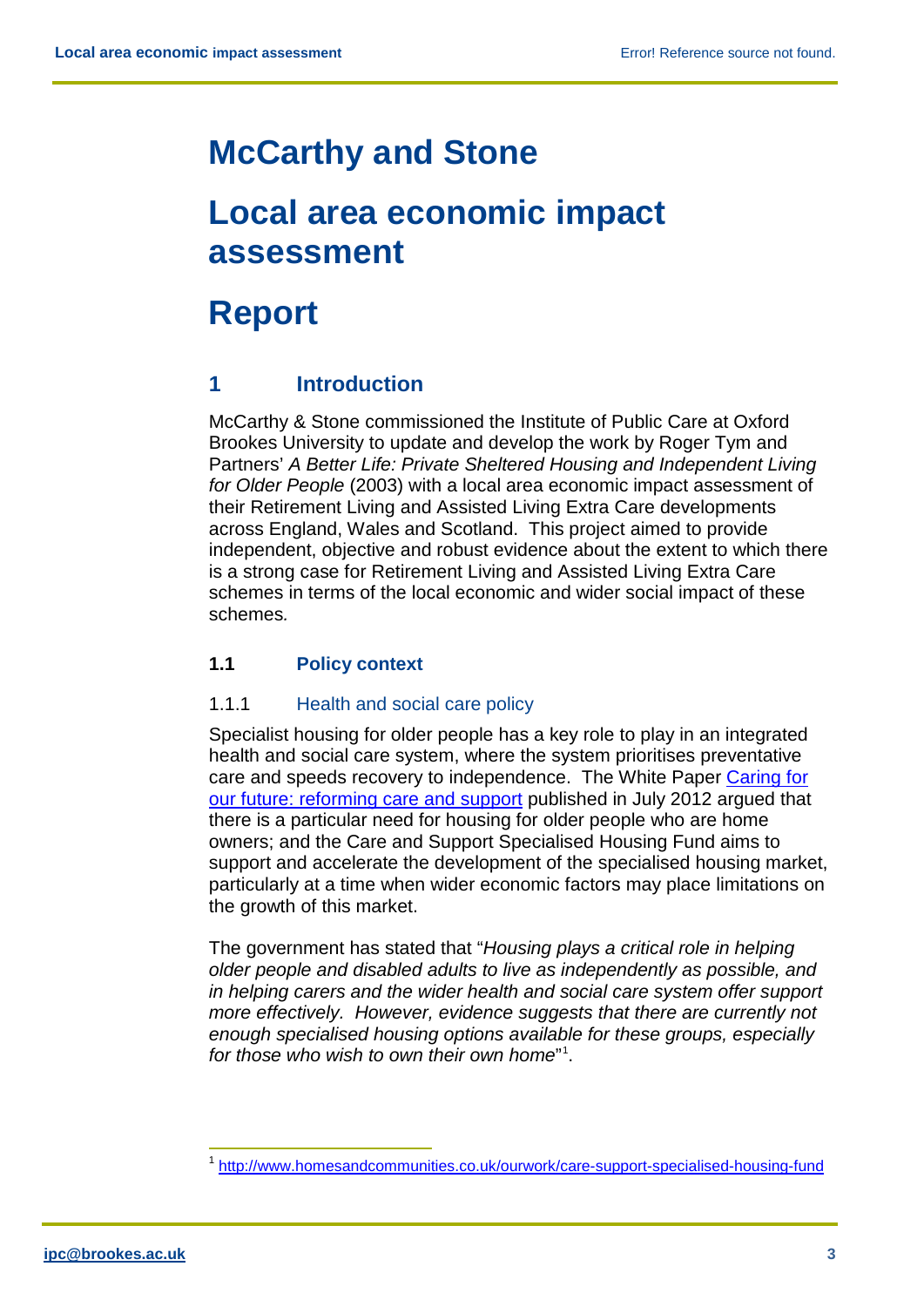## <span id="page-4-0"></span>1.1.2 Planning and retirement housing

The National Planning Policy Framework (DCLG, 2012) sets out the Government's planning policies for England and how these are expected to be applied. It aims to provide a framework within which local authorities can produce their own distinctive local and neighbourhood plans, which reflect the needs and priorities of communities, and improve the economic, social and environmental conditions of the area. The framework defines the role of the local planning system:

- **"***An economic role – contributing to building a strong, responsive and competitive economy, by ensuring that sufficient land of the right type is available in the right places and at the right time to support growth and innovation; and by identifying and coordinating development requirements, including the provision of infrastructure,*
- **A social role** *supporting strong, vibrant and healthy communities, by providing the supply of housing required to meet the needs of present and future generations; and by creating a high quality built environment, with accessible local services that reflect the community's needs and support its health, social and cultural well-being; and*
- An environmental role *contributing to protecting and enhancing our natural, built and historic environment; and, as part of this, helping to improve biodiversity, use natural resources prudently, minimise waste and pollution, and mitigate and adapt to climate change including moving to a low carbon economy."*

Although there is wide recognition of the role of specialist housing for older people in contributing to their health and well-being (and in freeing up general needs housing) among those concerned with housing, care and support, the planning community appears to be somewhat less advanced in developing its thinking and understanding of the issue.

Professor Michael Ball and colleagues in [2](#page-4-1)011<sup>2</sup> found that build rates of owner occupied retirement housing were low, and needed to grow four times from that achieved even before the 2007/8 downturn, in order to cope with just a moderate increase in demand. Forecasts in the research showed a potential increase in the use of this accommodation from 2% currently to 5% of housing for those aged 65 and over the next decade or so.

Ball concluded that public policy constraints stand in the way of developing more private housing for older people, but that these obstacles can be easily removed. The report expressed optimism that the National Planning Policy Framework, combined with the "Localism" agenda, would provide an

<span id="page-4-1"></span> <sup>2</sup> Ball, M (2011), *Housing markets and independence in old age: expanding the opportunities,* University of Reading.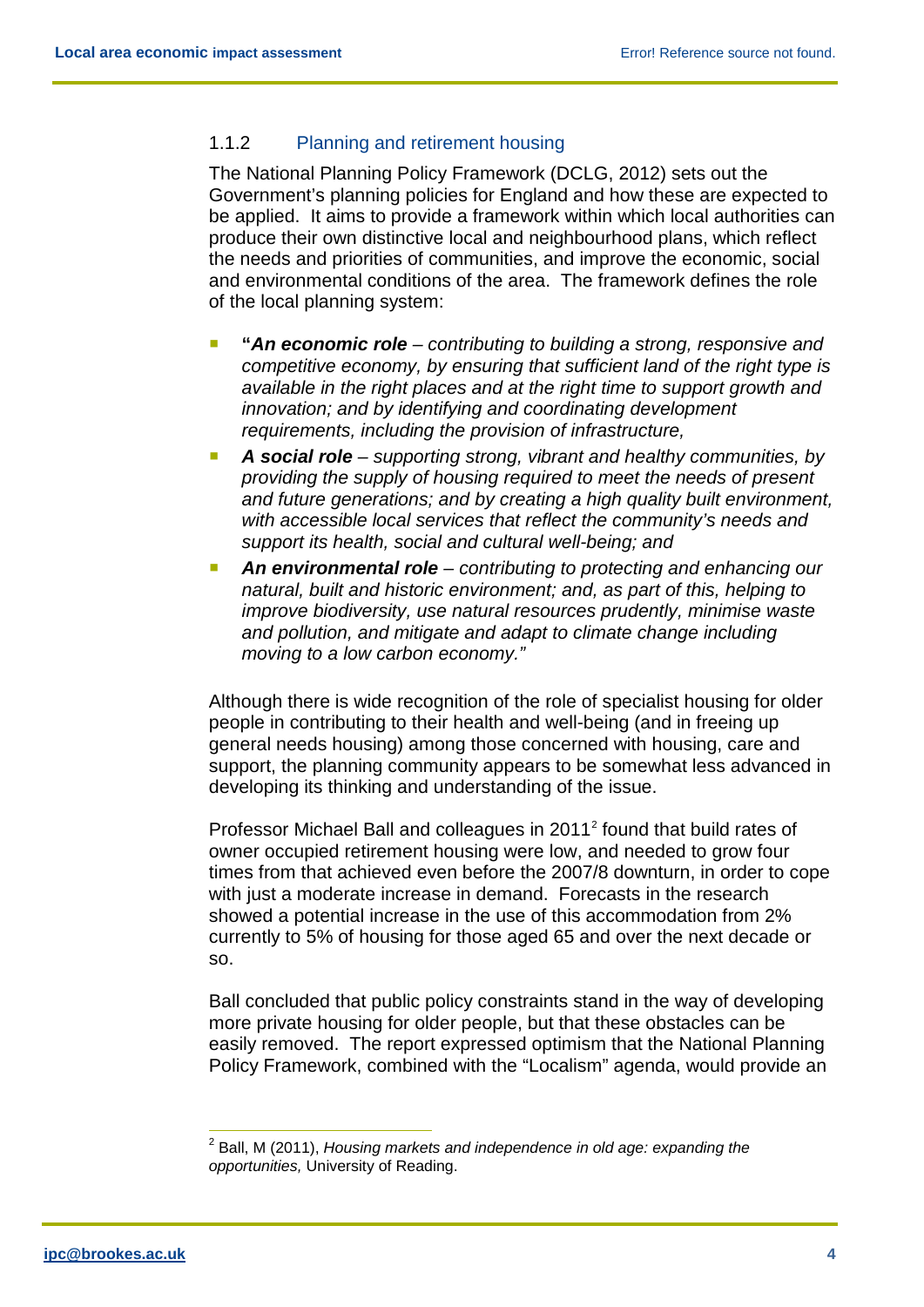opportunity to equip communities to become more responsive to the local housing needs of older people.

Similarly, in 2011 the Centre for Social Justice<sup>[3](#page-5-1)</sup> was critical of how the current UK housing market does not reflect the types of choices older people aspire to. Their report noted a serious shortage of new housing specially designed for older people and called for a shift of culture amongst local planning authorities which recognises the value of new housing for older people and makes decisions accordingly: "*Without any kind of overall strategy for older people's housing, too many planning authorities treat each application on an isolated, case-by-case basis, with no real understanding of what provision is needed in their locality*".

#### <span id="page-5-0"></span>**1.2 Method**

McCarthy and Stone provide a range of housing for older people including: Retirement Living and Assisted Living schemes. Retirement Living (RL) schemes offer purpose-built apartments with a comprehensive security system, a 24-hour monitored emergency call system and a dedicated House Manager or Estates Manager. Assisted Living (AL) schemes are fully wheelchair accessible and designed to Lifetime Homes standards. AL schemes offer a 24 hour management presence, a qualified team to provide flexible personal care and support packages to suit individual needs, as well as a lunch-time restaurant, and one hour's domestic help per week as standard.

To obtain evidence about the local economic and other impacts of Retirement Living and Assisted Living schemes, IPC used a range of methods which aimed to capture both quantitative and qualitative data about the direct and indirect impact of schemes. IPC explored the economic impact on local areas from two perspectives: (a) a view of the impact of a sample of schemes and (b) a look at the impact in a different way through following the pathway of a number of residents into and through a scheme.

A sample of ten schemes was drawn from across England, Scotland and Wales, including the five English regions and a range of area types: city, town and rural locations, to ensure that a good cross-section of schemes was included.

The study involved obtaining data on the construction and operational (including staffing) phases of the schemes from headquarters and scheme managers. In eight of these schemes (and an additional pilot scheme), interviews were conducted with a sample of owners residing in the schemes to obtain quantitative and qualitative data about their current spending and perceived changes in their circumstances following their move to the

<span id="page-5-1"></span> <sup>3</sup> Centre for Social Justice (2011) *Old Age Review: Age of Opportunity*.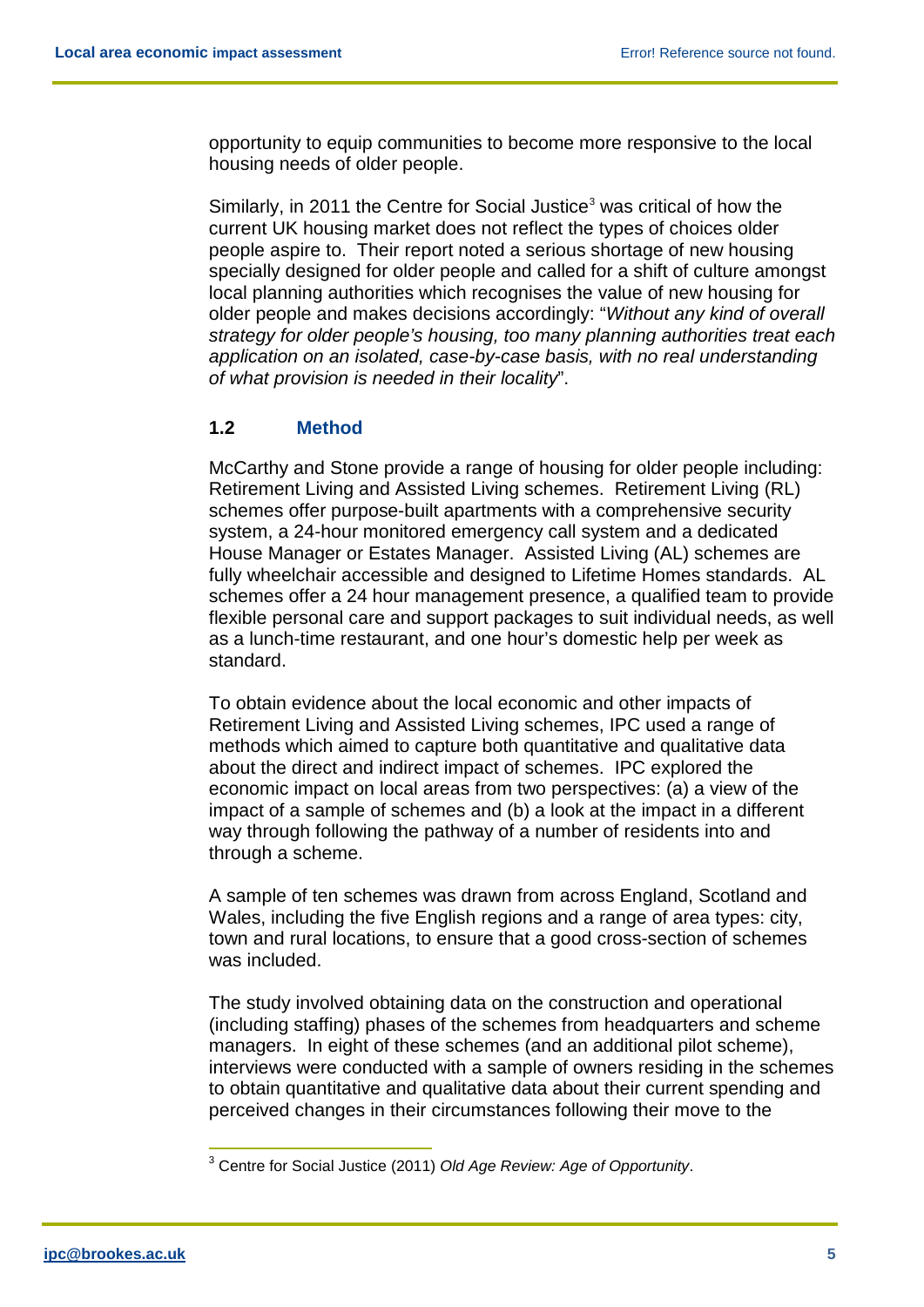scheme. Efforts were made to ensure a mixture of households in terms of age and composition (single people and couples).

McCarthy & Stone have a standing independent advisory group of residents (InFoRM - the Independent Forum of Residents of McCarthy & Stone) and members of the group provided valuable feedback on the proposed questionnaire. A revised version of the owners' questionnaire was then piloted in a Retirement Living scheme to ensure that questions were clear, unambiguous and reasonably easy to complete.

Scheme managers provided assistance with arranging interviews, and a letter and copy of the questionnaire was sent to each participant detailing the material to be covered, and the purposes to which it would be put in advance of the interview. Face to face interviews were then conducted with 100 owners. Owners' responses were provided on an anonymous basis and informed consent was sought before any interview took place. A profile of those who were interviewed is provided in Appendix 1. Although in some cases the data were based on people's recollections, others were able to refer to their own records. Circulating the template in advance gave respondents time to reflect (and if necessary prepare) before the interviews took place. Information was recorded and analysed on SPSS - a statistical analysis software package.

Comparisons of economic impact were made between the McCarthy and Stone schemes with general housing where possible and relevant. For example, comparative data from the Office of National Statistic's annual Living Costs and Food Survey provided comparative data on household expenditure.

#### <span id="page-6-0"></span>**1.3 Structure of the report**

The report addresses the following questions about the impact of Retirement Living and Assisted Living schemes:

- What is likely to be the benefit in terms of health and social care?
- What is likely to be gained in terms of social capital?
- What is likely to be gained from the capital investment in the area, including planning gain and employment?
- What additional expenditure is likely to be generated in the local area?

Each chapter reviews the existing published research evidence where appropriate, and presents the data obtained from the surveys and interviews in the McCarthy and Stone schemes.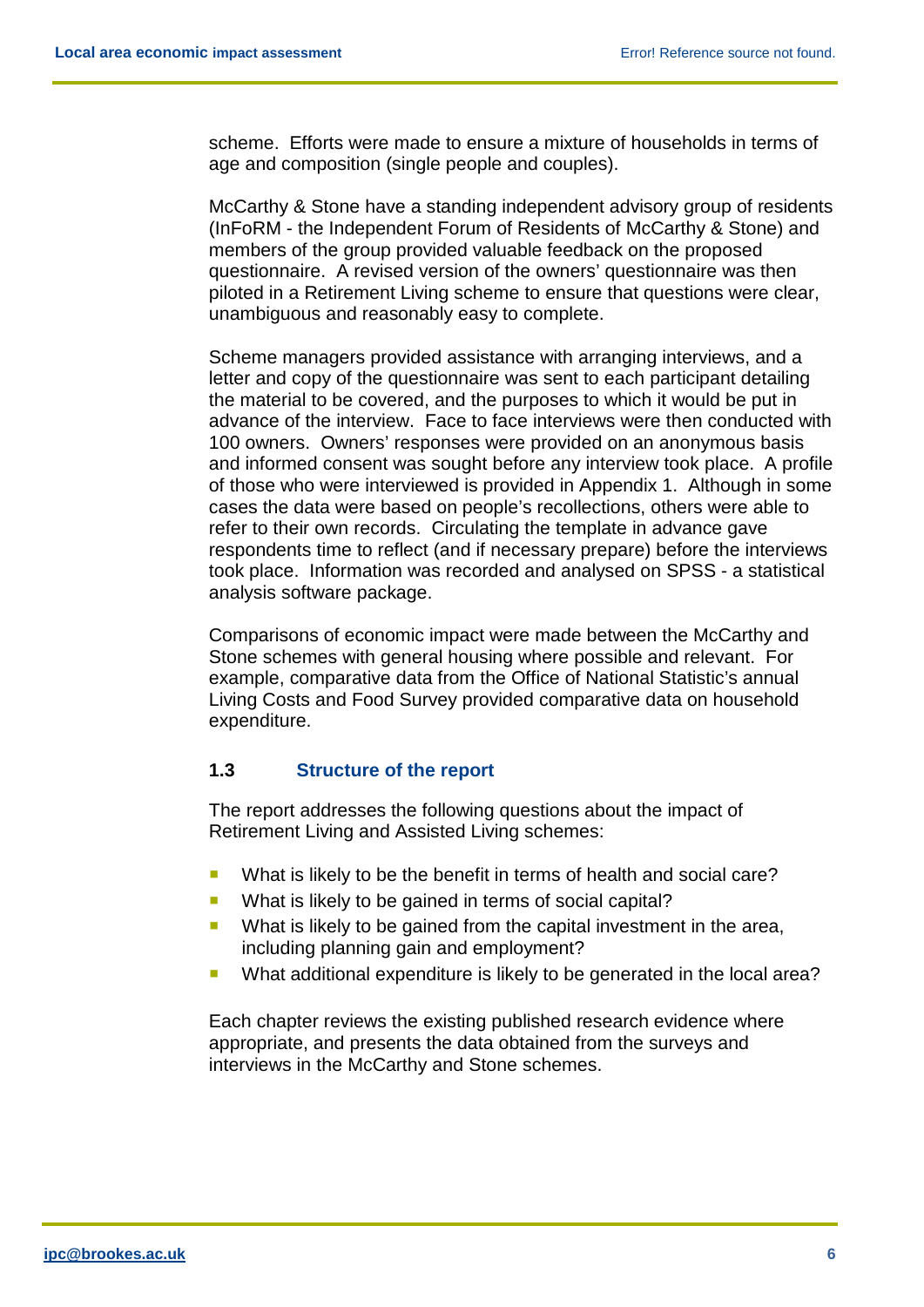# <span id="page-7-0"></span>**2 Health and social care**

## <span id="page-7-1"></span>**2.1 Health and well-being**

An independent review of the evidence on the health gains from retirement housing<sup>[4](#page-7-2)</sup> by the Institute of Public Care identified a wide range of evidence about the health and well-being benefits of Retirement Housing and Assisted Living extra care housing. It concluded that '*for many people there was a substantial improvement in health, a diminution in the volume of care and support required and a greater sense of security and well-being*'.

A number of studies have found that residents report higher levels of wellbeing in specialist forms of housing, including an improved ability to look after themselves. For example, Ball reported that the overall balance of residents' perceptions of being able to manage their health was that it was better since their moves.<sup>[5](#page-7-3)</sup> The PSSRU evaluation of Assisted Living Extra Care housing found that "*for most of those who were followed up, their ability to look after themselves either stayed the same or improved after they moved in.*" [6](#page-7-4) Clearly, this is important as a potential indicator of reduced demand on formal health and social care services.

Several studies have highlighted the impact on hospital discharge for older people living in specialist housing. Ball<sup>[7](#page-7-5)</sup> identified a number of health benefits of living in owner occupied retirement housing, including that the accommodation is designed to cope with the needs of those with impaired mobility and other health-related problems, while more assistance is at hand than in non-specialist housing. He found that 28% of residents said that they could now manage their health better, and 60% of the residents who had had a stay in hospital said that they had found it easier to return home since moving into retirement housing. There were also indications that residents spent fewer nights in hospital than was the case for that agecohort in the population as a whole.

Kingston et al's study of a retirement community<sup>[8](#page-7-6)</sup> found that, although many people had moved because of poor health, they assessed their own health as better than a matched sample of older people living in the locality where many of the retirement community's residents used to live. The selfreported health status of the locality sample declined over time, whereas there were few changes in the health status of the residents. The authors conclude that security, peer support, a general sense of optimism and the knowledge that care and support needs would be met by scheme staff

<span id="page-7-4"></span><span id="page-7-3"></span><span id="page-7-2"></span><sup>&</sup>lt;sup>4</sup> IPC (2012) *Identifying the health gain from retirement housing*, IPC<br><sup>5</sup> Ball, M et al (2011) *Housing Markets in Old Age*. Henley Business School, University of Reading <sup>6</sup> Netten et al (2012), *Improving housing with care choices for older people: the PSSRU evaluation of extra care housing, PSSRU.* 

<span id="page-7-6"></span><span id="page-7-5"></span> $\frac{7}{8}$  Ball, M et al (2011) *Housing Markets in Old Age.* Henley Business School, University of Reading.<br><sup>8</sup> Kingston P et al (2001) *Assessing the health impact of age-specific housing*, Health and Social Care in the Community, 9; 4, pp 228–34.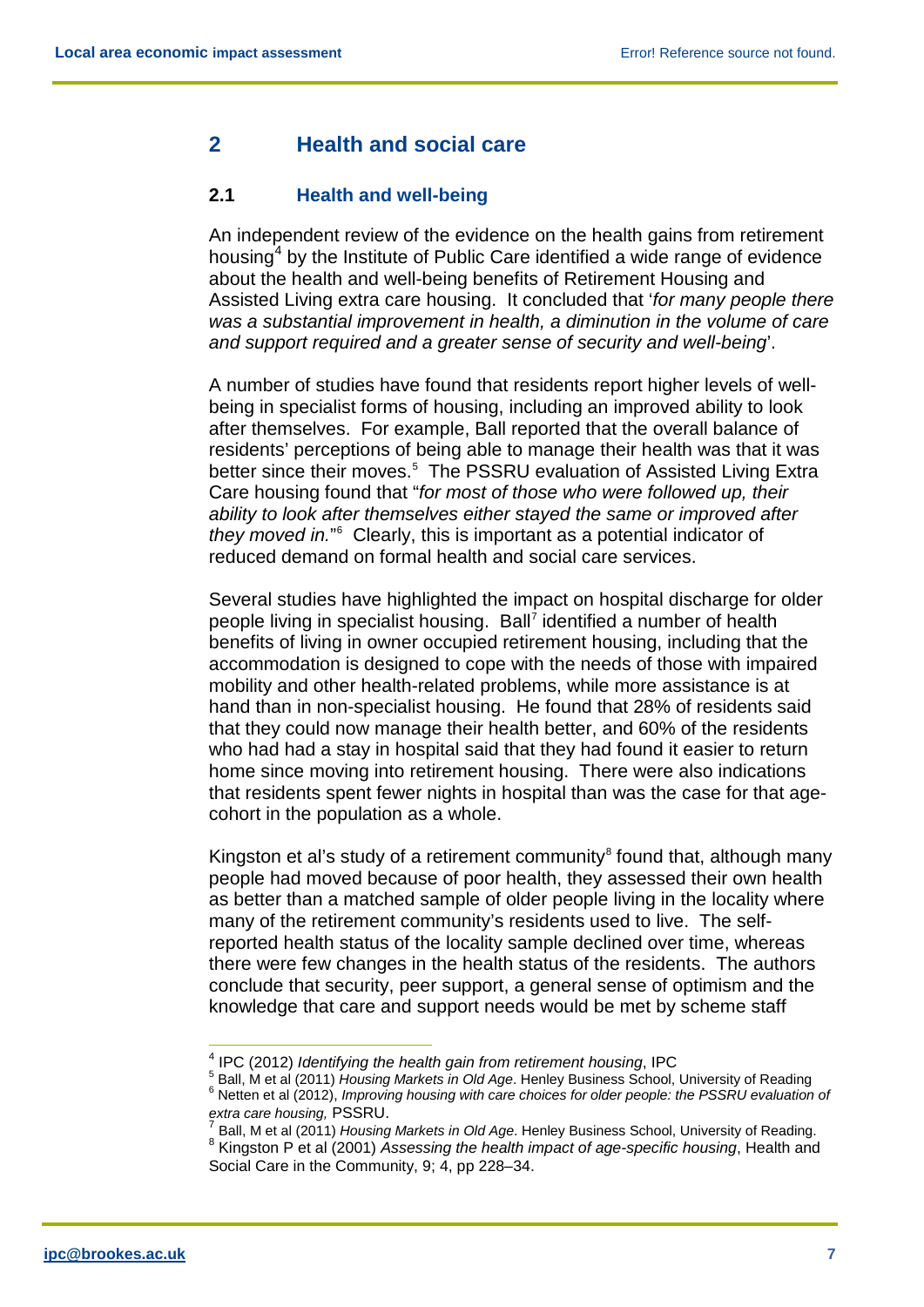rather than by relatives, all contributed to the residents' physical and mental well-being.

Croucher<sup>[9](#page-8-0)</sup> identified a range of benefits with a particular emphasis on community health services for older people living in a retirement community, which may be equally relevant to Retirement Living and Assisted Living extra care developments:

- Ease of access in terms of the numbers of people in one geographical location.
- Ability of on-site care staff to work with other service providers to ensure resources are used efficiently.
- Ability of on-site care staff to act as a triage point, and also to notice something is wrong before it reaches a crisis point: '*Potential cost savings are not insignificant; for example, costs for a home visit from a general practitioner are estimated to be £3.49 per minute'*.

In terms of Assisted Living Extra Care housing, Netten and colleagues<sup>[10](#page-8-1)</sup> found considerably lower mortality rates than a matched sample of people in care homes, and an evaluation of an Assisted Living Extra Care housing scheme in East Sussex $11$  noted the importance of the provision of meals in scheme restaurants for a number of reasons, including improved nutrition: *'the central location of a restaurant and the pivotal role it played in providing a scheme with its heart, resulting in many additional benefits including increased socialisation, improved nutrition (issues frequently highlighted in assessments) and facilitating community involvement in a scheme'*.

When people were asked about whether their McCarthy and Stone apartments had a range of benefits related to their general well-being compared with their previous home, their answers highlighted a range of important benefits (Table 1).

| Table 1: Do you think your current home has any of the following |  |
|------------------------------------------------------------------|--|
| benefits compared with your previous home?                       |  |

| <b>Benefit</b>                                                      | <b>Percentage</b> |
|---------------------------------------------------------------------|-------------------|
| The present home is easier to maintain                              | 91                |
| I feel more secure                                                  | 80                |
| The present home is more accessible for people with<br>disabilities | 78                |

<span id="page-8-0"></span> <sup>9</sup> Croucher K (2006) *Making the case for retirement villages*, York: Joseph Rowntree Foundation.

<span id="page-8-1"></span><sup>10</sup> Netten et al (2012), *Improving housing with care choices for older people: the PSSRU evaluation of extra care housing,* PSSRU.

<span id="page-8-2"></span><sup>&</sup>lt;sup>11</sup> Weis W & Tuck J (2013) *Case Study 78 The business case for extra care housing in adult social care: an evaluation of extra care housing schemes in East Sussex*,Housing LIN.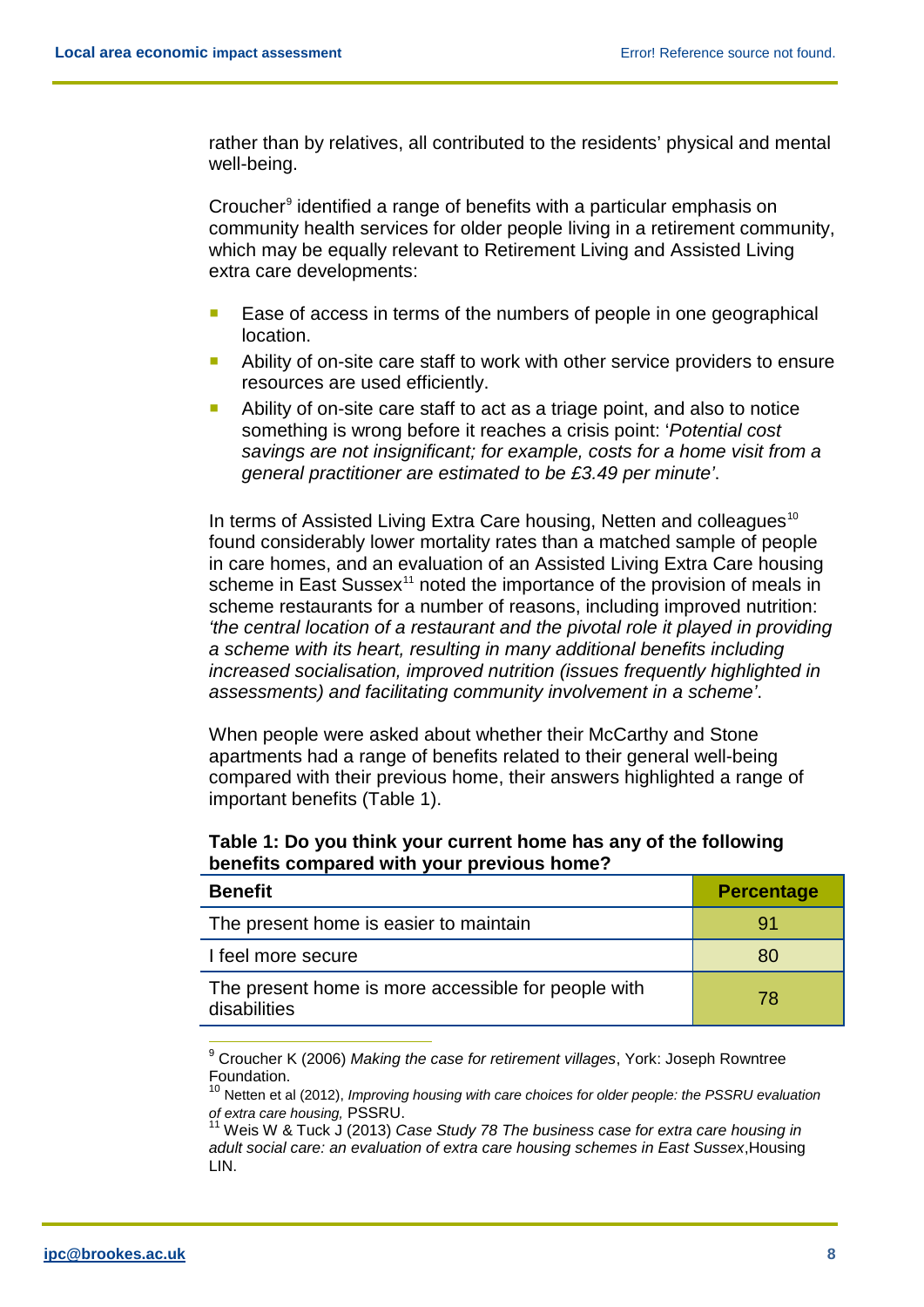| <b>Benefit</b>                                         | <b>Percentage</b> |
|--------------------------------------------------------|-------------------|
| The present home is more convenient for local services | 73                |
| I feel warmer                                          | 71                |
| I feel less socially isolated                          | 65                |
| I have a better quality of life                        | 65                |
| I feel less lonely                                     | 58                |

Other benefits mentioned included better transport links and the reassurance of a house manager at the scheme.

From the responses to this question, it is clear that both Retirement Living and Assisted Living developments play an important part in meeting a range of needs which contribute to improved well-being and quality of life: 80% felt more secure, 71% felt warmer, 65% said that they have a better quality of life and felt less socially isolated. A number remained neutral, possibly because they felt it was too early to say as recent arrivals.

## <span id="page-9-0"></span>**2.2 Use of health and care services**

A survey by ORB in 2004 $12$  of 345 residents at forty-four McCarthy and Stone developments found that whilst a slightly higher percentage might receive an in-patient episode, they remained in hospital for less than half the time of those not living in retirement housing. This was estimated as producing a significant annual cost saving to the NHS of £2,598 per resident per annum. The International Longevity Centre concluded that extra care housing is associated with a reduced level of nights spent in hospital, and residents are less likely to enter residential care than people living elsewhere receiving home care<sup>[13](#page-9-2)</sup>.

#### *Admissions to hospital as an in-patient*

Although the data are not like-for-like comparisons given the different age groupings, the table below indicates that the rate of hospital in-patient admissions among owners of McCarthy and Stone accommodation is lower than the rate in the general population of older people (Table 2).

<span id="page-9-1"></span><sup>&</sup>lt;sup>12</sup> ORB (2004) A Better Life: Private Sheltered Housing and Independent Living for Older *People.*<br><sup>13</sup> Kneale D (2011) *Establishing the extra in Extra Care: perspective from three Extra Care* 

<span id="page-9-2"></span>*Housing Providers*, International Longevity Centre.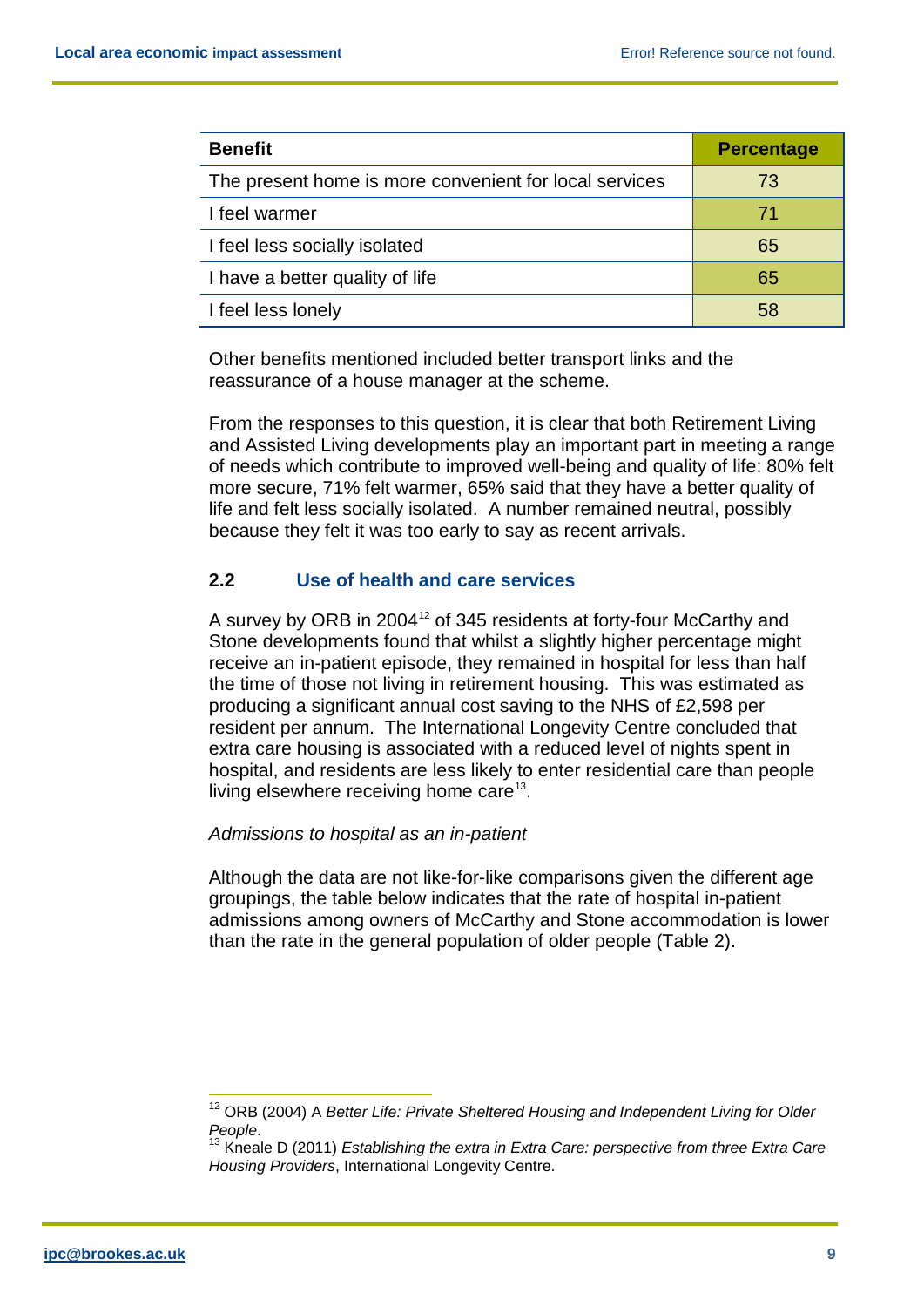**Table 2: Rate of in-patient hospital admissions per year per person receiving no social care in England by age[14](#page-10-0), compared with residents of McCarthy and Stone schemes**

| Age group | <b>M&amp;S</b> rate of<br>admission % | Age group | <b>Average rate of</b><br>admission in<br><b>England %</b> |
|-----------|---------------------------------------|-----------|------------------------------------------------------------|
| 65-74     | 6                                     | N/A       | N/A                                                        |
| 75-84     | 32                                    | 75-79     | 39                                                         |
|           |                                       | 80-84     | 41                                                         |
| 85-94     | 35                                    | 85-89     | 42                                                         |
|           |                                       | 90-94     | 39                                                         |
| $95+$     | N/A                                   | $95+$     | 34                                                         |

People were also asked about the number of times they had been admitted as an in-patient in the 12 months before moving, and the last 12 months in their new McCarthy and Stone home. Across the schemes covered by the study, there were a total of 13 fewer admissions in previous year, or 0.13 fewer admissions per resident per year in their new McCarthy and Stone home than before.

According to the PSSRU's analysis of the costs of health and social care<sup>[15](#page-10-1)</sup>, the average cost of a short non-elective in-patient admission was £523 (the lower end of the spectrum). This would mean for a typical scheme of 50 residents, a reduction in costs to the NHS of £3,400 per annum for hospital in-patient admissions.

#### *Visits to the GP*

On average, residents reported that they had made 4.0 visits to their GP in the last 12 months. By comparison, a paper by Polisson  $(2011)^{16}$  $(2011)^{16}$  $(2011)^{16}$  found the average number of annual visits to a GP in England was 7.4 for women aged 65 and over, and 6.7 for older men. This indicates that owners of McCarthy and Stone apartments make lower demands on general practitioners than the typical older person.

Across the nine schemes where interviews were carried out, owners had made 67 fewer visits to their GP in the previous 12 months compared with the 12 months before they moved into the McCarthy and Stone scheme; or 0.66 fewer visits per resident. Although, some were a little uncertain about

<span id="page-10-0"></span><sup>&</sup>lt;sup>14</sup> Bardsley M et al (2012) Overlap of hospital use and social care in older people in [England,](http://jhsrp.rsmjournals.com/content/early/2012/02/20/jhsrp.2011.010171.full.pdf) Nuffield Trust.

<sup>15</sup> Curtis L (2012) *Unit Costs of Health & Social Care 2012*, PSSRU.

<span id="page-10-2"></span><span id="page-10-1"></span><sup>&</sup>lt;sup>16</sup> Polisson M (2011) *Do waiting times matter in primary care? GP visits and list sizes in England*, University of Oxford Department of Economics Discussion Paper.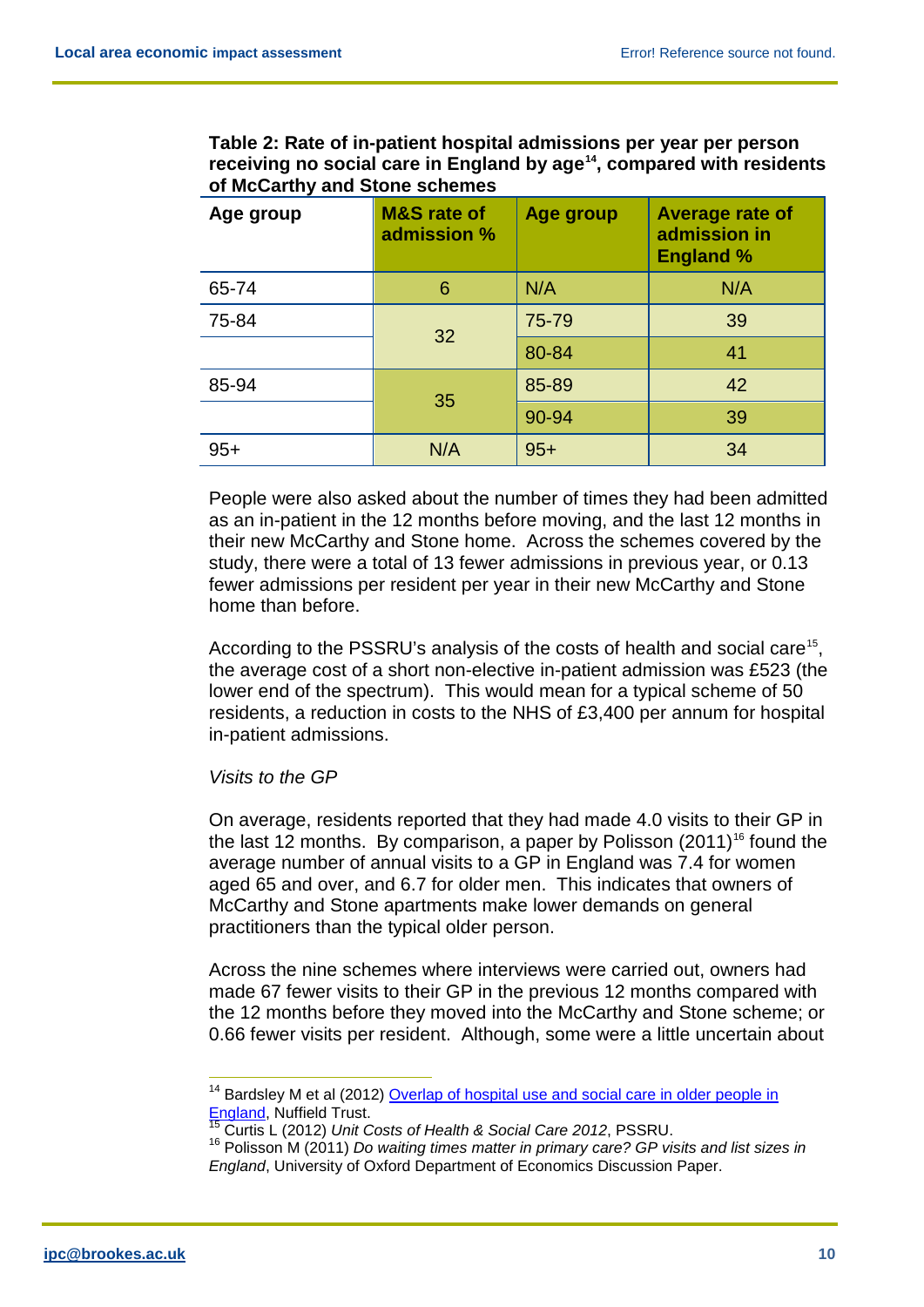how many visits they had made in the year before moving into their new home, this does indicate an improvement in overall health, and in addition a reduction in costs to the NHS.

According to the PSSRU's most recent analysis of the costs of health and social care, a brief (11.7 minutes) consultation with a GP costs £43. This would mean for a typical scheme of 50 residents, a reduction in costs to the NHS £1,419 per annum for GP visits.

According to Pulse magazine, people aged 85-89 years old visit their GP on average about 13 times a year. In contrast, the residents of the schemes aged 85-94 had visited their GP on average three times in the last 12 months, which indicates that they are healthier than the general population of similar age.

#### *Visit from District Nurse*

People were also asked about the number of visits from a District Nurse in the 12 months before moving and the last 12 months in their new McCarthy and Stone home. Across the schemes covered by the study, there was a slight increase of 0.28 more visits per resident in the last 12 months in their new McCarthy and Stone home than before.

## <span id="page-11-0"></span>**2.3 Assisted Living as an alternative to residential care**

There is a growing range of evidence about potential cost savings of Assisted Living Extra Care housing. The International Longevity Centre (ILC) report mentioned earlier found that while about 8% of residents in extra care housing in the study entered institutional accommodation from extra care housing after five years of residence; compared to those living in the community in receipt of domiciliary care, those in extra care housing were less likely to enter institutional accommodation.

Research undertaken by the Extra Care Charitable Trust<sup>17</sup> also indicates the potential savings that may results from a move into Extra Care (or Assisted Living) housing:

*"The superficial physical assessment score jumped more than 50 per cent on average; there was a mobility improvement of more than 35 per cent; a 20 per cent improvement in daily living functions; a 10 per cent increase in sensory ability; and a 25 per cent reduction in medication use. The majority of residents had transferred from hospital or nursing homes, and the greatest improvements were seen in the first 10 weeks in extra care".*

<span id="page-11-1"></span> <sup>17</sup> Extra Care Charitable Trust (2006) cited in *Securing Good Care for Older People* (The Wanless Review), Kings Fund.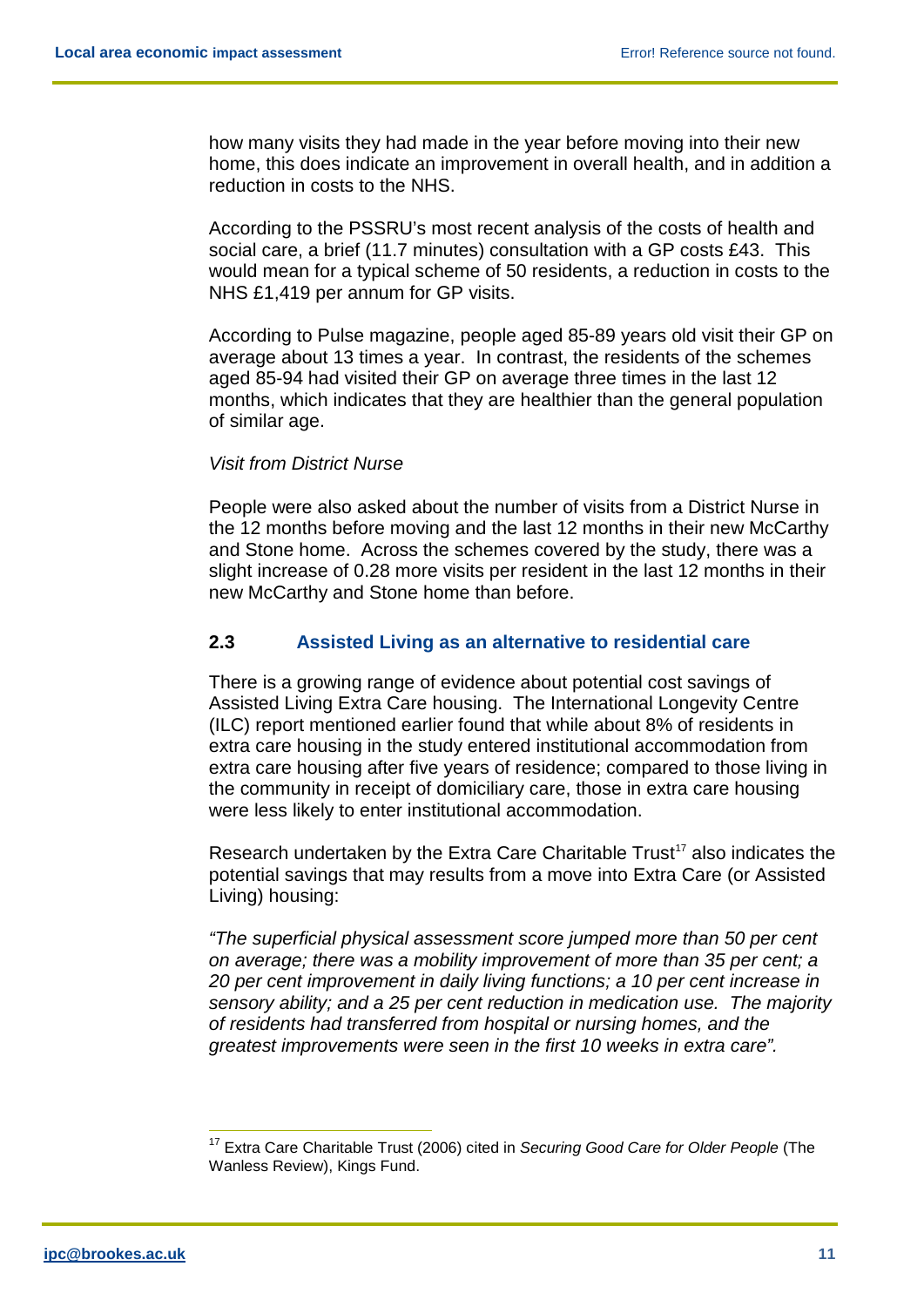Weis & Tuck<sup>18</sup> found that 63% of residents in Extra Care (or Assisted Lliving) housing would otherwise need to be in residential/EMI/nursing care with the costs associated with these forms of institutional care. Their study concluded that Extra Care Assisted Living housing presented significant savings for adult social care in terms of both gross and net costs.

If it is assumed that a similar proportion (63%) of residents of a typical 55 apartment Assisted Living scheme would otherwise have needed residential or nursing care ( where annual cost of residential care is assumed to be £30,000), this would cost just over £1 million per annum (55 x 0.63 x 30k).

#### <span id="page-12-0"></span>**2.4 Independence through design**

The design of housing can have a real impact on the level of risk from falls, and on quality of life more generally. In a study for the Joseph Rowntree Foundation, Croucher et al reported that purpose-built accommodation removes many of the difficulties and dangers of living in inappropriate accommodation, in particular the risk of falls<sup>19</sup>. It also enables the effective targeting of occupant groups for health promotion initiatives such as immunisation, exercise programmes and health checks. The recent evaluation of Assisted Living Extra Care housing in East Sussex found that "*the accessible environment, not the care, was a significant factor in enabling independence*".[20](#page-12-3) 

A study seeking to evaluate the impact of building to Lifetime Homes Standards calculated that building-related hazards cost approximately £2.48bn per annum in direct health costs, or £40bn as a potential cost to society.<sup>[21](#page-12-4)</sup> The study suggested that building to current building regulations may provide direct NHS health cost savings per dwelling of more than £4,000 during a 60-year expected lifespan; whilst building to Lifetime Homes Standard could provide an extra £194 of savings over 60 years. It went on to suggest higher savings when considering the potential cost to society, with meeting current building regulations saving £83,000 during a 60 year lifespan, and a further £1,600 of savings if building to Lifetime Homes Standard.

Pannell<sup>[22](#page-12-5)</sup> noted that older people are less likely to live in the oldest and the newest properties (50% older households live in properties built between

<span id="page-12-1"></span> <sup>18</sup> Weis & Tuck (2013), *Housing LIN Case Study 78 The business case for extra care housing in adult social care: an evaluation of extra care housing schemes in East Sussex*, Housing LIN.

<sup>19</sup> Croucher K, Pleace N and Bevan N (2003) *Residents' views of a Continuing Care Retirement Community,* Joseph Rowntree Foundation.

<span id="page-12-3"></span><span id="page-12-2"></span><sup>20</sup> Weis W & Tuck J, (2013) *Case Study 78: The business case for extra care housing in adult social care: an evaluation of extra care housing schemes in East Sussex*, Housing LIN.

<span id="page-12-5"></span><span id="page-12-4"></span><sup>21</sup> Roys, M (2012), *Assessing the health benefits of lifetime home standards*, DCLG. <sup>22</sup> Pannell, J et al (2012), *Market Assessment of Housing Options for Older People*, New Policy Institute.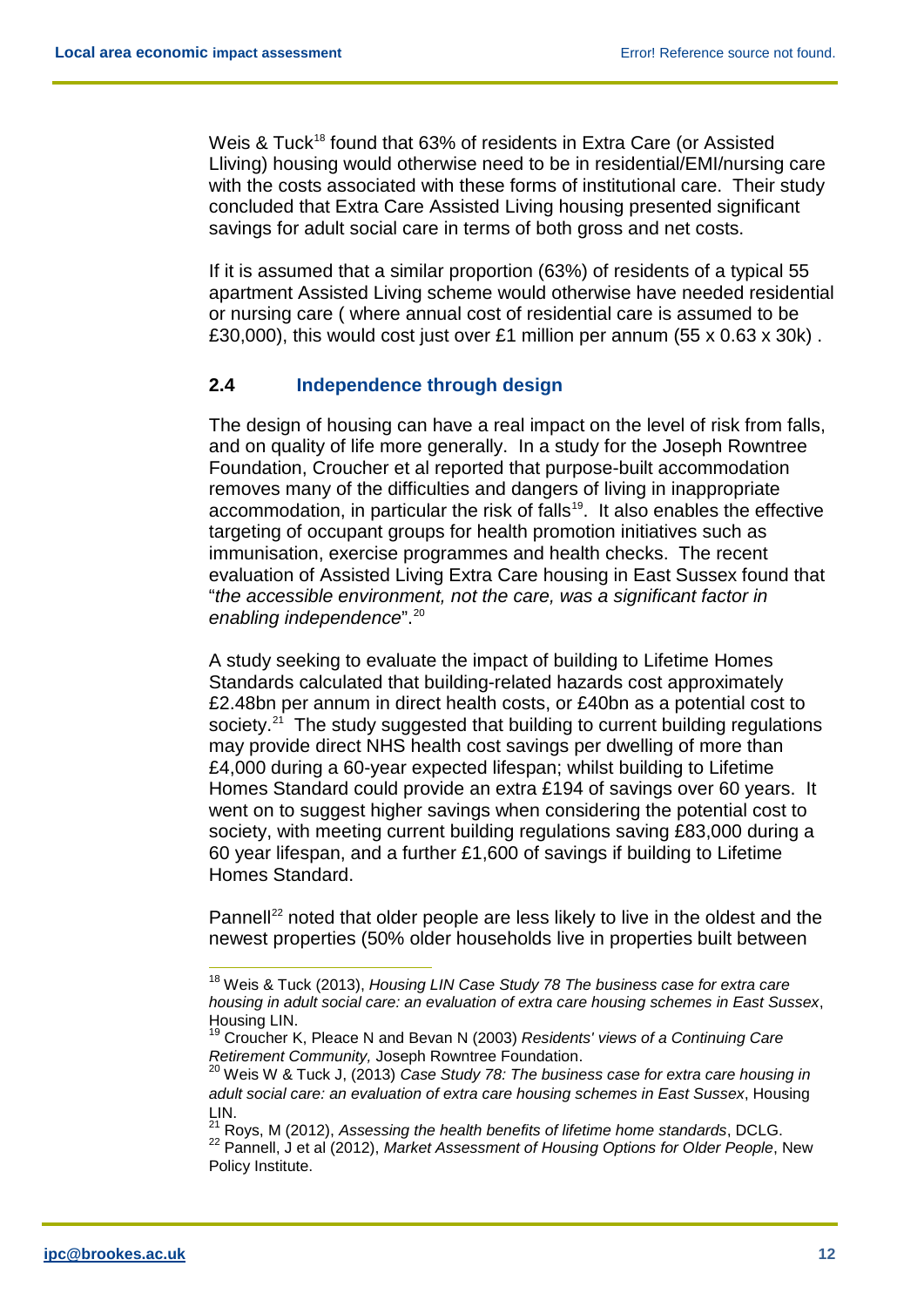1945 and 1980) and about one-third are living in non-decent homes. The ability to move to warmer and more fuel efficient homes presents an opportunity to reduce risks to both physical and mental health. The Marmot Team $^{23}$  $^{23}$  $^{23}$  highlighted the link between cold homes, fuel poverty and health problems, ranging from exacerbating arthritis, causing respiratory problems, and threatening mental health, to excess winter mortality.

There is also a relationship between approaches to design and quality of life. A study<sup>[24](#page-13-1)</sup> looking at aspects of design in Assisted Living Extra Care Housing and the relationship with residents' quality of life, found that security-related design features were linked positively to quality of life for residents. However, the authors noted a negative relationship between quality of life and design features relating to accessibility and safety, which they suggest could reflect the institutional look of those features directed to safeguard the frailest residents.

Those owners taking part in the case study interviews were asked about their health before and after moving into their McCarthy and Stone apartment, and whether they needed any help with the activities of daily living, such as walking, climbing stairs, getting dressed, eating or drinking, personal care or taking medicine. The great majority (98%) of respondents appeared to have needed no help with these activities before moving. Two people had needed help climbing stairs and others had used a stair-lift. Since moving, they no longer needed help with this, although three need help with dressing. This indicates the potential of retirement housing and assisted living to contribute to greater independence through design features.

In addition, as Table 1 (above) indicated, more than 70% perceived important design-related benefits in their current home compared with their previous one: specifically, feeling more secure, being more accessible, and feeling warmer.

Nine per cent of owners had a mobility scooter. The ownership of mobility scooters when compared with the very low numbers reporting that they received help with moving around indicates that the design of the schemes enables people to live without additional help in their own homes, even when they require a mobility aid for moving around outside the scheme.

<span id="page-13-0"></span> <sup>23</sup> Marmot Review Team (2011), *The Health Impacts of Cold Homes and Fuel Poverty,* Friends of the Earth & the Marmot Review Team.

<span id="page-13-1"></span> $24$  Orrell et al (2013), The relationship between building design and residents' quality of life in extra care housing schemes, *Health and Place,* 21 (2013) 52-64.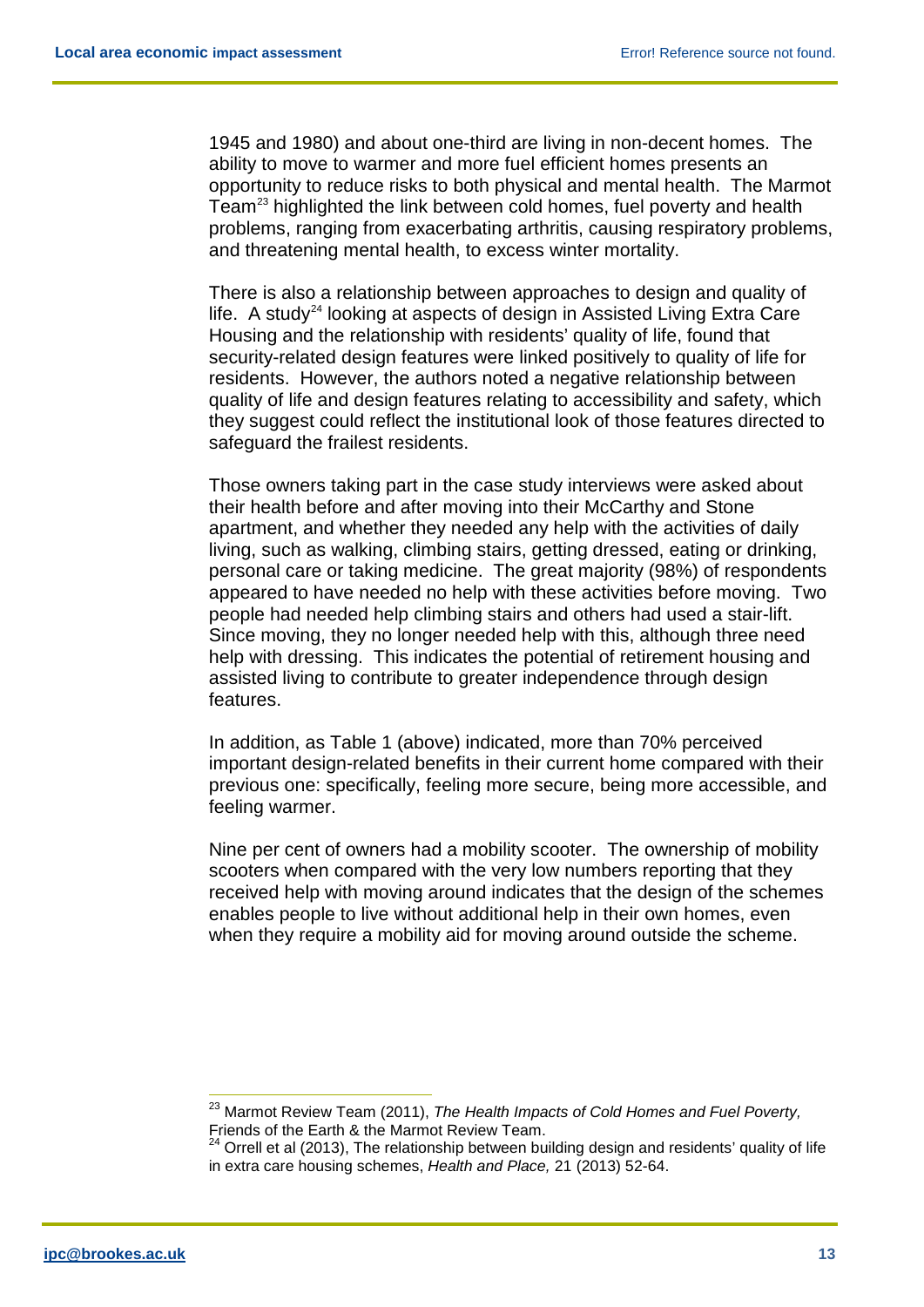# <span id="page-14-0"></span>**3 Social capital**

#### <span id="page-14-1"></span>**3.1 Contribution as volunteers**

Research carried out for WRVS<sup>[25](#page-14-3)</sup> suggested that older people currently provide formal and informal volunteering services worth over £10 billion to the national economy. This is expected to rise to just under £15 billion by 2020. The research estimated the annual average contribution of the over 65 year old as:

- **104.6 hours of informal volunteering effort per person aged over 65**
- 54.5 hours of formal volunteering effort per person aged over 65

If the minimum wage rate of £6.31 is applied to these average figures, this suggests a potential annual contribution from informal volunteering of £660, and from formal volunteering of £344.

Over one-third of residents (37%) in the McCarthy and Stone schemes contributed to their local area through their involvement in community activities. These ranged from faith groups and womens' groups to volunteering at a local hospice and a stroke club. From the nine schemes in which interviews were conducted, owners provided an overall total of 140 hours of voluntary activity a week, equivalent to £883 a week (at minimum wage rates). Per scheme this would be equivalent to an annual contribution of just over £5,000. A number of others were planning to get involved in some voluntary activity, but had not had time since moving in to their apartment.

About one in ten (11%) of those interviewed said that they received some voluntary support from friends or local groups, compared with 14% who had received voluntary support in their previous home. This suggests either a reduced need for support, or fewer links to friends and voluntary groups. Overall, residents appeared to be net contributors to their communities in terms of voluntary activity.

## <span id="page-14-2"></span>**3.2 Contribution as carers**

A number of studies have explored the economic impact of informal carers. Carers UK estimated the contribution of older people as carers to have been in the order of £30 billion in 2007 $^{26}$  $^{26}$  $^{26}$ ; WRVS suggested £34 billion in 2010 and estimate that this will increase to nearly £52 billion by 2030. $^{27}$  $^{27}$  $^{27}$ 

<span id="page-14-4"></span><span id="page-14-3"></span> <sup>25</sup> WRVS (2011) *Gold Age Pensioners: valuing the socio-economic contribution of older people in the UK*<br><sup>26</sup> Carers UK (2007) *Valuing carers – calculating the value of unpaid care.* 

<span id="page-14-5"></span><sup>&</sup>lt;sup>27</sup> WRVS (2011) *Gold Age Pensioners: valuing the socio-economic contribution of older people in the UK*.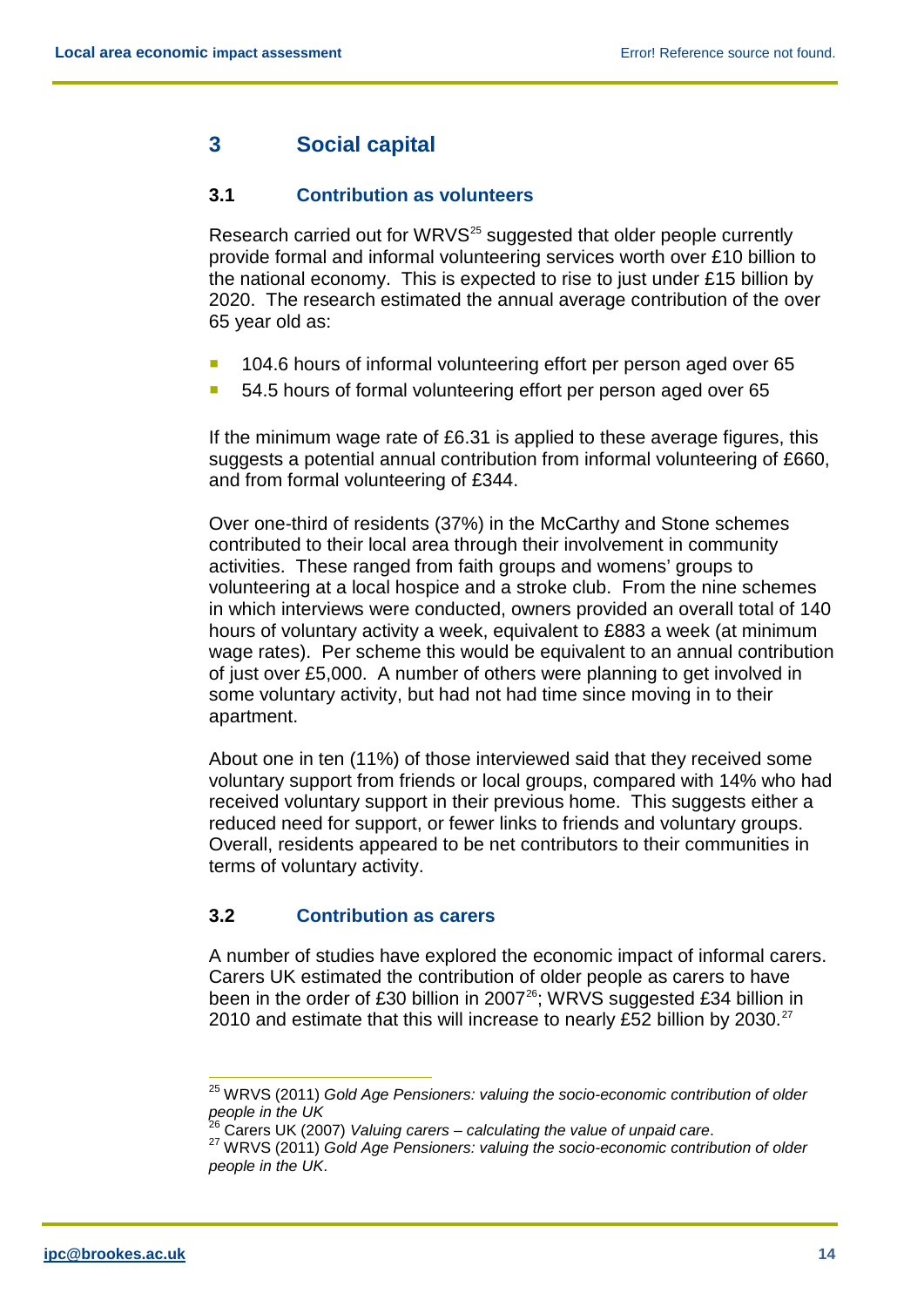The 2011 census highlighted a 35% increase over the last ten years in the number of older carers $^{28}$  $^{28}$  $^{28}$  so these figures may be under-estimates.

The WRVS research found that 65% of older people regularly help out elderly neighbours, and in addition 21% of over 65s help older family members. It also found that almost half of older people who informally volunteer look after younger children or grandchildren, and a further 30% help younger (under 65) neighbours.

In the McCarthy and Stone schemes, 6% of those interviewed provided significant amounts of informal care (spouses). It is likely that by moving to more age-suitable housing, some informal carers are able to provide care for longer to their partners, thereby delaying or preventing them needing to move into residential or nursing care. This is likely to reduce expenditure on health and social care.

## <span id="page-15-0"></span>**3.3 More appropriate housing**

A number of studies have already been mentioned that demonstrate the role of Retirement and Assisted Living schemes in providing more appropriate housing and a wider choice to older people. Interviewees were asked about their reasons for moving to the schemes (see Table 3). The responses indicate the importance of a range of design and social considerations as motives for people to move into specialist housing. More appropriate housing was a factor for nearly two-thirds (65%) of those interviewed, followed by a wish to feel more secure (44%) and be closer to family members (31%). More than one-fifth (22%) of owners mentioned issues around the garden in their previous home as factor in wishing to move.

In providing housing better suited to the needs and requirements of some older people which provides opportunities for peer support and social activities, Retirement and Assisted Living plays a role in building social capital. A number of interviewees valued these aspects of the schemes they were living in.

| Reason                                     | <b>Percentage</b> |
|--------------------------------------------|-------------------|
| Previous housing was no longer appropriate | 65                |
| To feel more secure                        | 44                |
| To be closer to family                     | 31                |
| To avoid feeling lonely                    | 22                |

#### **Table 3: Reasons for deciding to move**

<span id="page-15-1"></span><sup>&</sup>lt;sup>28</sup> [http://www.carersuk.org/newsroom/item/3111-census-35-surge-in-the-number-of-older](http://www.carersuk.org/newsroom/item/3111-census-35-surge-in-the-number-of-older-carers?highlight=YTozOntpOjA7czo1OiJvbGRlciI7aToxO3M6NjoiY2FyZXJzIjtpOjI7czoxMjoib2xkZXIgY2FyZXJzIjt9)[carers?highlight=YTozOntpOjA7czo1OiJvbGRlciI7aToxO3M6NjoiY2FyZXJzIjtpOjI7czoxMj](http://www.carersuk.org/newsroom/item/3111-census-35-surge-in-the-number-of-older-carers?highlight=YTozOntpOjA7czo1OiJvbGRlciI7aToxO3M6NjoiY2FyZXJzIjtpOjI7czoxMjoib2xkZXIgY2FyZXJzIjt9) [oib2xkZXIgY2FyZXJzIjt9](http://www.carersuk.org/newsroom/item/3111-census-35-surge-in-the-number-of-older-carers?highlight=YTozOntpOjA7czo1OiJvbGRlciI7aToxO3M6NjoiY2FyZXJzIjtpOjI7czoxMjoib2xkZXIgY2FyZXJzIjt9)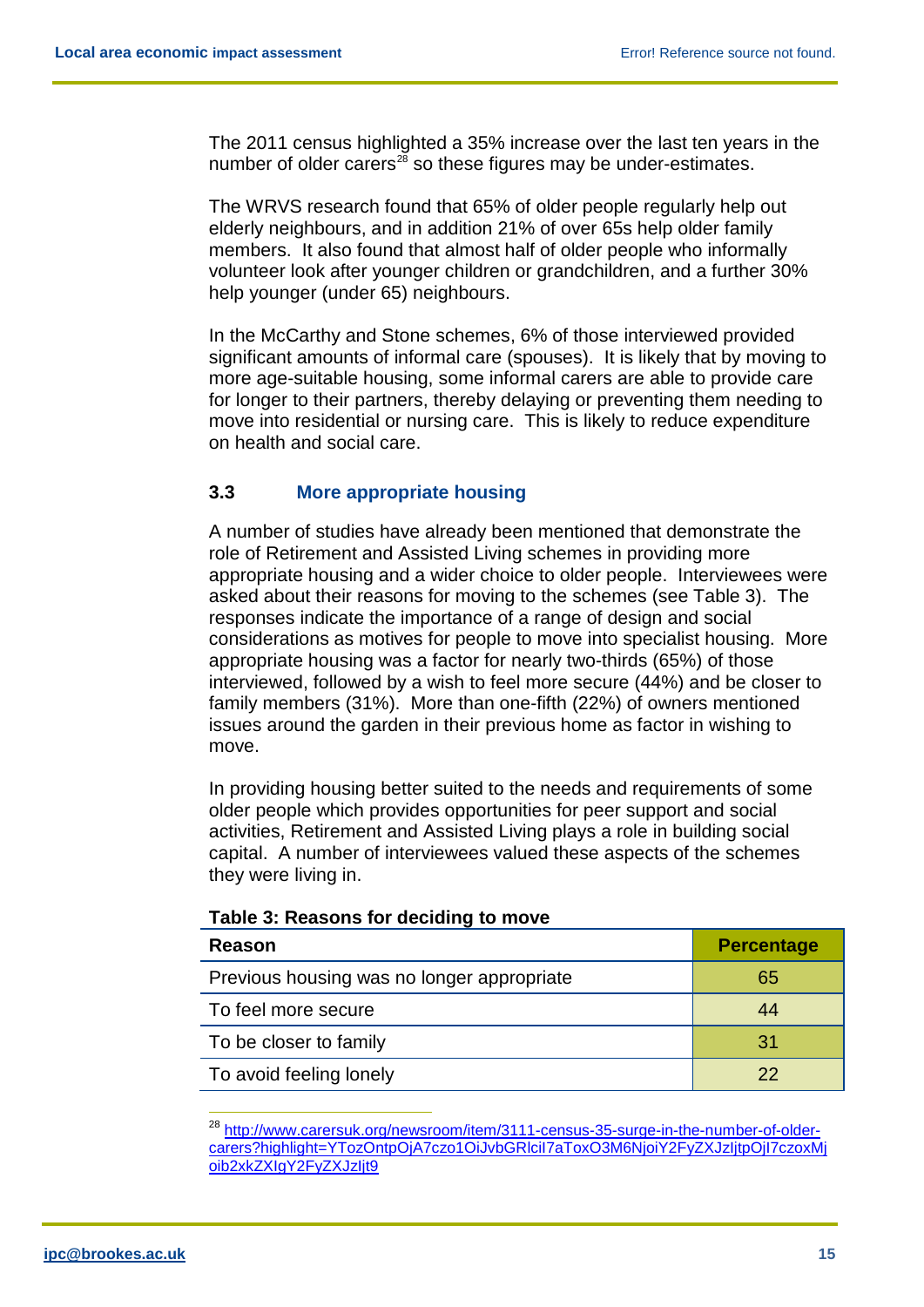| Reason                                                  | <b>Percentage</b> |
|---------------------------------------------------------|-------------------|
| Garden too much to manage                               | 22                |
| To receive care and support                             | 13                |
| To release some of the asset value of the previous home |                   |
| To be closer to friends                                 |                   |

Respondents also mentioned bereavement, health reasons and the cost of necessary repairs as factors that led to the decision to move.

#### <span id="page-16-0"></span>**3.4 Social isolation**

Kneale describes socially excluded older people as often being "*those who*  are regarded as having lost their independence", with risk factors being:<sup>[29](#page-16-1)</sup>

- *"Age-related characteristics that are more likely to occur in later life, such as disability, low income and widowhood;*
- *Cumulative disadvantage, where cohorts become more unequal over time due to, for instance, the impact of labour market experiences on pension outcomes;*
- *Community characteristics (and the interaction with age and cohort Characteristics) which make older people more vulnerable to changing conditions like population turnover, economic decline and crime, in their local areas;*
- *Experience of age-based discrimination."*

Social isolation is associated with poor quality of life, with a less healthy lifestyle (including physical inactivity and smoking) as well as increased blood pressure and levels of inflammatory markers (indicating presence of underlying health conditions). [30](#page-16-2)

Ball  $(2011)^{31}$  $(2011)^{31}$  $(2011)^{31}$  observes that owner occupied retirement housing reduces social isolation in two ways: firstly, 'the dwelling effect' of moving into accommodation where it is easier to make friends with other people living in the same building; and secondly, 'the locational effect' where the accommodation is close to family and friends.

The PSSRU evaluation<sup>[32](#page-16-4)</sup> of Assisted Living Extra Care housing found that: '*A year after moving in most residents enjoyed a good social life, valued the* 

<span id="page-16-2"></span><span id="page-16-1"></span> <sup>29</sup> Kneale, D. (2012), *Is social exclusion still important for older people?* Age UK/ILC-UK. <sup>30</sup> Shankar, A., McMunn, A., Banks, J., Steptoe, A.(2011) Loneliness, social isolation, and

behavioural and biological health in older adults, *Health Psychology*, 30(4) pp377-385.

<span id="page-16-3"></span><sup>&</sup>lt;sup>31</sup> Ball, M et al (2011) *Housing Markets in Old Age*, Henley Business School, University of<br>Reading.

<span id="page-16-4"></span><sup>32</sup> Netten A et al (2011) *Improving Housing with Care Choices for Older People: An Evaluation of Extra Care Housing,* PSSRU.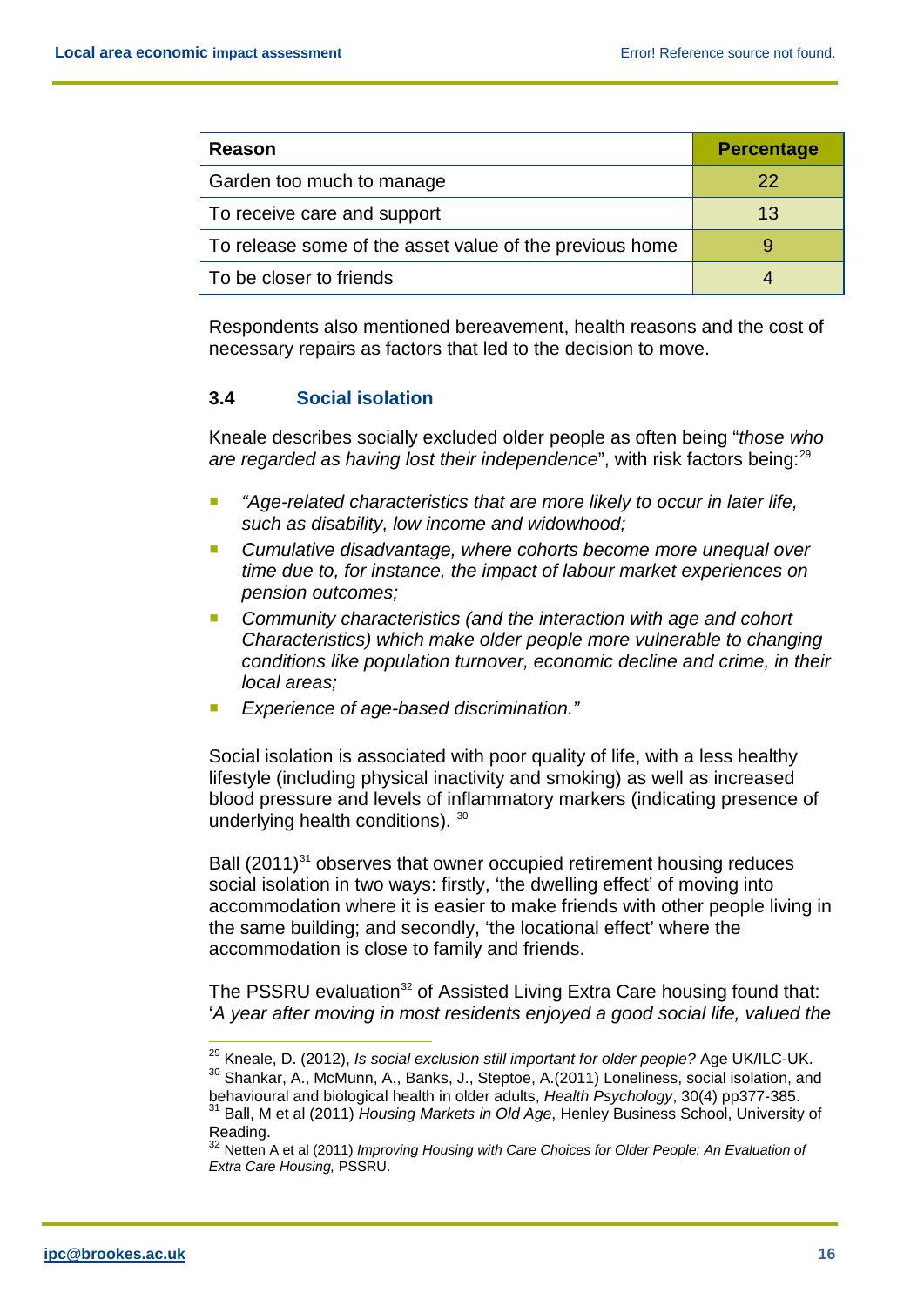*social activities and events on offer, and had made new friends'.* For older people who move to specialist types of retirement housing, there is emerging evidence that social lives and relationships strengthen, consequently lowering the risk of loneliness.<sup>[33](#page-17-2)</sup> However, this evidence is not yet able to make the causal link between social inclusion and financial benefits, for examples through less reliance on public services.

The interviews with owners indicated that around two-thirds (see Table 1 above) felt less social isolated in their McCarthy and Stone apartment compared with their previous home – as one commented: *The communal relationship is second to none* and another: *The people are very nice*. It is likely that the proportions will rise over time, as a number of those interviewed were relatively recent arrivals.

# <span id="page-17-0"></span>**4 Capital investment and community benefits**

## <span id="page-17-1"></span>**4.1 Development**

Based on work by LEK Consulting, the CBI<sup>[34](#page-17-3)</sup> describe the multiplier effect construction projects can have on the wider economy through the impact on the supply chain (for example, manufacturing, real estate, transport, planning and survey services), and suggest that every £1 investment in construction can expect to generate £2.84 of total economic activity. While Shelter cite a report by FTI Consulting that an additional £1 of demand for construction activity generates £2.09 of economic output through the direct and indirect multiplier effects associated with construction firms purchasing goods and services from other sectors, and construction sector wages and profits being spent across the whole economy<sup>35</sup>.

An analysis of the total cost of the case study schemes' development by McCarthy and Stone indicates that on average, each Retirement Living scheme generated £3.60 million of expenditure (including labour, materials, fixtures and fittings); and the Assisted Living Extra Care schemes generated £4.55 million of expenditure each through the development and construction stage.

The construction phase lasted 13.8 months on average. From responses to the questionnaires, it is clear that during this period, construction and other staff contributed to the local economy through their use of local cafes,

<span id="page-17-2"></span> <sup>33</sup> Callaghan, L., Netten, A.and Darton, R.(2009) *The Development of Social Well-being in New Extra Care Housing Schemes*.York: Joseph Rowntree Foundation; Weis W & Tuck J, (2013) *Case Study 78: The business case for extra care housing in adult social care: an evaluation of extra care housing* 

<span id="page-17-4"></span><span id="page-17-3"></span>*schemes in East Sussex*, Housing LIN. <sup>34</sup> CBI (2012). *Bridging the gap: backing the construction industry to generate jobs*. 35 Shelter (2010) *Research: briefing: Housing Investment: Part 1*. Available at: [http://england.shelter.org.uk/\\_\\_data/assets/pdf\\_file/0008/276668/Briefing\\_Housing\\_Invest](http://england.shelter.org.uk/__data/assets/pdf_file/0008/276668/Briefing_Housing_Investment_Part_1.pdf) [ment\\_Part\\_1.pdf](http://england.shelter.org.uk/__data/assets/pdf_file/0008/276668/Briefing_Housing_Investment_Part_1.pdf)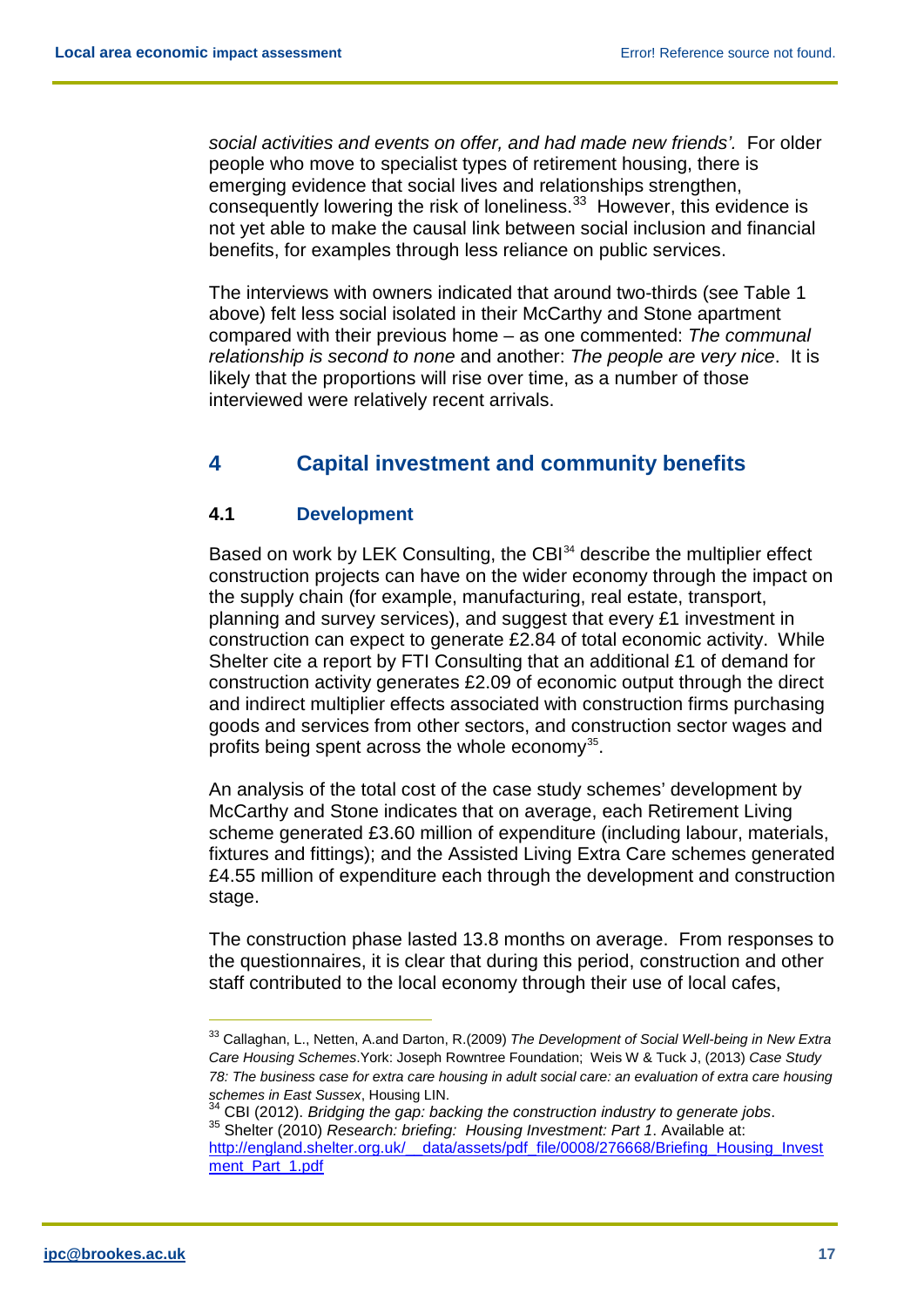bakers, other retail outlets, petrol stations, bed and breakfasts, and in one case an adjacent council car park.

Assuming a conservative multiplier effect of 2.4 (just below the mid-point of the LEK and FTI figures), this indicates the overall impact of the construction stage of Retirement Living developments of £8.64 million; and an overall impact of the construction stage of Assisted Living developments of £10.92 million. Much of this will be spent locally benefiting the local economy, as well as the wider national economy.

#### <span id="page-18-0"></span>**4.2 Section 106 payments and New Homes Bonus**

In seven out of the eleven case studies, the scheme brought a significant contribution through Section 106 payments to the local area, ranging from: £60,000 and six affordable homes to £864,000 (Table 4).

| <b>Case Study</b>      | £       | <b>Other gains/details</b>                    |
|------------------------|---------|-----------------------------------------------|
| <b>Assisted Living</b> | 360,550 | 3 affordable housing units                    |
| Retirement<br>Living   | 864,000 | Paid to LA in lieu of on-site provision       |
| Retirement<br>Living   | 741,000 | For affordable housing, open space, libraries |
| Retirement<br>Living   | 574,180 | For affordable housing, open space, libraries |
| Retirement<br>Living   | 326,000 | For affordable housing                        |
| Retirement<br>Living   | 225,000 | For affordable housing                        |
| Retirement<br>Living   | 60,000  | 6 affordable homes                            |

| <b>Table 4: Section 106 payments</b> |  |  |
|--------------------------------------|--|--|
|                                      |  |  |

In addition, five schemes attracted New Homes Bonus funding to the local authorities. New Home Bonus sums to local authorities ranged from £292k to £396k over six years, an average of £343,000 per development.

#### <span id="page-18-1"></span>**4.3 Regeneration**

Although 10 out of the 11 schemes were not part of an area regeneration or redevelopment programme; all sites were brownfield and involved a degree of site clearance and preparation. All bar two of the case study schemes were constructed on former retail or industrial sites, helping to revive and improve empty sites. Works were carried out on a couple of sites which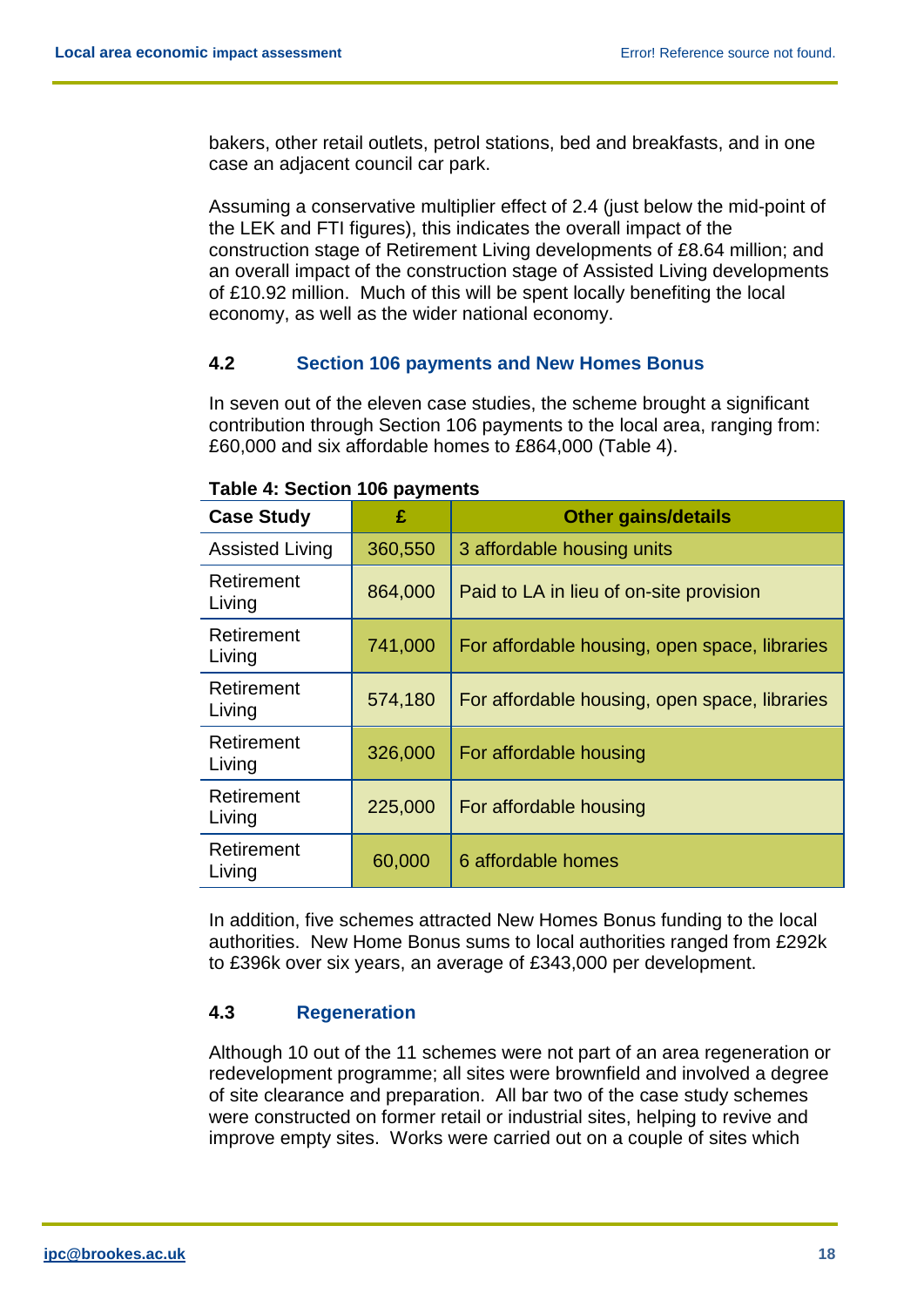required removal of fuel tanks from former petrol stations, and asbestos was removed from another site.

## <span id="page-19-0"></span>**4.4 Employment**

There are clearly employment opportunities associated with the development, construction and management of retirement housing which may be reflected in the construction industry, care and support services, catering or maintenance and gardening services: '*They provide employment opportunities to local communities and enhance the viability of local*  services<sup>[36](#page-19-2)</sup>. A HACT study<sup>[37](#page-19-3)</sup> exploring the social impact of housing providers suggested that the creation of 2,000 new homes could result in 100 additional jobs: '*employment has a value of £18,700 per year to each individual. This is a total value of £3.7m for the two years*.'

An American study<sup>[38](#page-19-4)</sup> compared the economic impact of a generally increasing older population against a specific development of retirement housing. Whilst acknowledging the range of factors in play, and the need for further research, it concluded: '*the results suggest that general retirement population growth does create job growth, but results in lower average wage growth. However, when large planned retirement communities are developed, localities have experienced above-average job growth and above-average wage growth. These results are encouraging for those communities seeking to generate economic development opportunities by attracting retirees*.' The author concluded that attracting retirees to an area is a means to generate economic growth.

The "Housing in Later Life" toolkit<sup>[39](#page-19-5)</sup> reports that an average scheme of 40 apartments brought investment of around £5 million into older people's housing and other services, providing 50 jobs for the duration of construction and employment of 17 full and part time staff in a typical Assisted Living Extra Care scheme.

#### <span id="page-19-1"></span>4.4.1 Employment during development and construction

All schemes in the study used McCarthy and Stone Retirement Lifestyles as the main contractors, with some employment of local labour and up to eight local sub-contractors. Local suppliers of materials were also mentioned in a couple of cases. Employment of construction workers (including subcontractors) cost on average: £2.23 million for Retirement Living schemes and £2.44 million for Assisted Living schemes. In four out of the 11 case

<span id="page-19-2"></span> <sup>36</sup> Croucher, K (2006), *Making the case for retirement villages*, Joseph Rowntree Foundation.

<sup>37</sup> Fujiwara, D (2013), *The social impact of housing providers*, HACT.

<span id="page-19-4"></span><span id="page-19-3"></span><sup>&</sup>lt;sup>38</sup> Hamilton, K. (2008), Effects of Retirement Communities on Local Job and Wage Growth, *Research in Business and Economics Journal* 2008 1 10-26.

<span id="page-19-5"></span><sup>39</sup> Housing LIN (2013), *Housing in later life: planning ahead for specialist housing for older people*.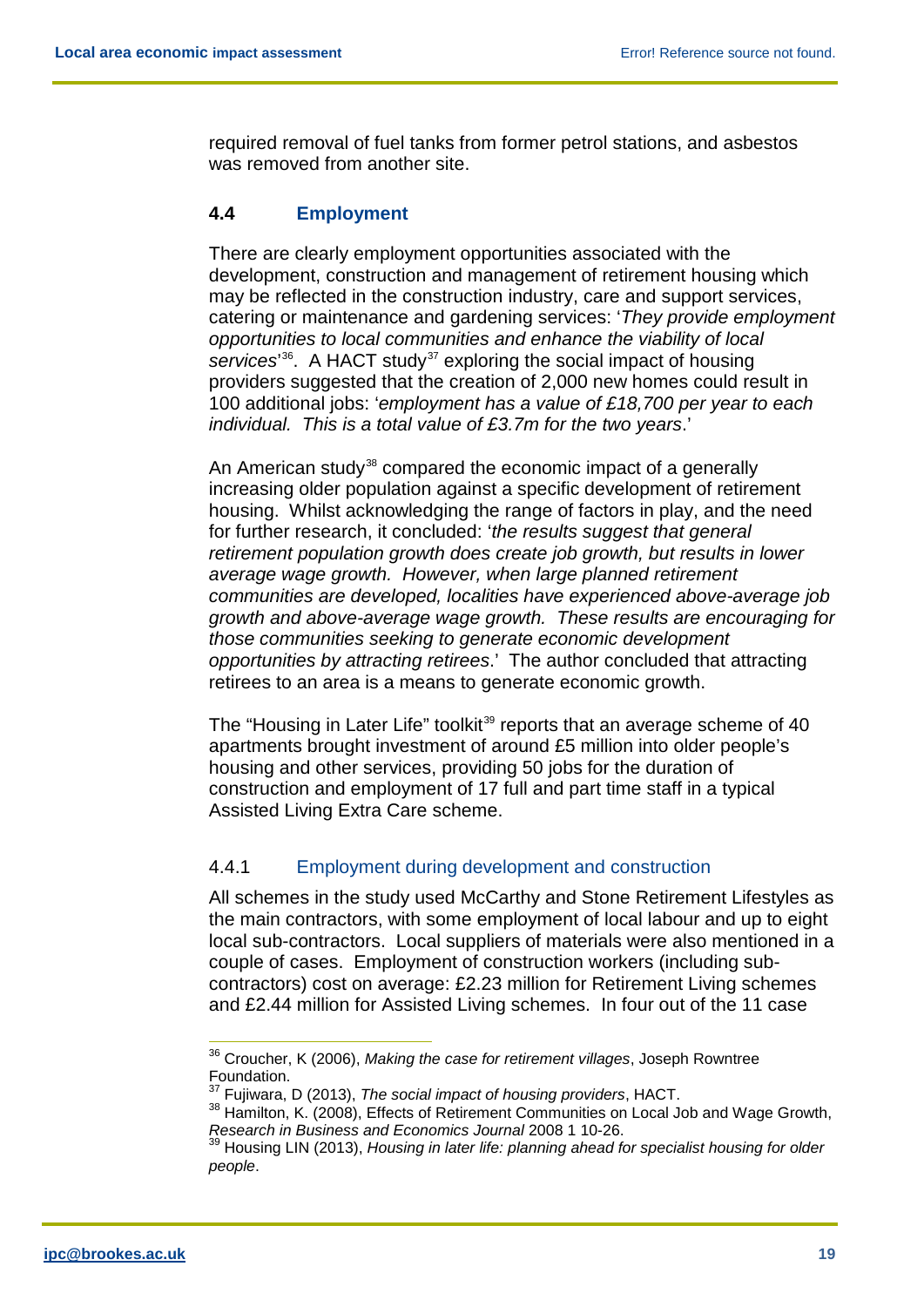studies, members of the site team lived locally, and local bed and breakfasts were used in four cases by staff involved in the construction phase. In a couple of cases, local structural engineers worked on the scheme.

## <span id="page-20-0"></span>4.4.2 Ongoing employment

McCarthy and Stone Retirement Living schemes typically employ a dedicated house manager while Assisted Living schemes employ an average of 17 staff including a qualified estates manager, care, catering, cleaning and gardening staff, providing a range of employment opportunities.

Average annual staffing expenditure in Retirement Living schemes was £18,900, and was just under £180,000 in Assisted Living schemes where care staff are employed in addition to a house or estate manager.

Half of estate/house managers in the case studies live in the local area meaning that much of their spending will contribute to the local economy. Of other staff employed (mainly in the Assisted Living schemes), more than three-quarters (79%) live locally.

In addition, a substantial amount of other running costs are likely to be spent locally. Average annual running costs of the case study Retirement Living schemes were just below £96,700 and just over £390,000 in the Assisted Living schemes. This covered spending on services such as window cleaning, grounds maintenance, (and catering in Assisted Living schemes) as well as the staffing costs mentioned above.

In six of the schemes, staff members have been employed who were previously unemployed.

These data demonstrate the role that schemes play in contributing to local economies through providing a source of employment and through hiring local staff.

#### <span id="page-20-1"></span>**4.5 Releasing equity**

Ball and colleagues found that that for '*every 5,000 new OORH (owner occupied retirement housing) sold, property to the average value of £1.1billion is released into local housing markets through the sale of previous homes*' [40.](#page-20-2) House moves help to boost local housing markets.

With one exception, all of those interviewed for the present study were owner occupiers; 96 per cent owned their home outright. Assuming their

<span id="page-20-2"></span> <sup>40</sup> Ball, M et al (2011), *Housing Markets in Old Age*, Henley Business School, University of Reading.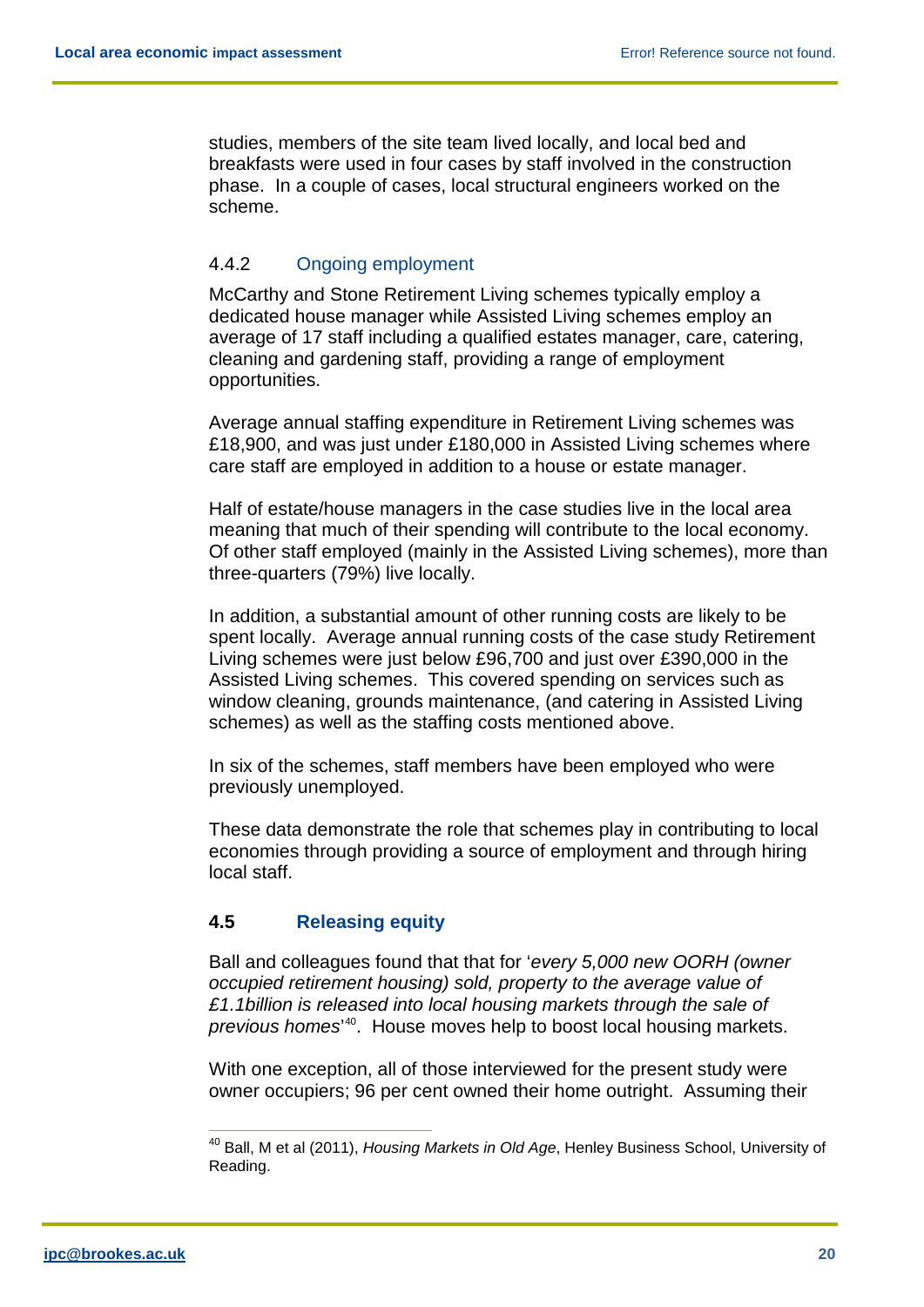homes were conservatively valued at the current average house price of £167,000 $^{41}$  $^{41}$  $^{41}$ , residents moving into a typical Retirement Living scheme of 45 apartments will release £7.53 million from the sale of their homes; and residents moving into a typical Assisted Living scheme of 55 apartments will release £9.20 million from the sale of their homes. Some or all of the proceeds will be used in the purchase of their new apartment. However, nearly one in ten (9%) of those interviewed said that releasing some of the asset value of their former home was one of their reasons for moving to a McCarthy and Stone apartment.

## <span id="page-21-0"></span>**4.6 Releasing family housing**

There has been much recent debate about the potential impact of better designed housing for older people which enables people to move, thus potentially releasing family housing as well as stimulating spending on the improvement of homes by new occupiers: '*high levels of home ownership amongst older people (75% nationally, up to 84% amongst "younger" older people, particularly in rural and semi-rural areas) has significant market potential*' [42](#page-21-2). ORB found that 85% of those who bought private sheltered housing were downsizing from their previous home<sup>[43](#page-21-3)</sup>.

Pannell *et al* found limited choice for older people who want to move to both specialist and alternative mainstream housing $44$ , and that 68% of older owner occupiers under-occupy their homes. They argue for greater housing choice for older people, including specialist housing for sale, as a means of freeing up more homes for other households. According to Griffith, the households which are suffering most from over-crowding are growing families in smaller properties; and in addition, areas with high levels of under-occupation also coincide with areas of high housing demand<sup>45</sup>.

On moving, most residents interviewed had freed up a family home, with 60% moving from homes with three or more bedrooms. Two-thirds (66%) of the residents interviewed had previously been living alone in accommodation larger than their needs (see Table 5). Where the buyer was known, 65 per cent of their homes had been sold to a couple or a family.

<span id="page-21-2"></span><span id="page-21-1"></span>

<sup>&</sup>lt;sup>41</sup> Land Registry House Price Index, December 2013.<br><sup>42</sup> Housing and Ageing Alliance (2013), *Policy Paper: Economic implications of housing* 

<span id="page-21-3"></span>and ageing society.<br><sup>43</sup> ORB (2004) A *Better Life: Private Sheltered Housing and Independent Living for Older People.* 

<span id="page-21-4"></span>*People*. 44 Pannell, J et al (2012), *Older People's Housing: Choice, Quality of Life and Underoccupation*, York: JRF.

<span id="page-21-5"></span><sup>45</sup> Griffith M (2011) *Hoarding of Housing: The intergenerational crisis in the housing*, IF.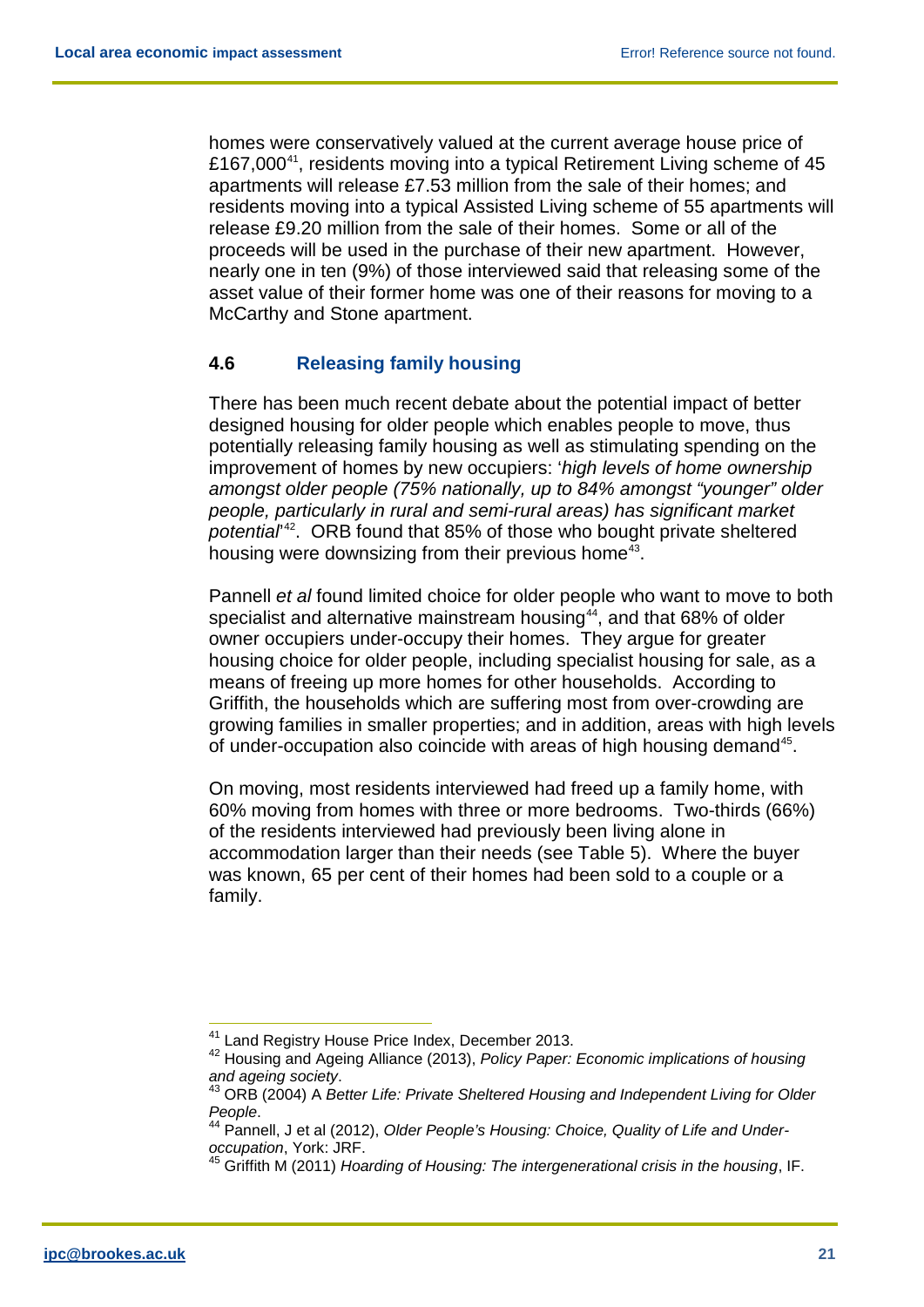| Size of previous accommodation | Living alone % |
|--------------------------------|----------------|
| 1 bed                          |                |
| 2 bed                          | 36             |
| 3 bed                          | 42             |
| 4 bed                          | 18             |

|--|

*N=66. Figures subject to rounding*

Where respondents knew what had happened to their previous home, 42% said that it had been repaired or improved since they moved out.

Thus residents' moves into McCarthy and Stone apartments contributed to the release of equity, freeing of under-occupied homes for larger households, and renovation of the existing housing stock.

## <span id="page-22-0"></span>**4.7 Retaining and attracting older people**

Ball found that most people only move a relatively short distance when they move into owner occupied retirement housing. Sales data from McCarthy and Stone on over 5,000 moves across Great Britain between 2007 and 2010 showed a high proportion of short distance moves, measured as straight line distances between the centres of the previous and the new postcode areas:

- 25% in same postcode area
- 40% within 5km
- 50% within 10km
- 60% within 20km
- 71% within 50km.

For the current study, it is assumed that most of the 55 per cent of owners who were interviewed who had moved from a different local authority area had also moved from neighbouring areas, bringing additional expenditure to the local economy, both directly and through the multiplier effect of successive rounds of expenditure which is discussed later. In the case of those who moved to be nearer family (31%), it seems likely that some will be contributing valuable child care support to their adult children.

Equally, the schemes contributed to the aim of retaining older owner occupiers in their local area by providing them with a wider choice of appropriate accommodation.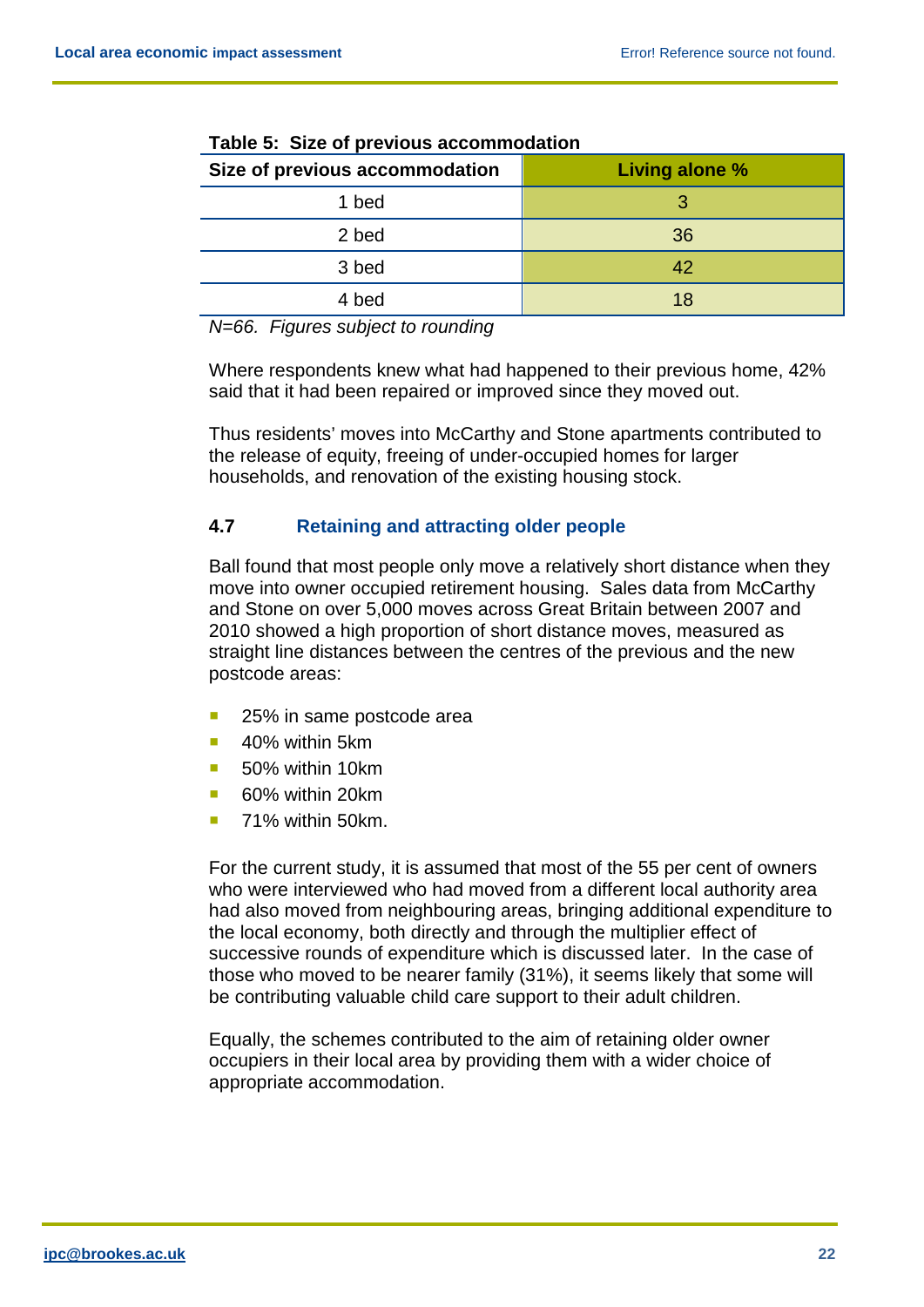#### <span id="page-23-0"></span>**4.8 Environmental**

The environmental benefits of retirement housing reported by Ball (2011) included lower energy use (through improved thermal efficiency) and less travel as residents were often closer to friends and relatives, and to shops and other facilities<sup>[46](#page-23-4)</sup>. Many of those interviewed for this study said that they felt warmer in their McCarthy and Stone apartment, while also finding it cheaper to run – indicating the dual benefits of improved energy efficiency.

In the interviews, a slight majority of owners had a car (51%). This is about half the rate of car ownership within the general population where the average household has 1.2 cars (according to the 2011 Census). More than 70% of residents said that their McCarthy and Stone home was more convenient for local services and more than three quarters (78%) used local shops more than once a week, from which we may infer a reduced need for car ownership.

#### <span id="page-23-1"></span>**4.9 Council tax**

Residents of schemes contributed sizeable sums to local authorities through their council tax payments. The total sum of council tax payments received for the one bedroom apartments in a case study scheme averaged £42,601 per annum, and the total sum for two bedroom apartments in a case study scheme averaged £26,307 per annum. Clearly the council tax income generated will depend on the size of the scheme and whether or not all apartments have been sold.

# <span id="page-23-2"></span>**5 Additional expenditure in the local economy**

## <span id="page-23-3"></span>**5.1 Use of local shops, services and facilities**

Research by ILC-UK for Age UK, on the size and growth of the older consumer market, reports that it is large and growing. So, for example, one study found that the 65 and over age group now accounts for 20% of the UK consumer population, and this is expected to rise to 25% by 2030.<sup>47</sup> This suggests that the presence of older people within a local community is likely to have a beneficial economic impact in terms of their local spending.

Ball found that people in a McCarthy & Stone development regularly use shops and local facilities: 80% of those in his study use the shops almost daily or often; over 40% used the library or post office almost daily or

<span id="page-23-4"></span> <sup>46</sup> Ball, M et al (2011), *Housing Markets in Old Age*, Henley Business School, University of Reading.

<span id="page-23-5"></span><sup>47</sup> Age UK (2010), *The Golden Economy – the consumer marketplace in an ageing society*, London.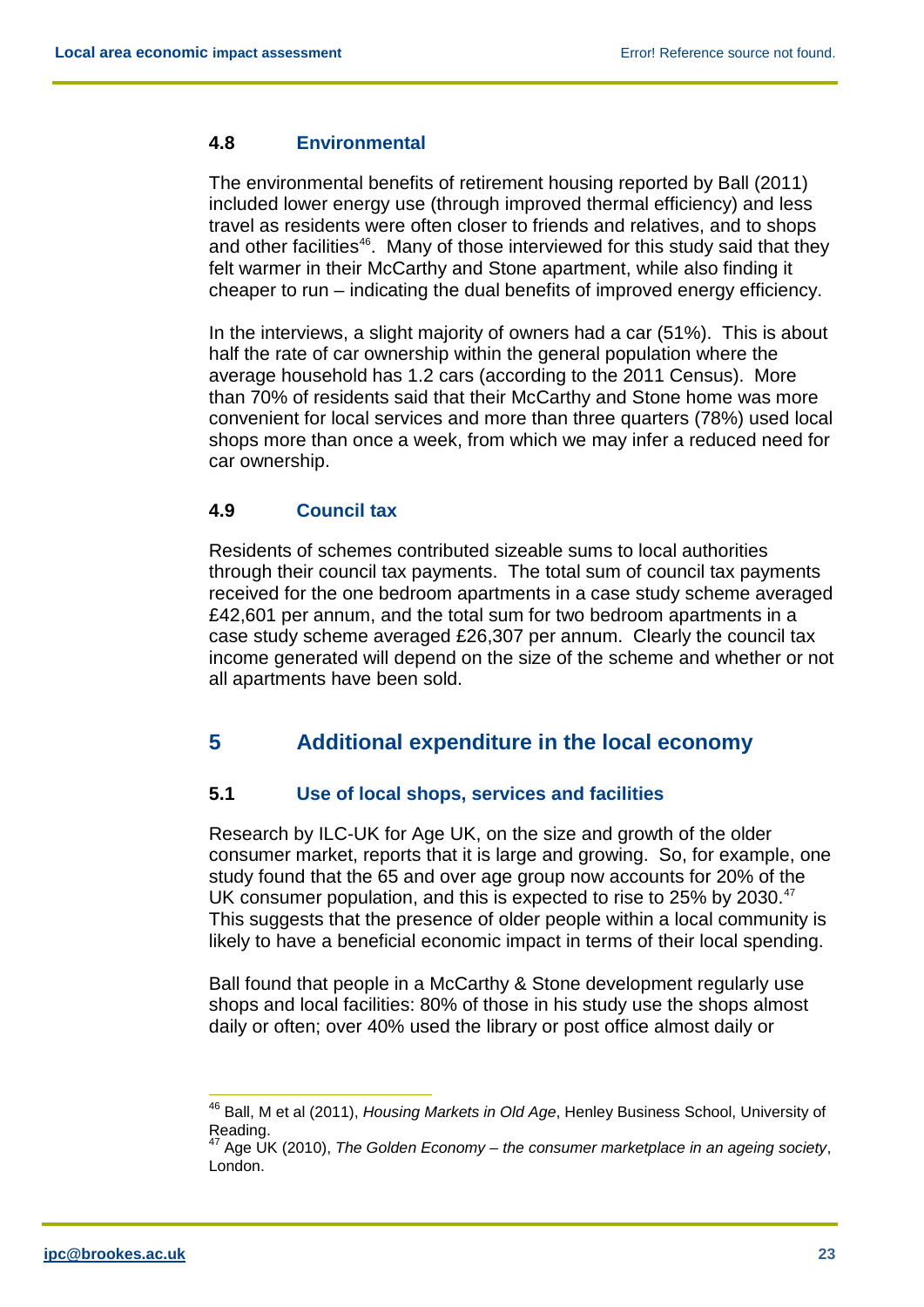often.<sup>[48](#page-24-1)</sup> This analysis is further supported by research showing that amongst the oldest old (aged 85 and over) 24% had visited a library, 16% had gone to the theatre, 13% had visited a museum or gallery, and 10% had been to the cinema in the previous 12 months.<sup>[49](#page-24-2)</sup>

In the McCarthy and Stone schemes, owners were asked about the extent to which they used local services and facilities in their current home (see Table 6). More than three-quarters (78%) said that they used local shops at least once a week; and around 90 percent used local shops and/or supermarkets more than once a month. Other local services were also used regularly by residents, with around a quarter using services such as local taxis, hairdressers, pubs, cafes and restaurants more than once a week.

| <b>Service</b>                           | <b>More than</b><br>once a week<br>% | <b>More than</b><br>once a month<br>$\%$ | <b>Less than</b><br>once a month<br>$\%$ |
|------------------------------------------|--------------------------------------|------------------------------------------|------------------------------------------|
| Local shops                              | 78                                   | 16                                       | 6                                        |
| Local supermarket                        | 62                                   | 17                                       | 11                                       |
| Local services, eg,<br>taxi, hairdresser | 26                                   | 43                                       | 31                                       |
| Local<br>pubs/cafes/restaurants          | 24                                   | 42                                       | 34                                       |
| Library                                  | 12                                   | 19                                       | 69                                       |
| Local sports/exercise<br>facilities      | 8                                    | 3                                        | 89                                       |
| Other                                    | 5                                    | 6                                        | 89                                       |

**Table 6: What services and facilities in the local area do you currently use?**

The spending of owners in McCarthy and Stone schemes is analysed in more detail in the next section.

# <span id="page-24-0"></span>**5.2 Local Income Effect**

To derive an estimate of the Local Income Effect, we looked at the additional income brought into an area through the spending profile of McCarthy and Stone residents, compared with a typical household in the UK. Following the methodology developed and applied by Roger Tym and

<span id="page-24-2"></span><sup>49</sup> ILC-UK (2013), *Understand the Oldest Old*, London.

<span id="page-24-1"></span> <sup>48</sup> Ball, M et al (2011), *Housing Markets in Old Age*, Henley Business School, University of Reading.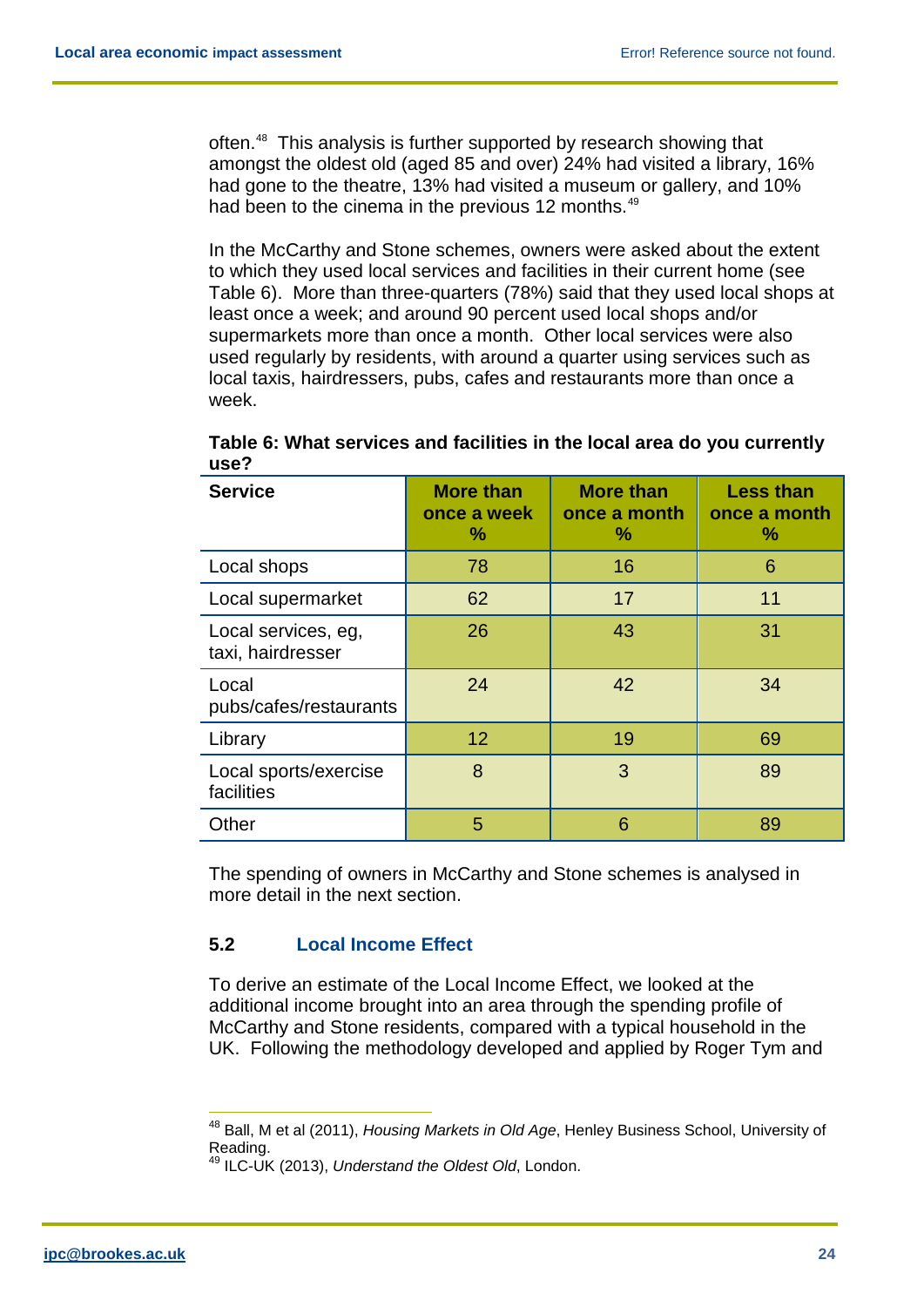Partners in the ORB report<sup>50</sup>, IPC collected data from residents about their weekly spend and other behaviour. This made it possible to estimate the economic benefits of Retirement Living and Assisted Living Extra Care schemes in terms of the Local Income Effect from additional expenditure generated in the local economy.

Average spend of the study group is set out below based on the categories used in the Office of National Statistics Living Costs and Food Survey, to allow comparison with a counterfactual or hypothetical conventional housing scheme occupying a similar sized site (Table 7).

#### **Table 7: Average weekly McCarthy and Stone household expenditure – Retirement Living and Assisted Living**

|                                                           | <b>Retirement</b><br>Living | <b>Assisted</b><br>Living |
|-----------------------------------------------------------|-----------------------------|---------------------------|
|                                                           | $N = 79$                    | $N = 18$                  |
|                                                           | £ (2013) prices             |                           |
| Food and non-alcoholic drinks                             | 53.92                       | 52.56                     |
| Alcohol and tobacco                                       | 3.82                        | 8.39                      |
| Clothing and footwear                                     | 11.44                       | 7.83                      |
| Housing (council tax, service charge* and<br>ground rent) | 72.84                       | 170.94                    |
| Fuel and power                                            | 15.49                       | 23.19                     |
| Household goods and appliances                            | 18.96                       | 36.18                     |
| Household services (eg cleaner)                           | 3.56                        | 17.03                     |
| Personal goods and services                               | 15.00                       | 19.79                     |
| Health (eg, medicines and treatment)                      | 2.55                        | 3.07                      |
| Motoring (eg, petrol, repairs, road tax, car<br>purchase) | 18.17                       | 9.06                      |
| Fares and other travel costs                              | 4.02                        | 15.91                     |
| Communication (eg, phone and internet)                    | 11.46                       | 12.31                     |
| <b>Recreation and culture</b>                             | 7.88                        | 4.88                      |
| Leisure services (eg, holidays, cinema, theatre)          | 19.45                       | 18.02                     |
| <b>Restaurants and hotels</b>                             | 13.37                       | 22.39                     |
| Education                                                 | 1.31                        | 0.00                      |
| Other                                                     | 1.62                        | 0.00                      |

<span id="page-25-0"></span> 50 ORB (2004) <sup>A</sup>*Better Life: Private Sheltered Housing and Independent Living for Older People*.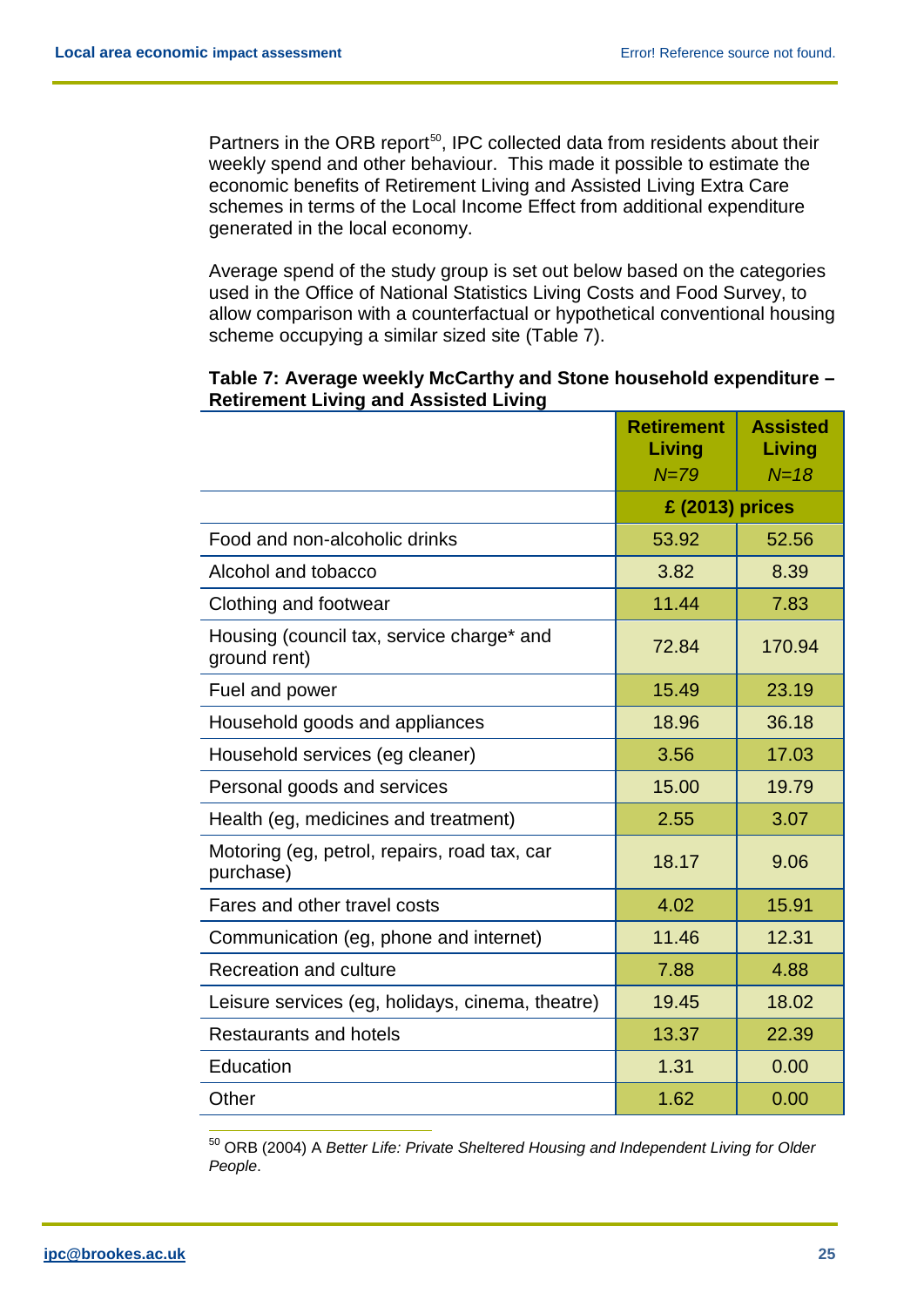| 274.86<br><sup>-</sup> otal<br>74 I .UU |
|-----------------------------------------|
|-----------------------------------------|

\* *Retirement Living service charge includes costs of: House Manager, external maintenance, gardening and landscaping, window cleaning, buildings insurance, water rates (except in Scotland), heating, lighting, security, Homeowners' Lounge, laundry room and other communal areas.*

\* *Assisted Living service charge includes costs of: Estates Manager and staff team, 24 hour emergency call service, external maintenance, gardening and landscaping, window cleaning, buildings insurance, water rates (except in Scotland), heating, lighting, security, Homeowners' Lounge, laundry room and other communal areas, a daily catering service, one hour of domestic assistance per week, and a redecoration fund.*

Using the weekly spend per household for Retirement Living schemes (£274.86) which house on average 45 older households and a housing manager, the typical McCarthy and Stone Retirement Living scheme generates a weekly spend of £12,368.70 per week. The scheme manager's household expenditure, assuming a two person household, is likely to be £549.60 $51$ , bringing the weekly total to £12,918.30.

Using the weekly spend per household for Assisted Living schemes (£421.55) which house on average 55 older households and a housing manager, the typical McCarthy and Stone Assisted Living scheme generates a weekly spend of £23,185.25 per week. The scheme manager's household expenditure, assuming a two person household, is likely to be £549.60 $52$ , bringing the weekly total to £23,734.85.

To assess the additionality of the spend, using the same approach as the ORB report, the spending generated is compared with a hypothetical conventional housing scheme on a site of a similar size. The average size of the case study Retirement Living sites was 0.3 hectares. The average size of the case study Assisted Living sites was 0.487 hectares. Hypothetical conventional schemes based on Government guidance were considered in order to form a benchmark against which the local income benefits of a McCarthy and Stone Retirement Living scheme and an Assisted Living scheme can be identified.

The National Planning Policy Framework (2012) says that local authorities should "set out their own approach to housing density to reflect local circumstances". However the previous Planning Policy Guidance (PPG3) in 2000 encouraged densities of between 30 and 50 dwellings per acre. As most schemes are near town centres, it is assumed that local authorities will aim for a high density of 50 dwellings per hectare, or 15 dwellings on a 0.3 hectare site for a typical Retirement Living scheme, or 24 dwellings on a 0.487 hectare site for a typical Assisted Living scheme.

<span id="page-26-1"></span><span id="page-26-0"></span><sup>&</sup>lt;sup>51</sup> ONS Family Spending, 2011<br><sup>52</sup> ONS Family Spending, 2011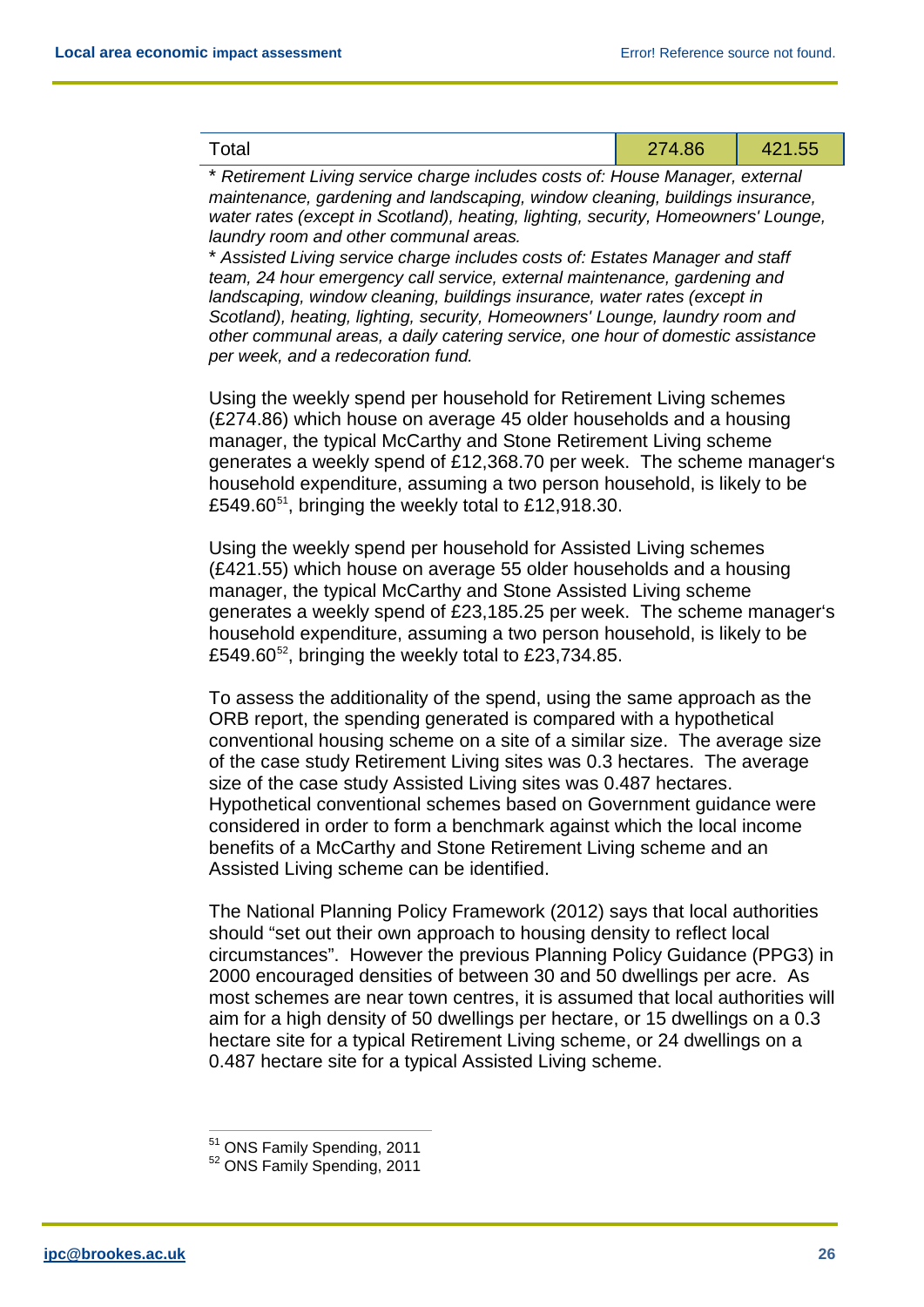Assuming that each dwelling houses one household and taking the most recent data from the Office of National Statistics' Family Spending survey, average weekly household spend in 2011 was £483.60. To obtain current prices for average household spending, the Retail Price Index is multiplied by a rate of 4.5% for 2011 and 2.8% for 2012. This gives an average weekly household spend in 2013 of £519.51.

With a conventional scheme of 15 homes on a typical McCarthy and Stone Retirement Living site, assuming 15 households, this provides a total weekly spend of £7,792.65 or £405,217 per annum. In comparison, a Retirement Living scheme of 45 households and a scheme manager is calculated to produce a weekly spend of £12,918.30 or £671,751 per annum.

With a conventional scheme of 24 homes on a typical McCarthy and Stone Assisted Living site, assuming 24 households, this provides a total weekly spend of £12,468.24 or £648,348 per annum. In comparison, an Assisted Living scheme of 55 households and a scheme manager is calculated to produce a weekly spend of £23,734.85 or £1,234,212 per annum.

In addition, as discussed elsewhere in this report, the demand for local services from residents supports the local economy. Car ownership is lower than that in the average population (58% of those interviewed in Retirement Living owned a car and 25% of those interviewed in Assisted Living owned a car). Therefore, it can be assumed that residents will be spending more in local shops than typical households who will be more likely to make car journeys to shops in other areas.

#### **Spending in comparison with conventional scheme**

Housing schemes are commonly estimated to have a typical lifetime of 60 years for accounting purposes. To assess the total impact in terms of spending, the spending over the lifetime of a Retirement Living and an Assisted Living scheme was multiplied and then adjusted to present values. Present value measures the value of a future pound at today's prices set by a discount rate. The Government Green Book which sets out guidance on cost benefit analysis applies an annual discount rate of 3.5 per cent.

| Table 8: Additionality of spending over the Lifetime of MS Retirement |
|-----------------------------------------------------------------------|
| Living scheme compared with a conventional scheme                     |

|                                    | <b>Retirement</b><br>Living<br>Α | <b>Conventional**</b><br>в | <b>Additionality</b><br>$(A-B)$ | $A-B/B \times$<br>100 |
|------------------------------------|----------------------------------|----------------------------|---------------------------------|-----------------------|
| Annual<br>spending of<br>residents | 671,751                          | 405,217                    | 266,534                         | 65.8%                 |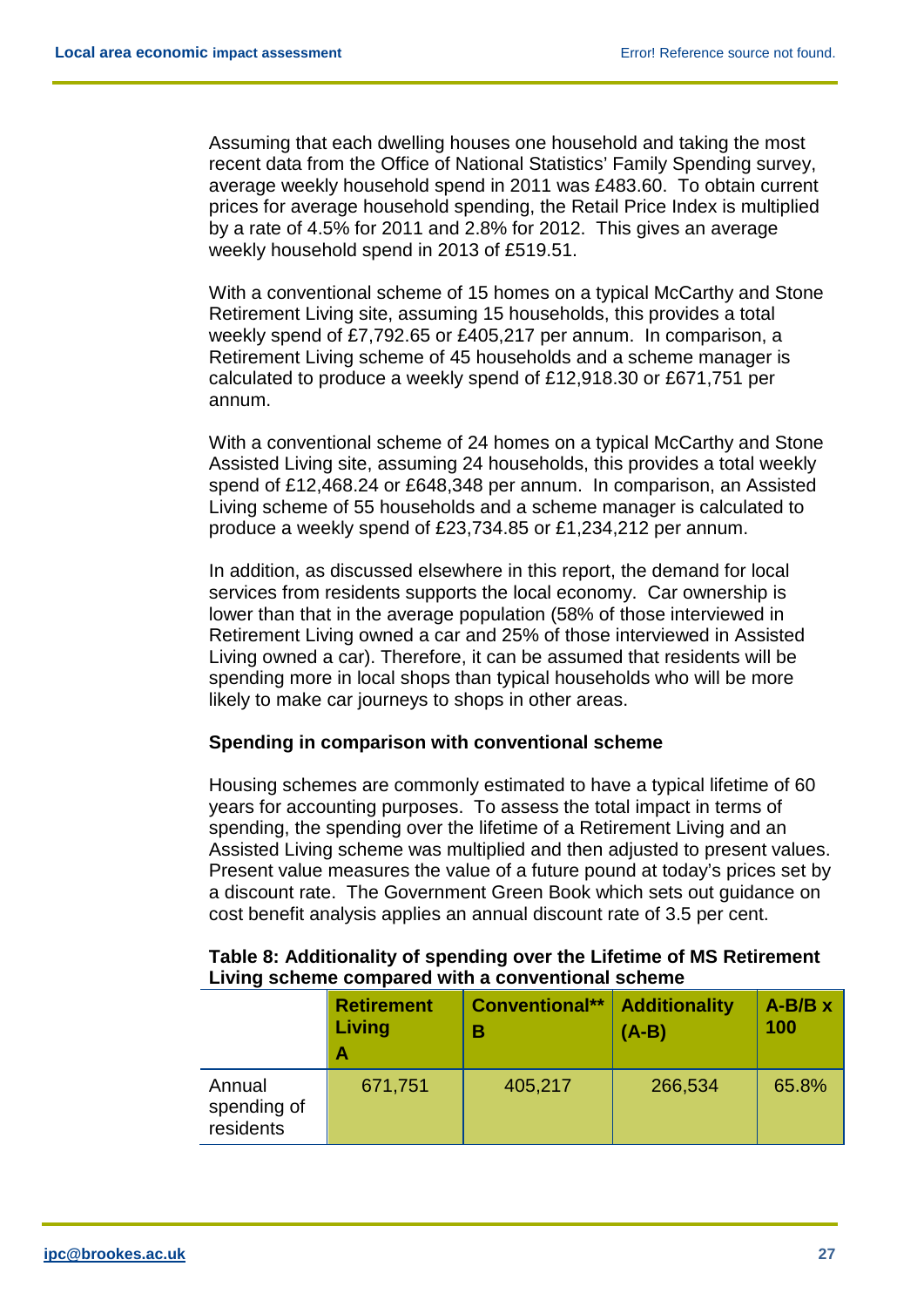|                                                                      | <b>Retirement</b><br>Living<br>Α | <b>Conventional**</b><br>в | <b>Additionality</b><br>$(A-B)$ | $A-B/B \times$<br>100 |
|----------------------------------------------------------------------|----------------------------------|----------------------------|---------------------------------|-----------------------|
| Spending<br>over 60 year<br>life of<br>scheme                        | 40,305,060                       | 24,313,020                 | 15,992,040                      | 65.8%                 |
| Present<br>value of<br>spending<br>over 60 year<br>life <sup>*</sup> | 16,929,393                       | 10,212,233                 | 6,717,160                       | 65.8%                 |

*\* Annual discount rate of 3.5% applied*

*\*\* Conventional scheme of 15 households based on high density in PPG 3*

Table 8 indicates that the total present value of additional spending over the lifetime of a McCarthy and Stone Retirement Living scheme is likely to be around £6.7 million above a counterfactual housing scheme. In other words, the estimated additional spending over the lifetime of a Retirement Living scheme is almost two-thirds (66%) more than that of a conventional housing scheme built within PPG3 densities on the same site.

| Table 9: Additionality of spending over the Lifetime of MS Assisted |
|---------------------------------------------------------------------|
| Living scheme compared with a conventional scheme                   |

|                                                    | <b>Assisted</b><br>Living<br>A | <b>Conventional</b><br>$B***$ | <b>Additionality</b><br>$(A-B)$ | $A-B/B$<br>x 100 |
|----------------------------------------------------|--------------------------------|-------------------------------|---------------------------------|------------------|
| Annual<br>spending of<br>residents                 | 1,234,212                      | 648,348                       | 585,864                         | 90.4%            |
| Spending over<br>60 year life of<br>scheme         | 74,052,720                     | 38,900,880                    | 35,151,840                      | 90.4%            |
| Present value of<br>spending over<br>60 year life* | 31,104,472                     | 16,339,593                    | 14,764,879                      | 90.4%            |

*\* Annual discount rate of 3.5% applied*

*\*\* Conventional scheme of 24 households based on high density in PPG 3*

Table 9 indicates that the total present value of additional spending over the lifetime of a McCarthy and Stone Retirement Living scheme is likely to be around £14.8 million above a counterfactual housing scheme. In other words, the estimated additional spending over the lifetime of an Assisted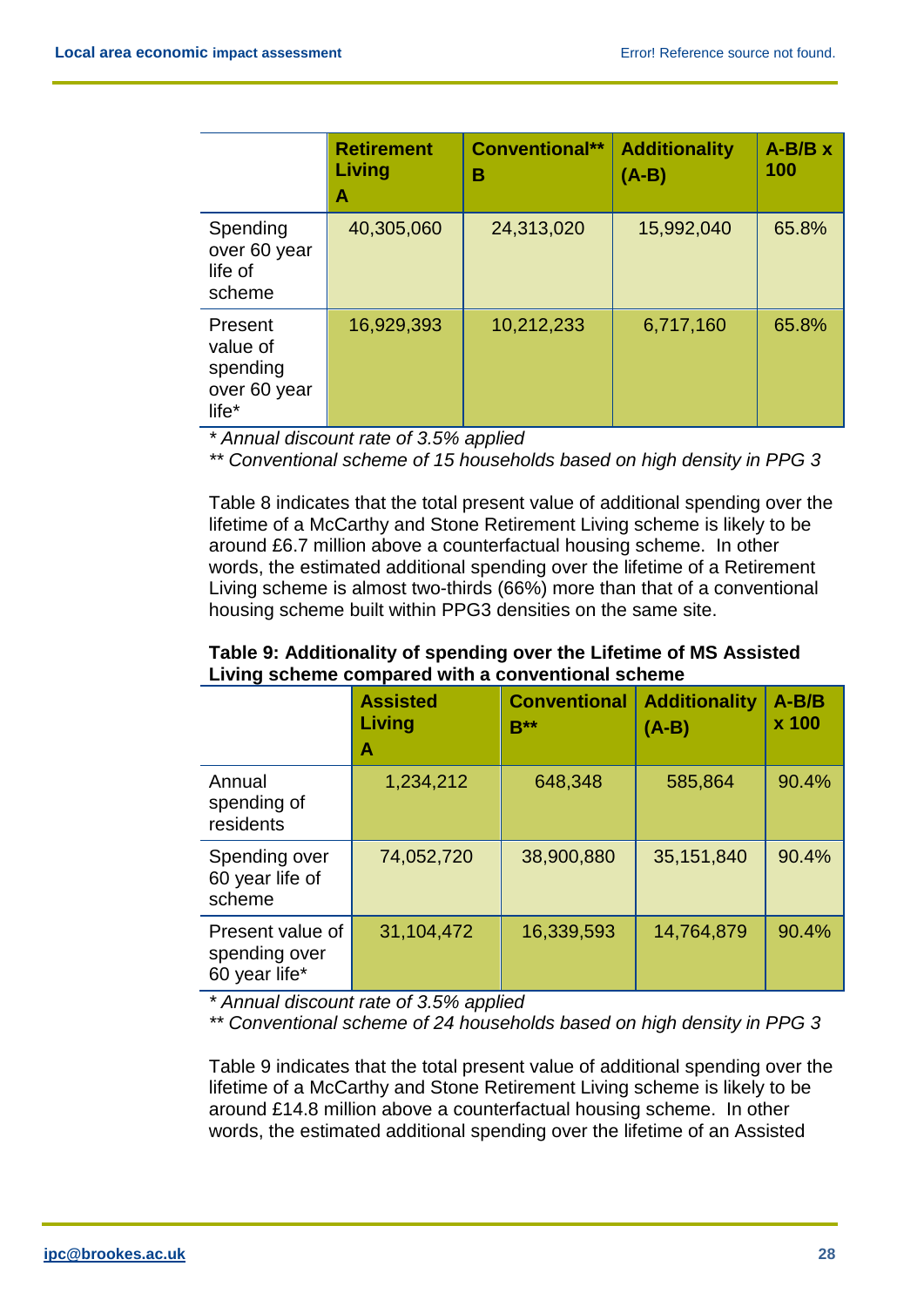Living scheme is more than 90 per cent more than that of a conventional housing scheme built within PPG3 densities on the same site.

## <span id="page-29-0"></span>**5.3 Quantifying local economic benefits**

The local income impact derives from two sources:

- Residents' spending  $-$  in the local economy
- Induced effects the multiplier effect of successive rounds of expenditure. This depends on assumptions about leakage from the local area, taxation rates and the propensity to consume. Leakage is the proportion of spending which is not retained in the local area<sup>53</sup>. Local benefit is secured through reducing the level of leakage associated with goods and commodities bought by residents.

This section aims to estimate the spending of McCarthy and Stone residents which is retained in the local area, and compare it with that likely by residents of a conventional housing scheme. Details of the formula are available in Appendix 2.

To estimate the local economic benefit of a McCarthy and Stone scheme against a conventional scheme, a judgement is made about the proportion of spending retained locally (or the leakage factor) for each category of spending (Table 11). This is based on the different leakage factors proposed by English Partnerships<sup>[54](#page-29-2)</sup> to help calculate the economic impact of expenditure in a local authority area (Table 10). Local economy and local authority area are treated as the same thing.

| Leakage     | <b>Description</b>                                                                   | <b>Leakage Factor</b> |
|-------------|--------------------------------------------------------------------------------------|-----------------------|
| <b>None</b> | All of the spending goes to<br>local business and people<br>living in the local area | $0\%$                 |
| Low         | The majority of the spending<br>goes to local businesses<br>and people               | 25%                   |
| Medium      | A reasonably high proportion<br>of the spending will be<br>retained within the area  | 50%                   |
| High        | Many of the benefits will go<br>to people living outside the                         | 75%                   |

**Table 10: Leakage and leakage factors**

<span id="page-29-1"></span> $53$  For example, money spent on a tin of tomatoes will leak to the grower, the packager, the transporter, the government in taxes etc.

<span id="page-29-2"></span><sup>54</sup> English Partnerships, *Additionality: A Full Guide*, 3rd Edition, 2008.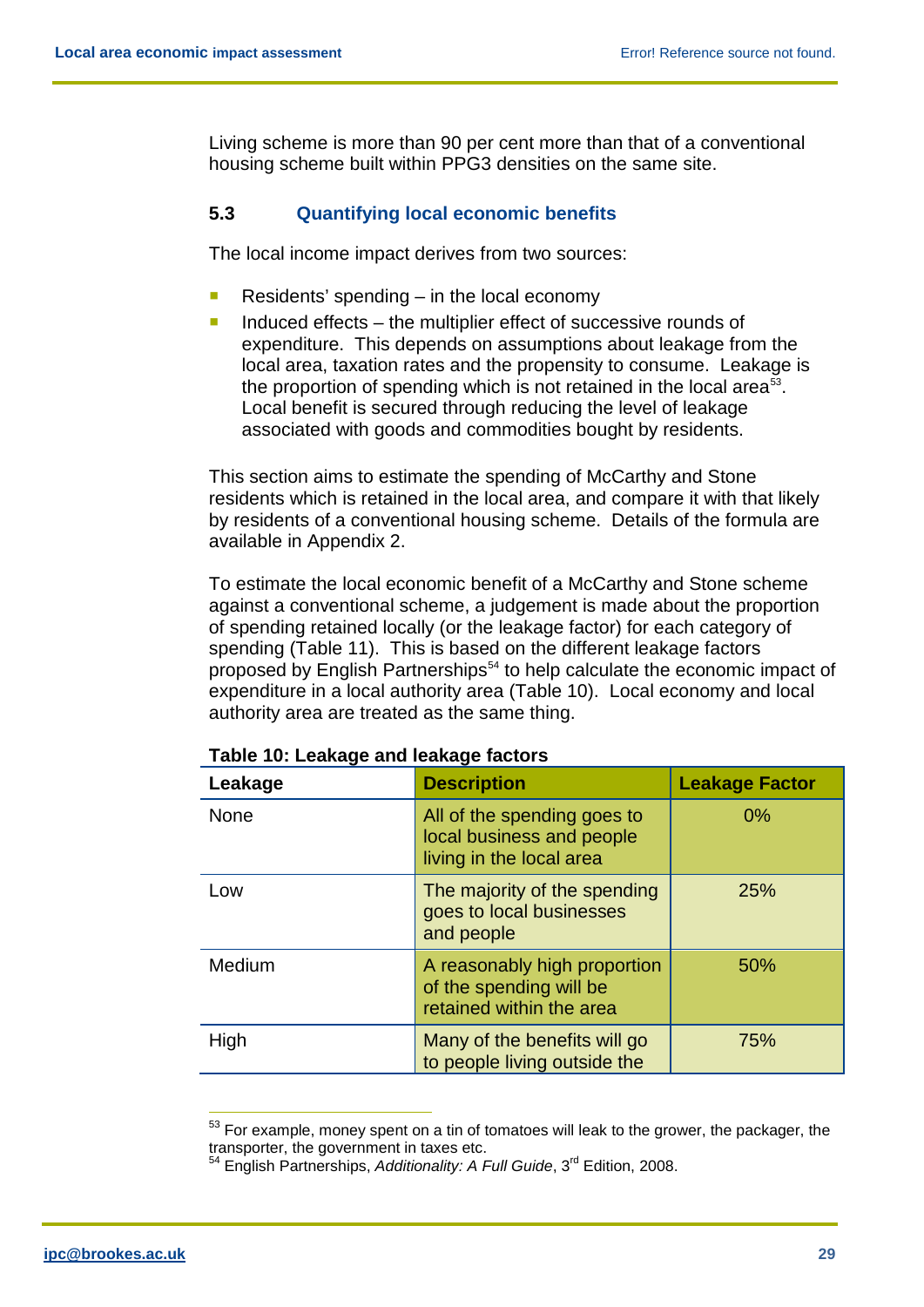| Leakage   | <b>Description</b>                                                                       | <b>Leakage Factor</b> |
|-----------|------------------------------------------------------------------------------------------|-----------------------|
|           | area of benefit                                                                          |                       |
| Very high | A significant proportion of<br>those benefiting live outside<br>the area of benefit      | 90%                   |
| Total     | All of the benefits go to<br>businesses and people living<br>outside the area of benefit | 100%                  |

# **Table 11: Local leakage of spending by commodities**

| <b>Commodity/Services</b>                                 | <b>Leakage</b> | <b>Leakage factor</b> |
|-----------------------------------------------------------|----------------|-----------------------|
| Housing (council tax, service<br>charge and ground rent)  | Very high      | 90%                   |
| Fuel and power                                            | Very high      | 90%                   |
| Food and non-alcoholic drinks                             | Low            | 25%                   |
| Alcohol and tobacco                                       | <b>High</b>    | 75%                   |
| Clothing and footwear                                     | <b>Medium</b>  | 50%                   |
| Household goods and appliances                            | <b>Medium</b>  | 50%                   |
| Household services (eg cleaner)                           | Low            | 25%                   |
| Personal goods and services                               | Low            | 25%                   |
| Health (eg, medicines and<br>treatment)                   | <b>Medium</b>  | 50%                   |
| Motoring (eg, petrol, repairs, road<br>tax, car purchase) | Very high      | 90%                   |
| Fares and other travel costs                              | <b>Medium</b>  | 50%                   |
| Communication (eg, phone and<br>internet)                 | Very high      | 90%                   |
| <b>Recreation and culture</b>                             | <b>Medium</b>  | 50%                   |
| Leisure services (eg, holidays,<br>cinema, theatre)       | <b>Medium</b>  | 50%                   |
| <b>Restaurants and hotels</b>                             | <b>Medium</b>  | 50%                   |
| Education                                                 | <b>Medium</b>  | 50%                   |
| Other                                                     | <b>Medium</b>  | 50%                   |

It should be noted that in McCarthy and Stone schemes, especially Assisted Living, the leakage factor for housing is likely to be much lower than that of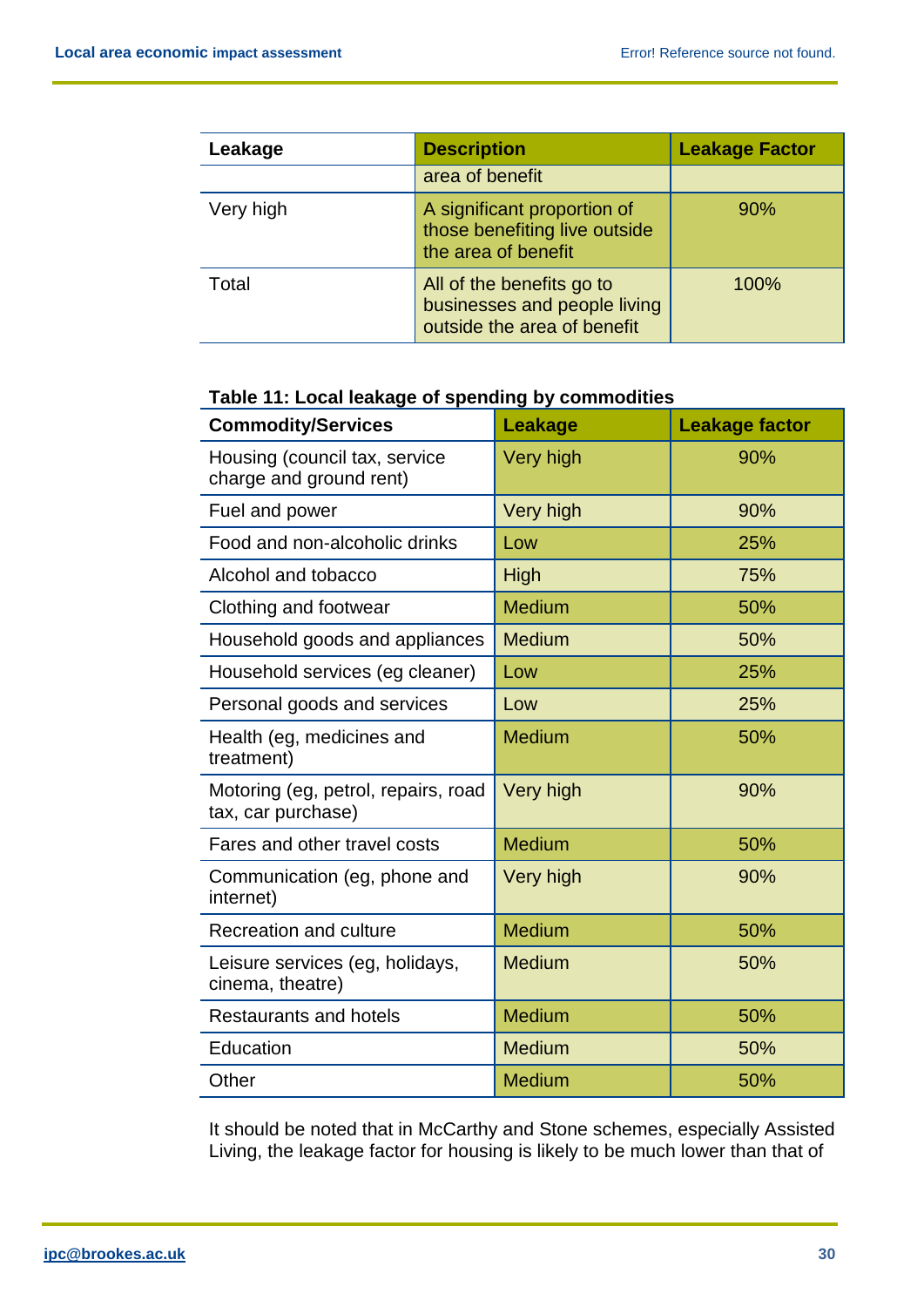a conventional scheme, as much of McCarthy and Stone housing spending will be service charge which includes salaries of staff, many of whom live locally. In conventional schemes, housing spending is much less likely to be retained locally as it will be mainly on mortgages and rents.

On the basis of the assumed leakage costs associated with spending on different types of household spending in Table 11, the direct impact on the local economy is estimated in the Table 12.

This results in an estimated 39% of total spending by McCarthy and Stone Retirement Living residents and staff being retained and injected into the local economy; 38% of total spending by Assisted Living residents and staff<sup>[55](#page-31-0)</sup>. A conventional development results in a slightly higher proportion (41%).

|                                           | <b>Before leakage</b>              |                     | <b>After leakage</b>               |                     |
|-------------------------------------------|------------------------------------|---------------------|------------------------------------|---------------------|
|                                           | <b>Retirement</b><br>Living<br>(E) | Conventional<br>(E) | <b>Retirement</b><br>Living<br>(E) | Conventional<br>(E) |
| <b>Total weekly</b><br>expenditure<br>(E) | 12,918                             | 7,793               | 5,047                              | 3,195               |
| % of spend<br>retained<br>locally         |                                    |                     | 39%                                | 41%                 |
|                                           | <b>Before leakage</b>              |                     | <b>After leakage</b>               |                     |
|                                           | <b>Assisted living</b><br>(E)      | Conventional<br>(E) | <b>Assisted</b><br>living<br>(E)   | Conventional<br>(E) |
| <b>Total weekly</b><br>expenditure<br>(E) | 23,735                             | 12,468              | 8,978                              | 5,112               |
| % of spend<br>retained                    |                                    |                     | 38%                                | 41%                 |

## **Table 12: Weekly spending retained in local area by Scheme**

*NB Figures subject to rounding*

With an estimate of direct spending, it is possible to then look at the additional impact through the expenditure multiplier in the local economy.

<span id="page-31-0"></span> $55$  Spending on staff in Assisted Living schemes is on average £180,000 a year and threequarters live locally. Assuming 0.39 of spend is retained in the area by those living locally, generates a weekly spend of £1,012 by staff.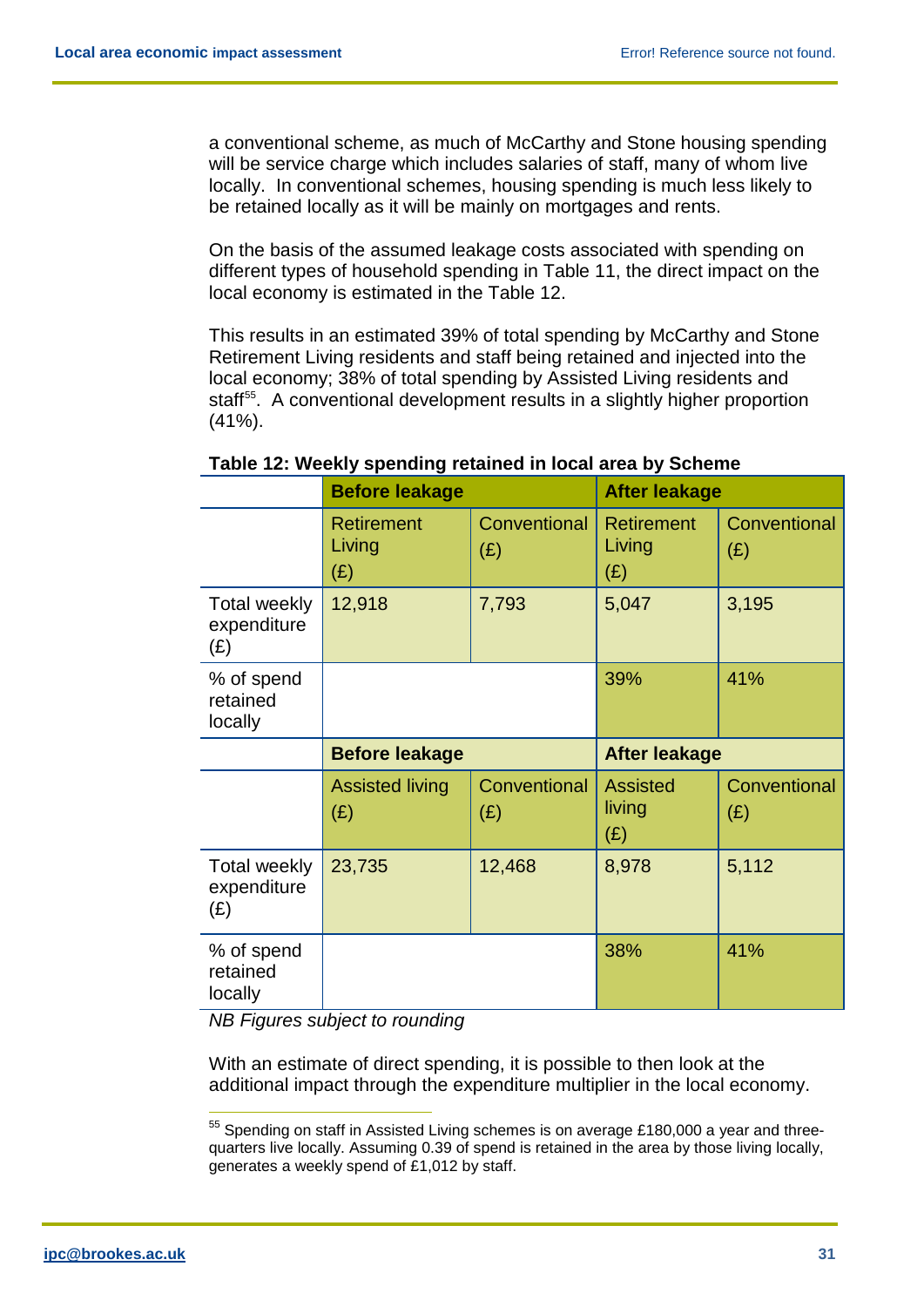The multiplier measures the further spending in the local area on supplies and services generated by resident and staff spending, for example, the purchase of a meal in a local cafe by a taxi driver who gets a fare from a resident.

English Partnerships guidance on additionality<sup>[56](#page-32-0)</sup> does not provide a local economic multiplier for housing developments. However, other studies have suggested a range of 1.3 to 1.6 for housing schemes (US National Association of Realtors). A study by Oxford Economics<sup>[57](#page-32-1)</sup> reported a multiplier effect of 1.33 on the operation of a university and other studies examined in the previous reports 1.19 to 1.40. For this current study, a multiplier of 1.3 is used, based on the available evidence. Thus for every £1 spend locally there is an additional 30 pence injected into the local economy from further rounds of spending.

Applying this multiplier to the direct spending derived in Table 13, it is estimated that total weekly impact on local economies of a McCarthy and Stone Retirement Living scheme will be £6,561; and for an Assisted Living scheme it will be £11,671; compared with a conventional scheme on a Retirement Living site which will be £4,153; and a conventional scheme on an Assisted Living site which will be £6,646 (Table 13).

|                                                                             | <b>Factor</b>                           | <b>Retirem</b><br>-ent<br>Living<br>(E) | <b>Conventional</b><br>scheme on<br><b>RL sized site</b><br>$(\hat{z})$ | <b>Assisted</b><br>Living<br>(E) | <b>Conventional</b><br>scheme on<br><b>AL sized site</b><br>(E) |
|-----------------------------------------------------------------------------|-----------------------------------------|-----------------------------------------|-------------------------------------------------------------------------|----------------------------------|-----------------------------------------------------------------|
| Total<br>spend                                                              |                                         | 12,918                                  | 7,793                                                                   | 23,735                           | 12,468                                                          |
| Local<br>spend                                                              | 39% RL<br>38% AL<br>41%<br>Conventional | 5,047                                   | 3,195                                                                   | 8,978                            | 5,112                                                           |
| <b>Total local</b><br>spend,<br>applying<br>local<br>spending<br>multiplier | 1.3                                     | 6,561                                   | 4,153                                                                   | 11,671                           | 6,646                                                           |

#### **Table: 13 Total weekly impact of resident spending by scheme**

Over a year the amounts injected into the local economy for a Retirement Living scheme additional to a conventional scheme on a similar site is estimated to be £2,408 per week or £125,216 per annum<sup>[58](#page-32-2)</sup>.

 <sup>56</sup> English Partnerships (2008) *Additionality Guide*, 3rd edition.

<span id="page-32-2"></span><span id="page-32-1"></span><span id="page-32-0"></span><sup>&</sup>lt;sup>57</sup> Oxford Economics (2013) *The economic impact of the University of West London*<br><sup>58</sup> £6,561-£4,153=£2,408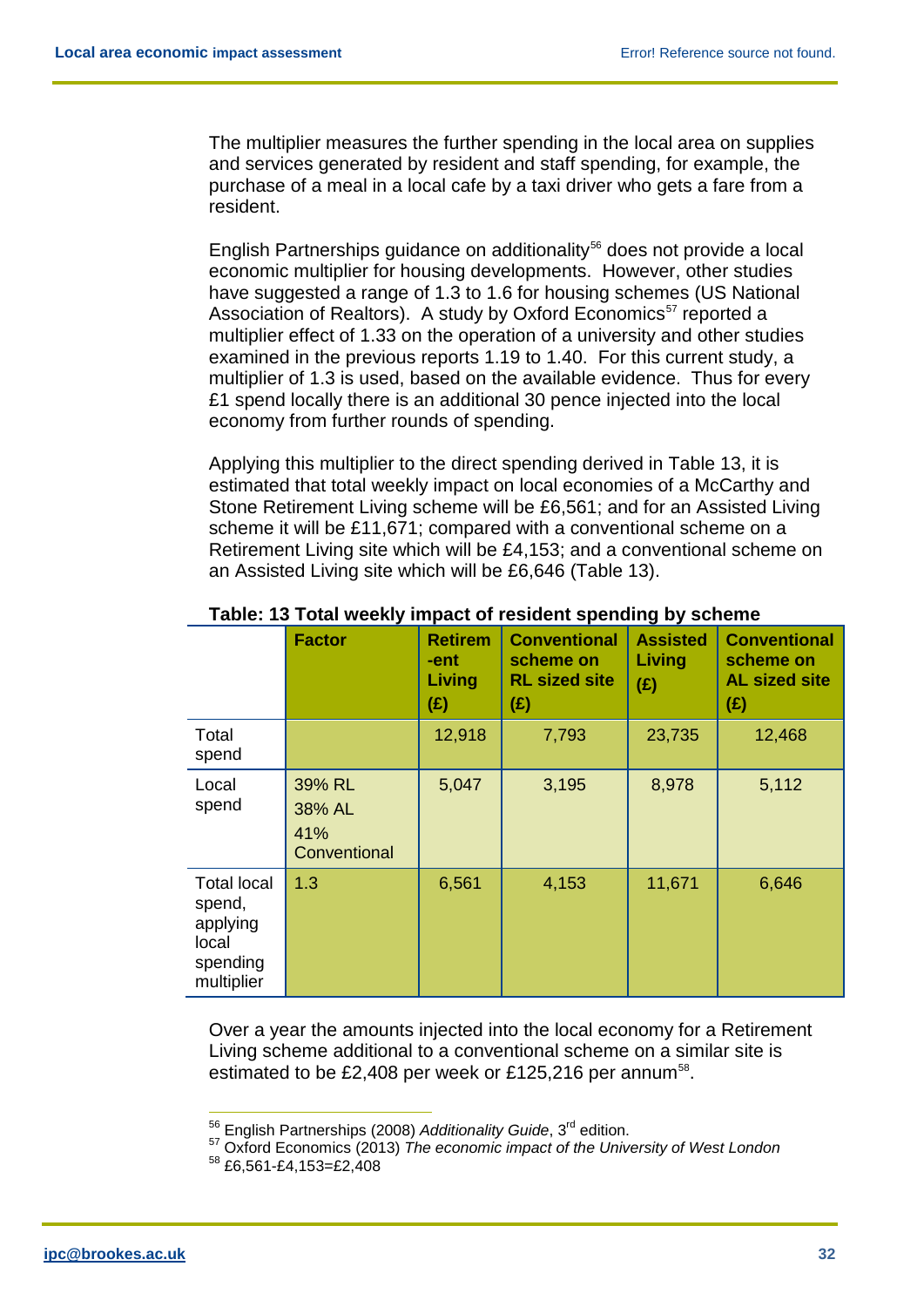Over a year the amounts injected into the local economy for an Assisted Living scheme additional to a conventional scheme on a similar site is estimated to be £5,025 per week or £261,300 per annum<sup>[59](#page-33-1)</sup>.

Assuming a 60 year life and discounting at 3.5% for net present value, the lifetime local spending impact of a Retirement Living scheme is estimated to be £8.598 million, which is £3.156 million more than that of a conventional scheme on a similar sized site.

Assuming a 60 year life and discounting at 3.5% for net present value, the lifetime local spending impact of an Assisted Living scheme is estimated to be £15.294 million, which is £6.585 million more than that of a conventional scheme on a similar sized site.

# <span id="page-33-0"></span>**6 Limitations of the study**

There are some limitations to the study:

- If is not possible to estimate how many residents may at some point require local authority funded long-term care. A longitudinal study with a matched group of older people in the general population would be required to measure the comparative effectiveness of the schemes in preventing or delaying the need for long-term care.
- **Assumptions about the amount of housing spending retained in the** local economy are likely to be very different for conventional housing where most of the spending will be on mortgages and rent, compared with McCarthy and Stone developments (especially Assisted Living schemes) where much of the housing spending is on service charges which include a significant amount of spending on staff, many of whom live locally. This means the additional spending of a McCarthy and Stone development compared with a conventional housing scheme is likely to be higher than in the estimates presented here.

<span id="page-33-1"></span> <sup>59</sup> £11,671-£6,646=£5,025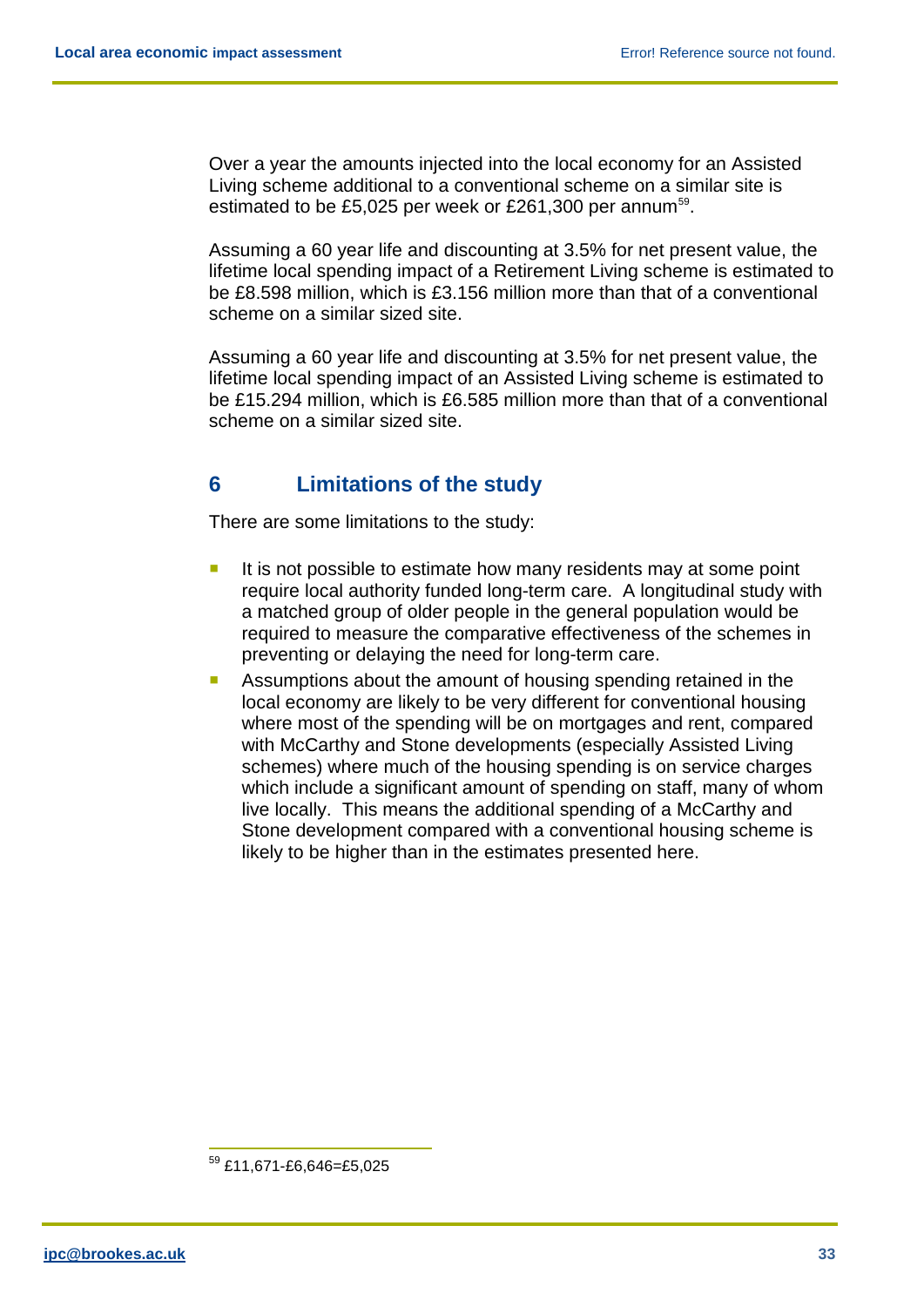# <span id="page-34-0"></span>**7 Conclusion**

This review of the literature and analysis of quantitative and qualitative data from a sample of McCarthy and Stone Retirement Living and Assisted Living Extra Care schemes has considered the evidence of their impact on health, social care and wider aspects of local communities, along with an assessment of the local economic impacts of Retirement Living and Assisted Living Extra Care developments compared with a conventional housing scheme on a similar sized plot.

<span id="page-34-1"></span>To summarise, the key findings from the report are:

# **Health and social care**

**Total estimated saving in health and social care costs per development (Retirement Living): £1,419 per year directly attributed. £30,000 / person / year when entry to residential care is prevented or delayed**

#### **Total estimated saving in health and social care costs per development (Assisted Living): £1.04 million per year**

Both Retirement Living and Assisted Living Extra Care schemes facilitate the health and well-being of owners in a variety of ways:

- 80% of owners of Retirement Living and Assisted Living apartments felt more secure in their current home compared with their previous one.
- 71% felt warmer.
- 65% said that they have a better quality of life and felt less socially isolated.
- **UI** Visits to the GP and hospital in-patient admissions were lower for owners in the last 12 months compared with the previous 12 months in their old homes, with a slight increase in district nurse visits.
- For a typical scheme of 50 residents, it is estimated that the lower number of GP visits results in a reduction in costs to the NHS £1,419 per annum.
- Assuming 63% of residents of a typical 55 apartment Assisted Living Extra Care scheme would otherwise have needed residential or nursing care<sup>[60](#page-34-2)</sup>, this would cost just over £1 million per annum in residential care costs, assuming annual cost of residential care is £30,000 per annum.
- **Design-related benefits of Retirement Living and Assisted Living Extra** Care schemes enabled people to live without additional help in their own homes, even when they require a mobility aid for moving around outside the scheme.

<span id="page-34-2"></span> $60$  Annual cost of residential care assumed to be £30,000.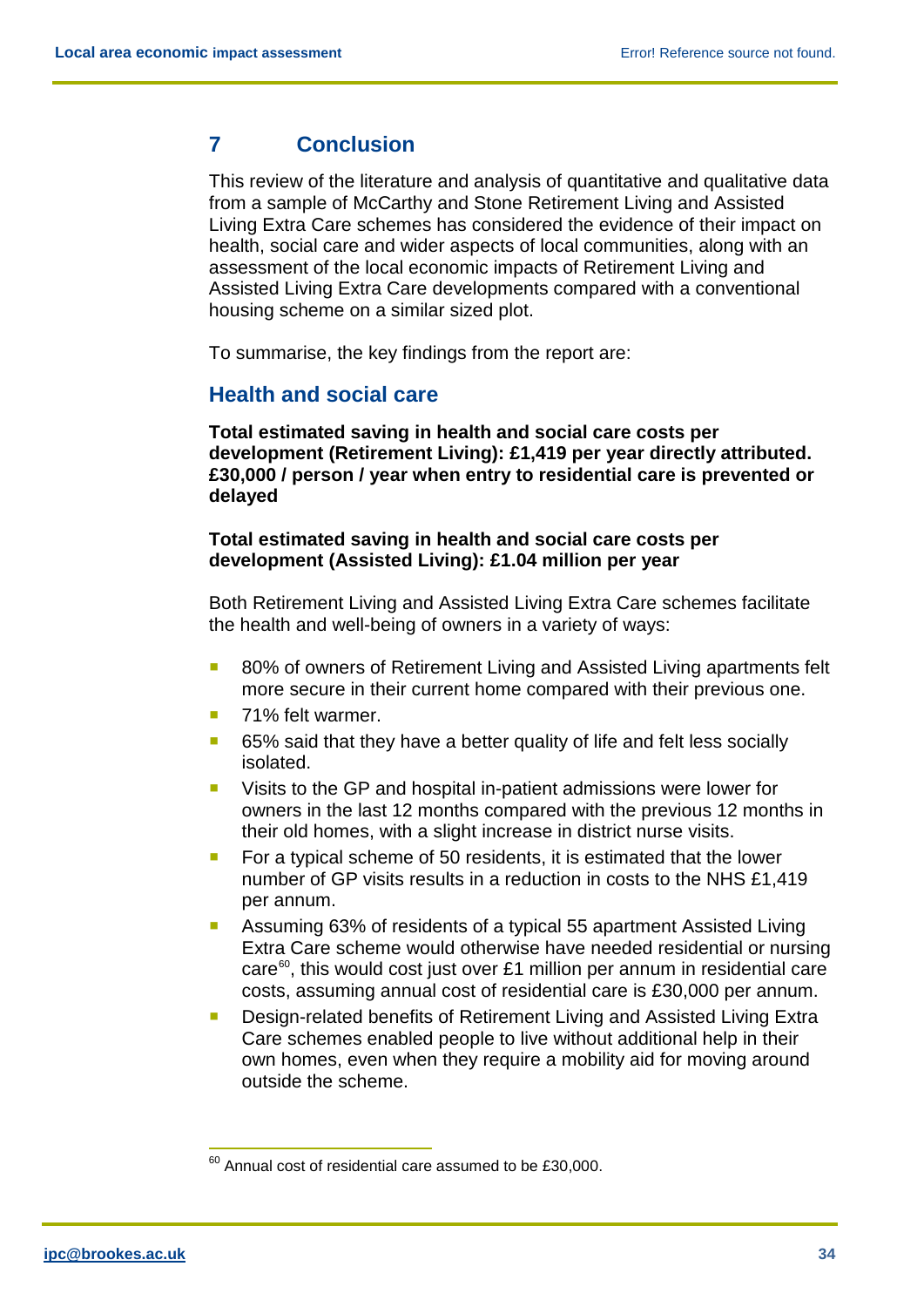# <span id="page-35-0"></span>**Capital investment**

## **Total capital investment per development (Retirement Living): £3.6 million**

## **Total capital investment per development (Assisted Living): £4.5 million**

For the wider community, Retirement Living and Assisted Living Extra Care schemes make significant contributions to the local economy both during the construction stage and the operational stage, providing capital investment and employment in local communities.

- An average Retirement Living scheme generates £3.60 million of expenditure (including labour, materials, fixtures and fittings) through its development and construction stage.
- An average Assisted Living Extra Care schemes generates £4.55 million of expenditure through its development and construction stage.
- **The overall impact of the construction stage of Retirement Living** developments is estimated to be £8.64 million.
- **The overall impact of the construction stage of Assisted Living Extra** Care developments is estimated to be £10.92 million.
- **Many schemes brought a significant contribution through Section 106** payments to the local area.
- **Five schemes brought an average of £343,000 per development in New** Homes Bonus monies.
- Schemes frequently involved a degree of site clearance and preparation, often constructed on former retail or industrial sites which help to revive and improve empty sites.
- Assuming homes are valued at current average house prices $e^{i\theta}$ , residents moving into a typical Retirement Living scheme of 45 apartments will release £7.53 million from the sale of their homes; and residents moving into a typical Assisted Living Extra Care scheme of 55 apartments will release £9.20 million from the sale of their homes.
- Two-thirds (66%) of the owners freed up an under-occupied home. Most owners freed up a family home, with 60% moving from homes with three or more bedrooms. Where the buyer was known, 65 per cent of their homes had been sold to a couple or a family.
- Where known, 42% of previous homes had been repaired or improved since the owners moved to a McCarthy and Stone apartment.

<span id="page-35-1"></span><sup>&</sup>lt;sup>61</sup> Land Registry House Price Index, December 2013.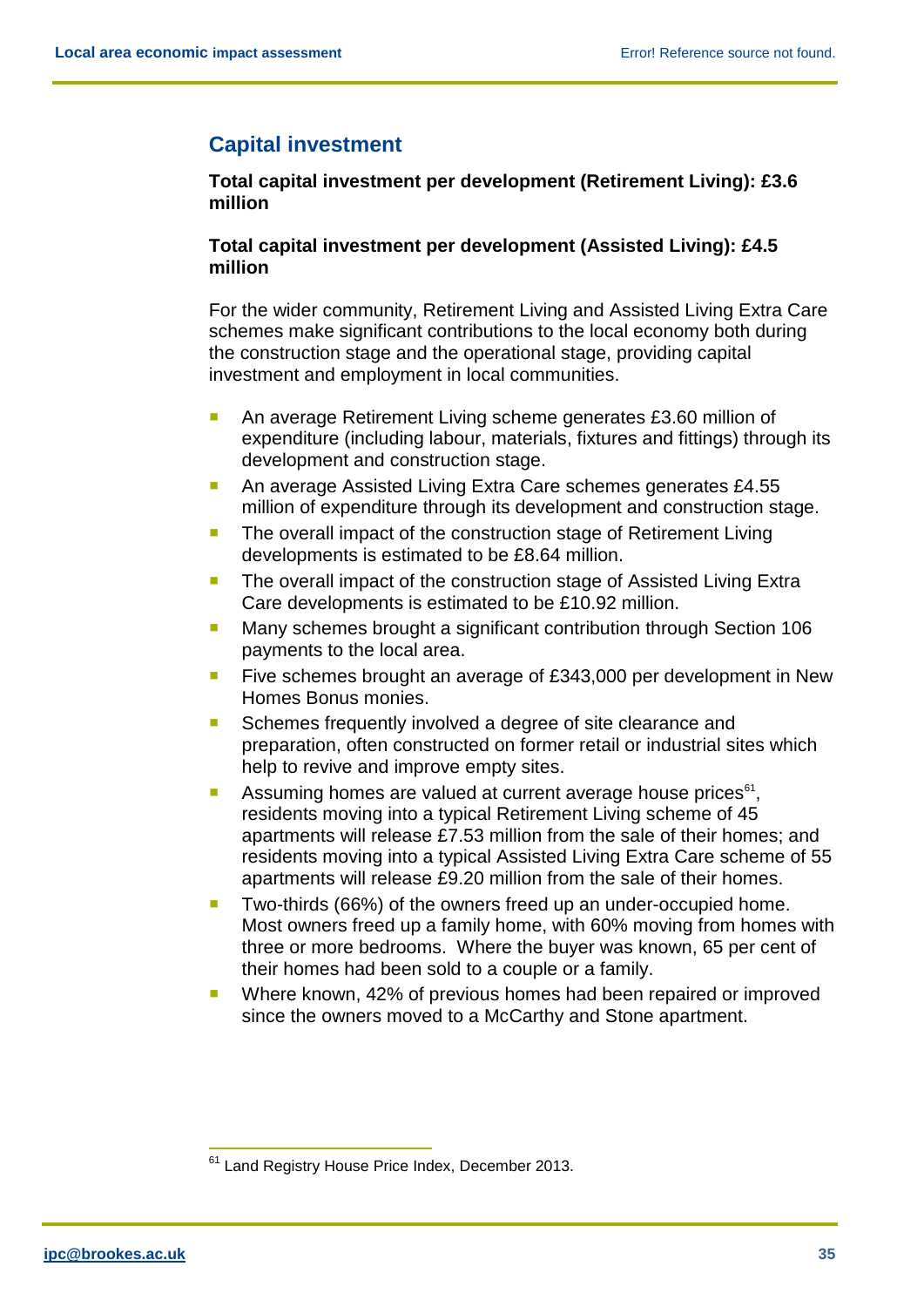# <span id="page-36-0"></span>**Community benefits**

**Total value of community benefits per development (Retirement Living): £2.23 million one-off, £87,900 per year including Council Tax**

**Total value of community benefits per development (Assisted Living): £2.44 million one-off, £249,000 per year including Council Tax**

- Much of this investment is spent locally. Construction and other staff contributed to the local economy through their use of local cafes, bakers, other retail outlets, petrol stations, bed and breakfasts, etc.
- **Employment of construction workers (including sub-contractors) cost on** average: £2.23 million for Retirement Living schemes and £2.44 million for Assisted Living schemes.
- Retirement Living schemes typically employ a dedicated house manager, while Assisted Living Extra Care schemes employ an average of 17 staff including a qualified estates manager, care, catering, cleaning and gardening staff, providing a wide range of local employment opportunities.
- **Average annual staffing expenditure in Retirement Living schemes was** £18,900; and just under £180,000 in Assisted Living Extra Care schemes, much of which will be spent by staff locally.
- Schemes contributed to the aim of retaining older owner occupiers in their local area by providing them with a wider choice of appropriate accommodation.
- **Many owners felt warmer in their McCarthy and Stone apartment, while** also finding it cheaper to run – indicating the dual benefits of improved energy efficiency.
- **Lower rates of car ownership contributed positively to the environment.**
- **Living at high densities, owners contributed sizeable sums to local** authorities through their council tax payments. The total sum of council tax payments received per scheme averaged nearly £69,000 per annum.

# <span id="page-36-1"></span>**Additional expenditure in the local economy**

**Total expenditure in the local economy per development (Retirement Living): £670,000 per year, £125,000 more than a general needs housing scheme**

**Total expenditure in the local economy per development (Assisted Living): £1,234,000 per year, £261,000 more than a general needs housing scheme**

In terms of the local economic impact of Retirement Living and Assisted Living Extra Care schemes, the study found strong evidence of significant additional expenditure, compared to a hypothetical conventional housing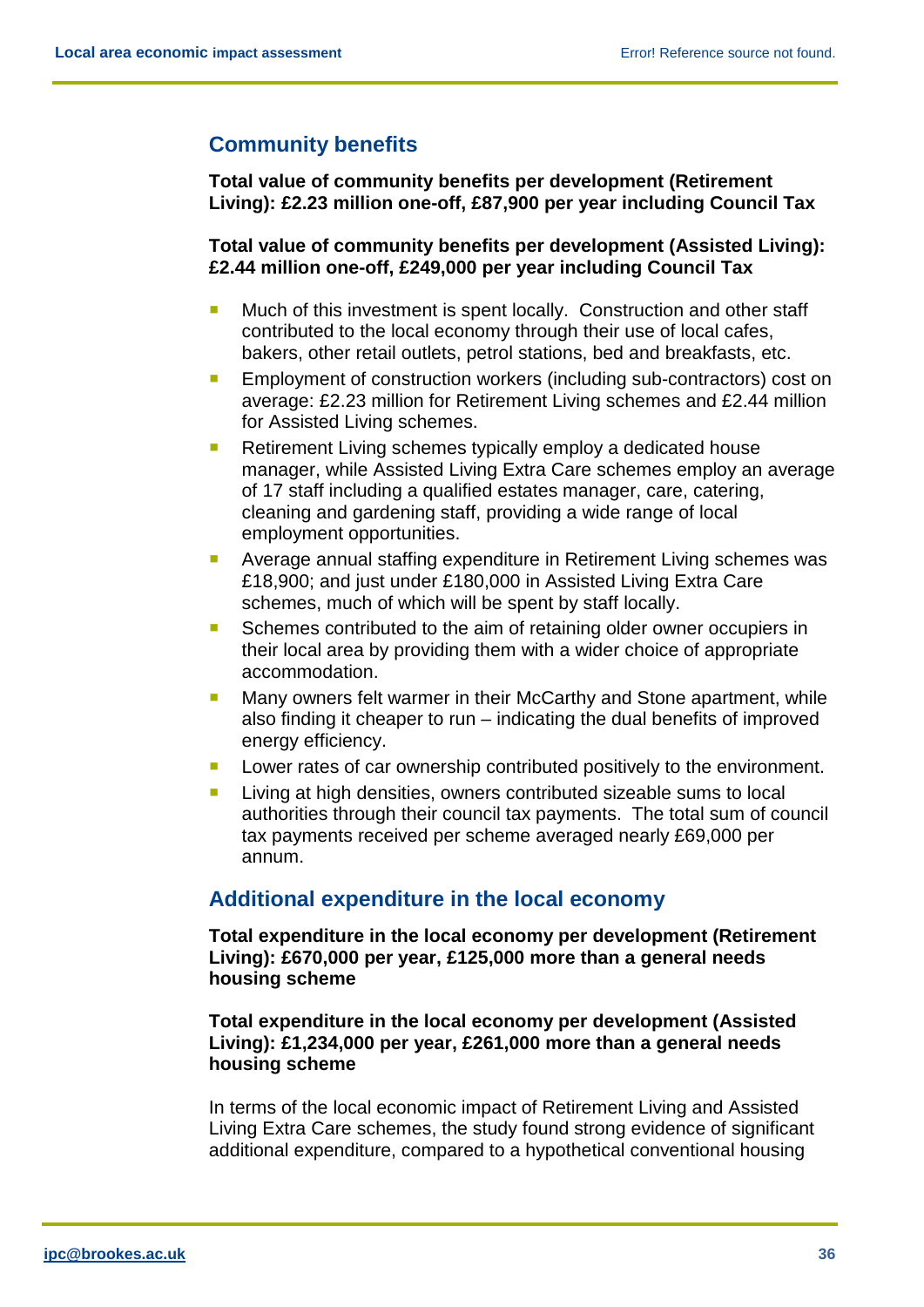development on a similar site. This contributes to the viability and sustainability of local shops and services.

- More than three-quarters (78%) of owners used local shops at least once a week; and around 90 percent used local shops and/or supermarkets more than once a month.
- **Diamage 1** Other local services were also used regularly by owners, with around a quarter using services such as local taxis, hairdressers, pubs, cafes and restaurants more than once a week.
- **In a typical Retirement Living scheme, residents generate annual local** spending of over £670k.
- The additionality of residents' spending in a Retirement Living scheme compared with a conventional housing development after allowing for leakage, multiplier effects and (deadweight) is estimated to add over £125,200 a year to the local economy.
- Over the 60 year lifetime of a Retirement Living scheme, the additional local spending is calculated to amount to over £8.598 million which is £3.155 million more than a conventional housing development on a similar sized site.
- **In a typical Assisted Living Extra Care scheme, residents generate** annual spending of over £1.234 million.
- **The additionality of residents' spending in an Assisted Living Extra Care** scheme compared with a conventional housing development after allowing for leakage, multiplier effects and deadweight is estimated to add over £261,300 a year to the local economy.
- Over the 60 year lifetime of an Assisted Living Extra Care scheme, the additional local spending is calculated to amount to over £15.294 million which is £6.585 million more than a conventional housing development on a similar sized site.
- **If** In conventional housing developments, a substantial flow of housing expenditure will leave a community through mortgage payments. In comparison, much of the housing spending in a McCarthy and Stone scheme will be on service charges which include salaries of staff, many of whom live locally.

# <span id="page-37-0"></span>**Social capital**

## **Total estimated social capital value per development (Retirement Living): £5,000 per year**

## **Total estimated social capital value per development (Assisted Living): £5,000 per year**

Retirement Living and Assisted Living Extra Care schemes provided additional social capital in local communities: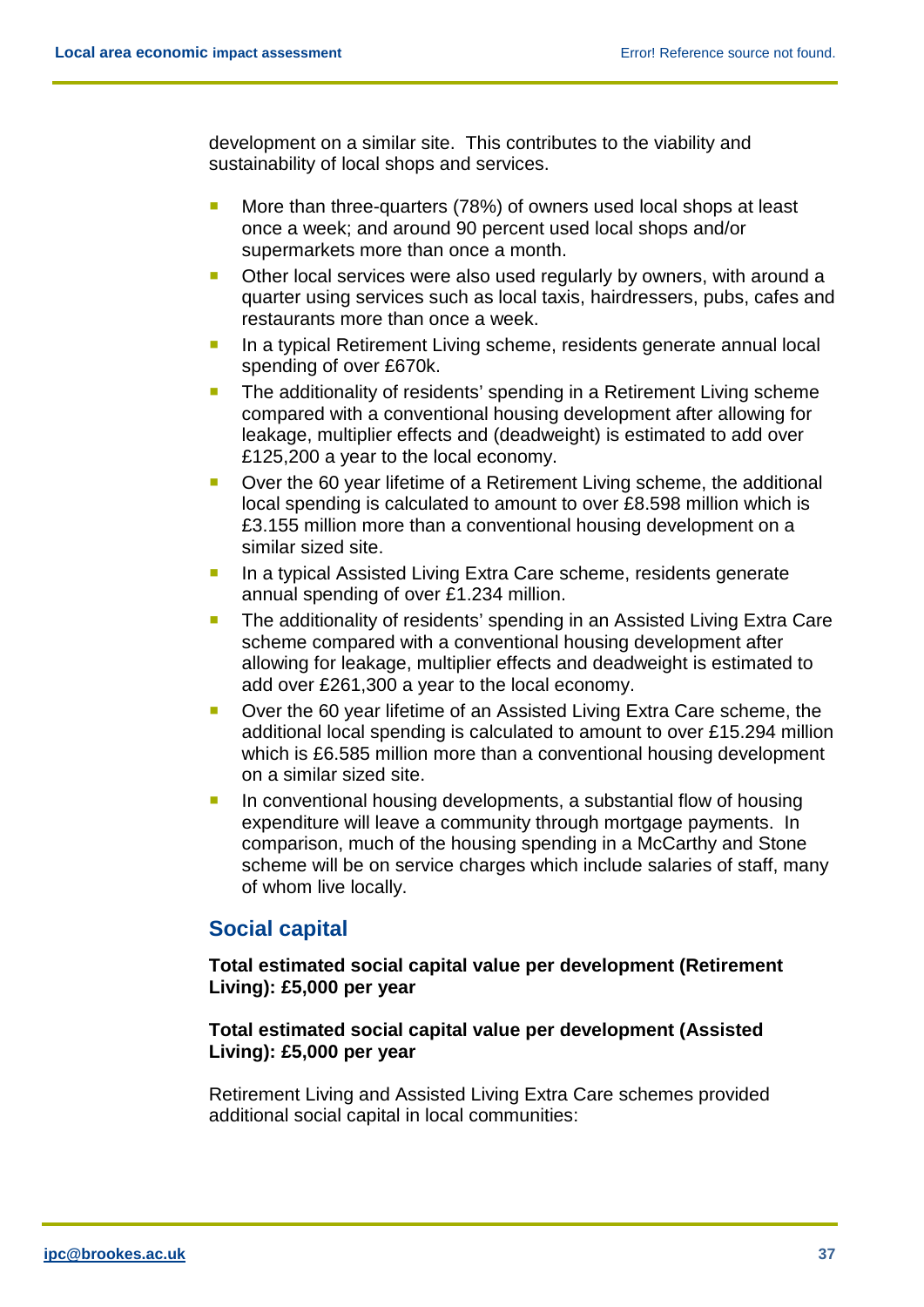- Over one-third of residents (37%) in the McCarthy and Stone schemes contributed to their local area through their involvement in community activities. Based on hours contributed and valued at minimum wage rates, per scheme this would be equivalent to an annual contribution of just over £5,000.
- 6% of those interviewed provided significant amounts of informal care to their spouses. It is likely that by moving to more age-suitable housing, some informal carers were able to provide care for longer to their partners, thereby delaying or preventing a move into residential care.
- By providing greater housing choice to owners, specialist housing for older people meets important societal needs as indicated by people's reasons for moving: nearly two-thirds (65%) sought more appropriate housing; 44% wished to feel more secure and 31% to be closer to family members.
- Around two-thirds of owners felt less socially isolated in their McCarthy and Stone apartment compared with their previous home. It is likely that the proportions who feel socially isolated will decrease, as a number of those interviewed were relatively recent arrivals.

Overall, this analysis indicates that both Retirement Living and Assisted Living Extra Care schemes bring substantial benefits to local economies where they are established, while increasing the range of housing choices for older people. For individual owners, there are health and social benefits – some of which are related to the design of housing tailored to the needs of older people. For the wider community, schemes can attract investment, provide employment and social capital, environmental improvements, and free up family housing which can contribute to the health of local housing markets, while generating substantial Council Tax revenues. They provide a valuable means to increase the available housing stock, using sites effectively through their high densities.

The additional expenditure in the local economy generated by both Retirement Living and Assisted Living Extra Care schemes is significant. The figures presented here are conservative estimates, actual spending in local economic areas is likely to be even higher, given the level of use of local shops by owners in the two types of scheme.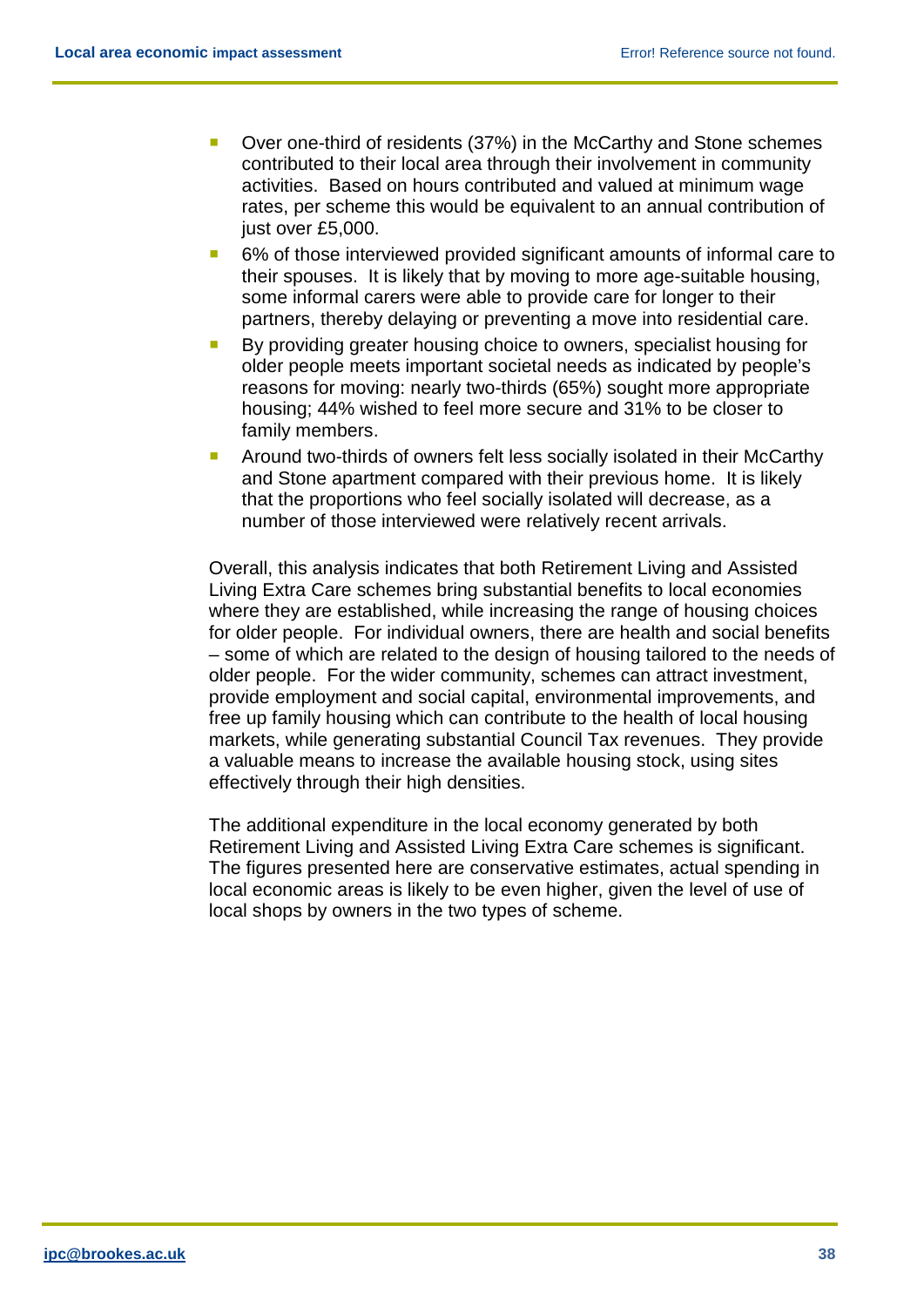# <span id="page-39-0"></span>**Appendix 1: Profile of respondents**

#### **Age**

One-third of those interviewed were under 75, with the largest group in the 75 to 84 age bracket (42%). No residents in the sample were 95 or older. Women outnumbered men in the sample by about two to one (68% to 32%) which is higher than the general population (until age 90 and above).

| Age group    |           |         |  |
|--------------|-----------|---------|--|
|              | Frequency | Percent |  |
| Below 65     | 2         | 2.0     |  |
| 65-74        | 31        | 31.0    |  |
| 75-84        | 42        | 42.0    |  |
| 85-94        | 25        | 25.0    |  |
| <b>Total</b> | 100       | 100.0   |  |

#### **Gender**

| <b>Gender</b> |           |                      |  |
|---------------|-----------|----------------------|--|
|               | Frequency | <b>Valid Percent</b> |  |
| <b>Male</b>   | 32        | 32.0                 |  |
| Female        | 68        | 68.0                 |  |
| <b>Total</b>  | 100       | 100.0                |  |

#### **Living circumstances**

Most of those interviewed (65%) lived alone, of whom the great majority were women (85%).

| <b>Living circumstances</b> |           |                      |  |
|-----------------------------|-----------|----------------------|--|
|                             | Frequency | <b>Valid Percent</b> |  |
| Live alone                  | 65        | 65.0                 |  |
| Live with spouse/partner    | 35        | 35.0                 |  |
| <b>Total</b>                | 100       | 100.0                |  |

There was only one interviewee who did not describe their ethnic origin as White.